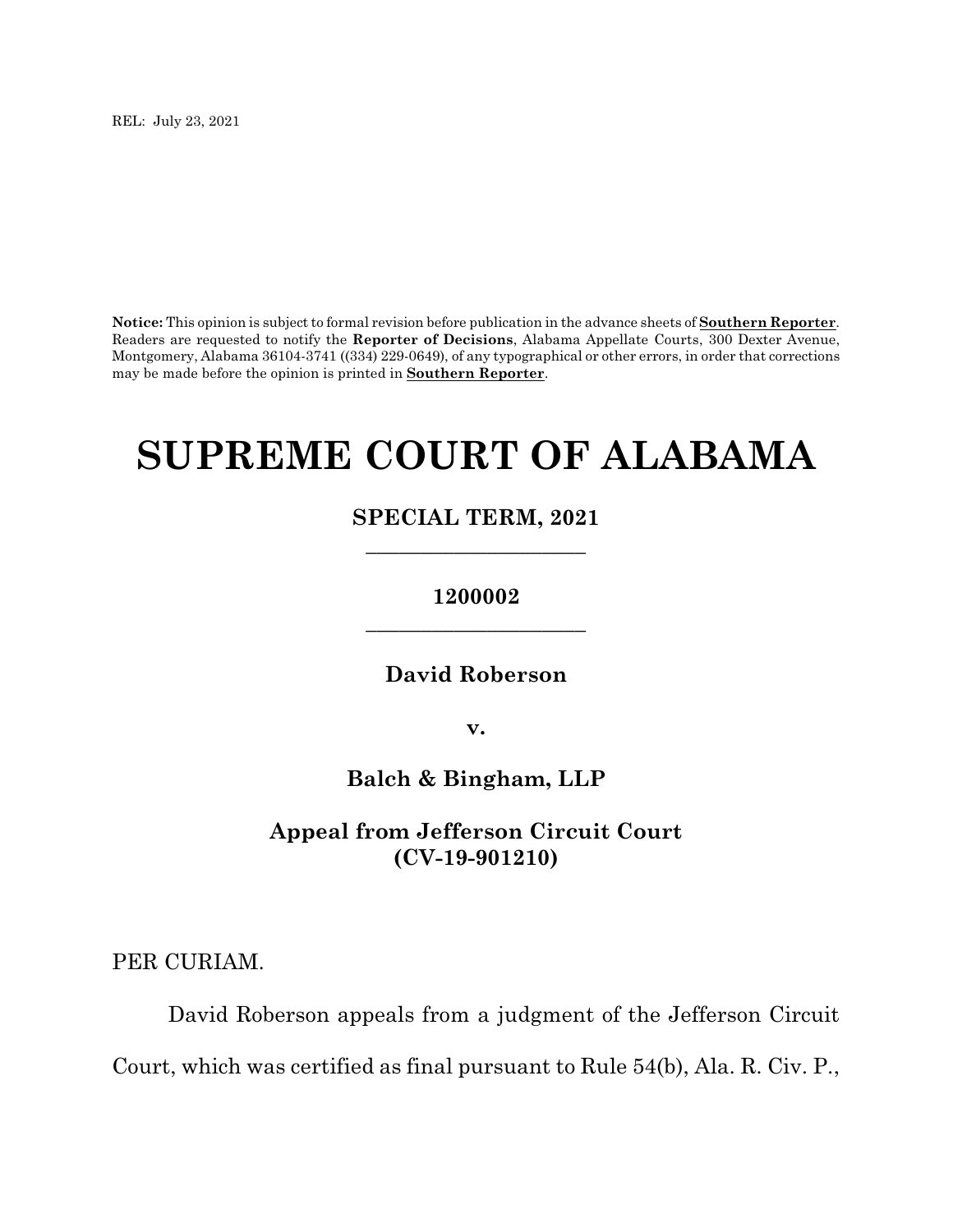dismissing his claims against Balch & Bingham, LLP ("Balch"), on the basis that those claims were barred by the limitations periods contained in the Alabama Legal Services Liability Act ("the ALSLA"), § 6-5-570 et seq., Ala. Code 1975. We affirm the judgment of the circuit court, although we do so on a different basis.

## I. Facts

David Roberson filed his initial complaint on March 15, 2019, against Balch and his former employer, Drummond Company, Inc. ("Drummond").<sup>1</sup> The operative complaint for purposes of this appeal is Roberson's third amended complaint, and the facts alleged in that complaint, primarily as they relate to Balch, were as follows:

"1. At all times relevant to this case, Joel Gilbert ('Gilbert') was a registered lobbyist and the agent of Defendant Balch & Bingham, LLP ('Balch'), and his acts and omissions

<sup>&</sup>lt;sup>1</sup>Anna Roberson, David's wife, was listed as an appellant on the notice of appeal. She was named as a plaintiff for the first time in the third amended complaint. Anna was included as a party only with respect to Count XII -- the last count listed in the complaint -- which asserted a claim of promissory fraud. The promissory-fraud claim was pleaded against only Drummond. Therefore, we treat David Roberson as the sole appellant for purposes of this appeal, and we have restyled the appeal accordingly.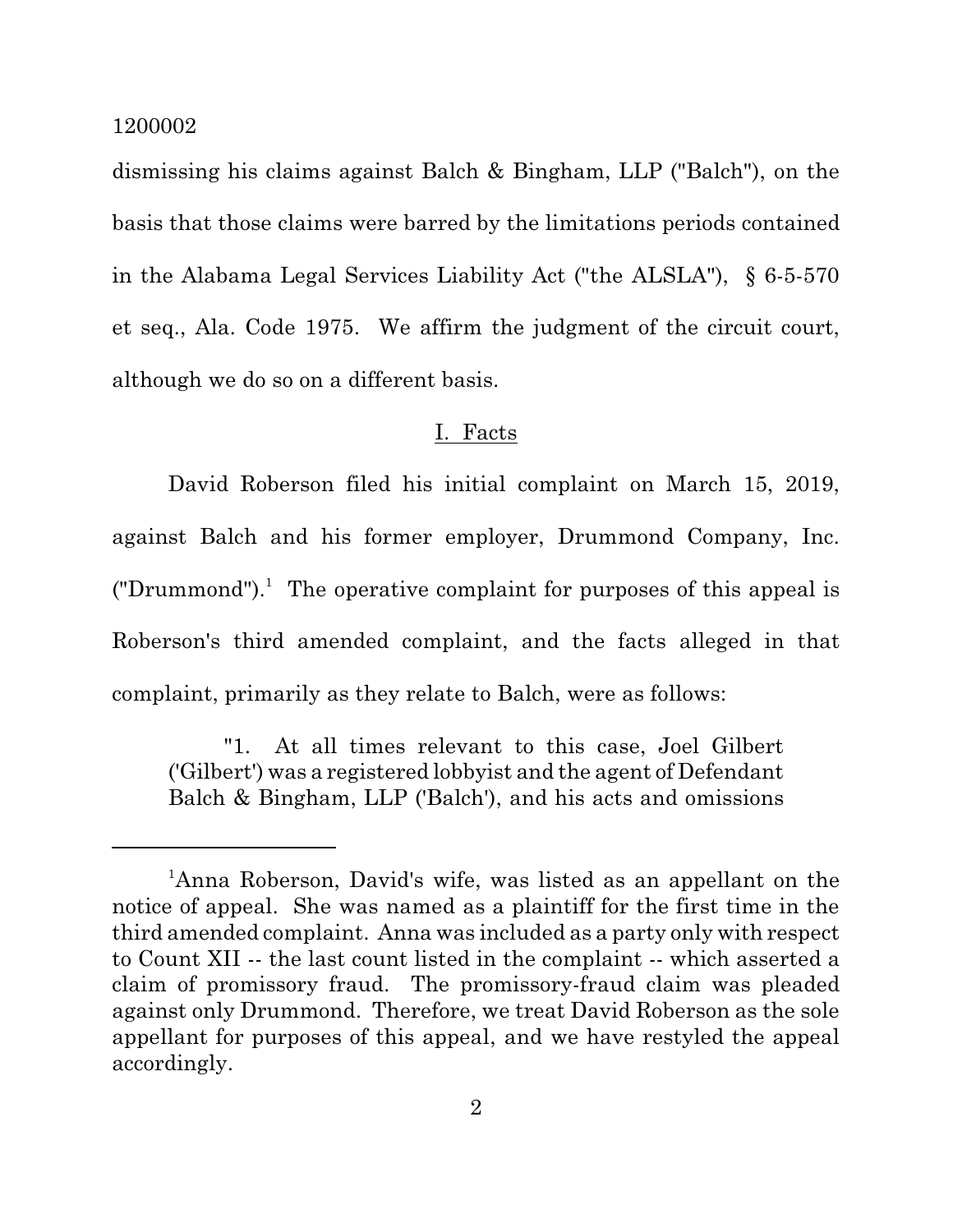described herein were committed pursuant to and in the course of that agency relationship, or Balch has ratified, approved, and adopted his acts. ...

"2. At all times relevant to this case, Defendant Balch was the agent of Defendant Drummond Company, Inc. ('Drummond'), and its acts and omissions described herein were committed pursuant to and in the course of that agency relationship, or Drummond has ratified, approved, and adopted Balch's acts. ...

"3. At all times relevant to this case, Blake Andrews ('Andrews' or 'General Counsel') was the General Counsel and agent of Defendant Drummond ....

"4. At all times relevant to this case, Mike Tracy ('Tracy') was the CEO and agent of Defendant Drummond ....

"5. At all times relevant to this case until February 7, 2019, David Roberson ... was a Vice-President with Drummond. Roberson was subordinate to Andrews and Tracy, and he was required to perform duties and responsibilities assigned to him by Andrews and Tracy. [Roberson] is not a lawyer and has no legal training concerning the matters described herein.

 $"$ ....

"7. In late 2013 the Environmental Protection Agency ('EPA') proposed placing a particular site in Jefferson County, Alabama on a National Priorities List ('NPL'); this was a prelude to designating Drummond as a [Potentially] Responsible Party [('PRP')] for the cleanup costs at the site. The cleanup costs were estimated at over \$100 million ....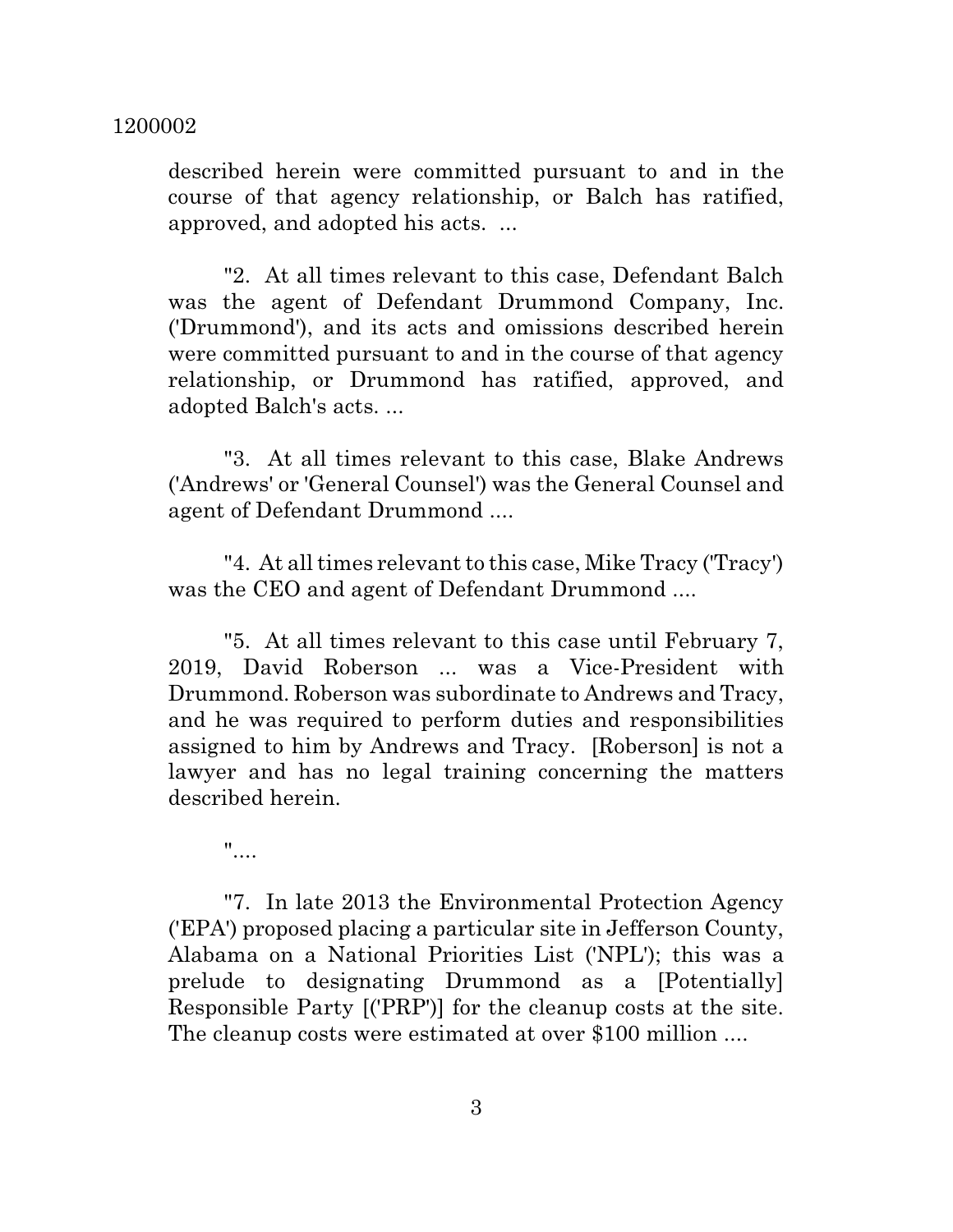"8. Joel Gilbert was a registered lobbyist employed by Balch & Bingham, LLP, and Drummond hired Balch & Bingham to create and implement a public-relations campaign that would prevent the placement of the site on the National Priorities List and the designation of Drummond as a Responsible Party. Balch & Bingham never functioned as Roberson's attorney nor was Roberson or Drummond ever a legal services client of Balch & Bingham for or concerning the acts and omissions on which [Roberson's] claims are based. ... Finally, Balch & Bingham was not functioning as Drummond's legal counsel for or concerning the acts and omissions on which [Roberson's] claims are based.

"9. Balch, as Drummond's agent, devised a public relations plan ('the Plan') to employ a seemingly-legitimate local foundation, the Oliver Robinson Foundation ('the Foundation'), to conduct a seemingly-innocent campaign directed toward the community, the State of Alabama, and the EPA. Oliver Robinson was a respected state legislator, and he controlled the Foundation.

"10. Under the Plan, Oliver Robinson and the Foundation would (a) seek to convince the residents of North Birmingham not to have their property tested for toxins, such as lead and arsenic, and (b) Trey Glenn and Scott Phillips would seek by lobbying ADEM to prevent the State of Alabama from giving the legally required assurances to the EPA that the state would cover the required 10% of the cleanup costs that could not be recovered from PRPs.

"11. In November 2014, before implementation of the Plan, [Roberson] asked Gilbert if he had inquired with the ethics lawyers at Balch & Bingham whether the Plan was legal and ethical. Gilbert represented to [Roberson] that Balch's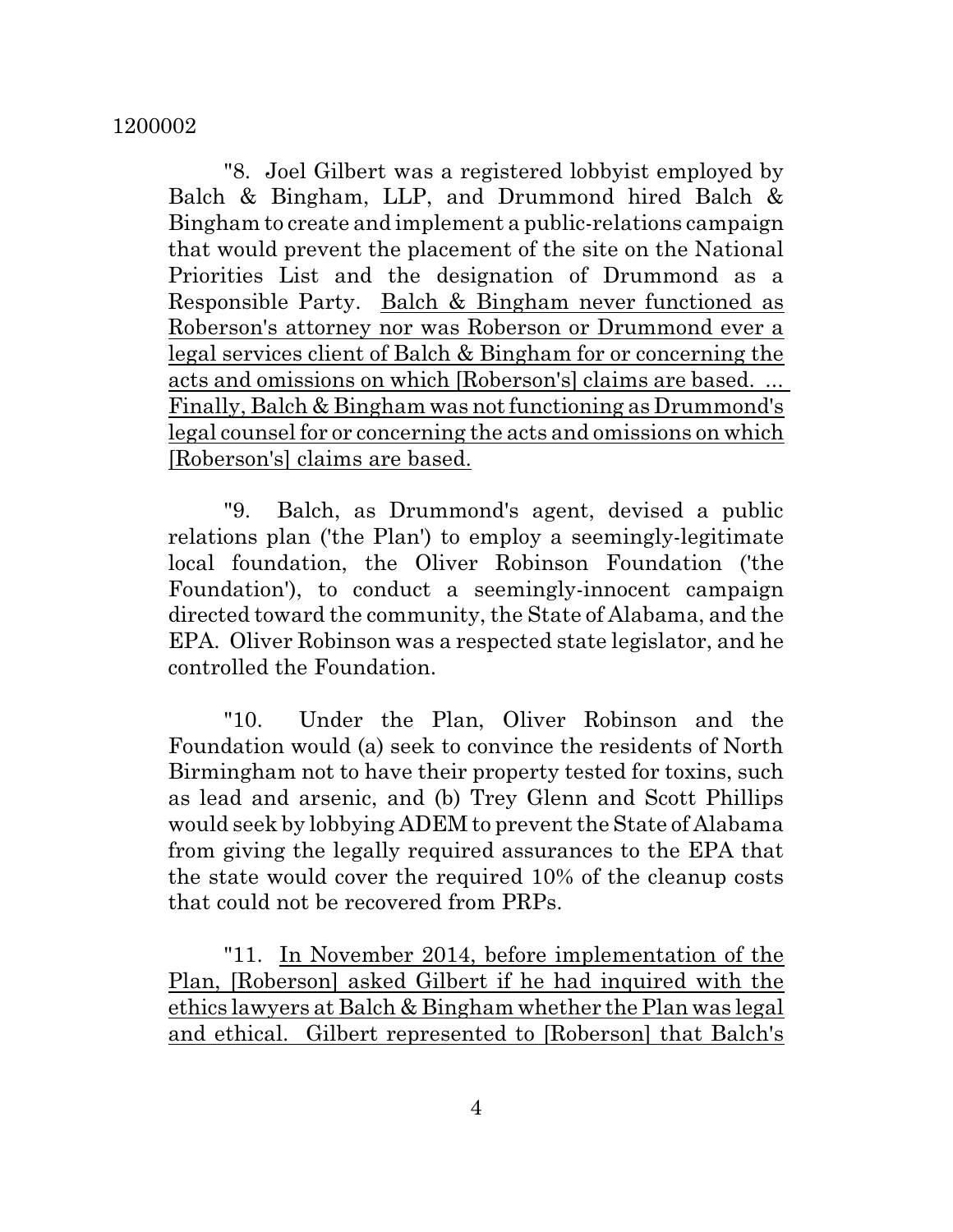in-house ethics attorneys had reviewed the Plan and determined that it was legal.

"12. On or about February 12, 2015, Gilbert and Balch prepared a contract between Balch and the Foundation. [Roberson] did not participate in preparing the contract, and he did not see the contract until the summer of 2018 -- during his criminal trial.

"13. Balch thereafter made payments to the Foundation under the contract and submitted invoices to Drummond for reimbursement.

"14. Blake Andrews, General Counsel for Drummond ..., represented to [Roberson] that he was 'confused' by having to process the Balch invoices for the Foundation as well as other Balch invoices. Consequently, he asked and directed [Roberson] to process Balch's invoices for payments to the Foundation.

"15. [Roberson], having been assured by Gilbert that Balch's in-house ethics attorneys had reviewed the Plan and determined that it was legal and ethical, did not know that the payments were illegal. Consequently, he performed his duties for Drummond exactly as instructed by Drummond's General Counsel, and he approved reimbursements to Balch for payments to the Foundation."

(Emphasis added.) In Count VII of the third amended complaint,

Roberson specifically alleged:

"66. In June 2016, after the conviction of State Representative [Mike] Hubbard for ethics violations, [Roberson] again asked Gilbert if Balch's in-house ethics attorneys had any 'problem'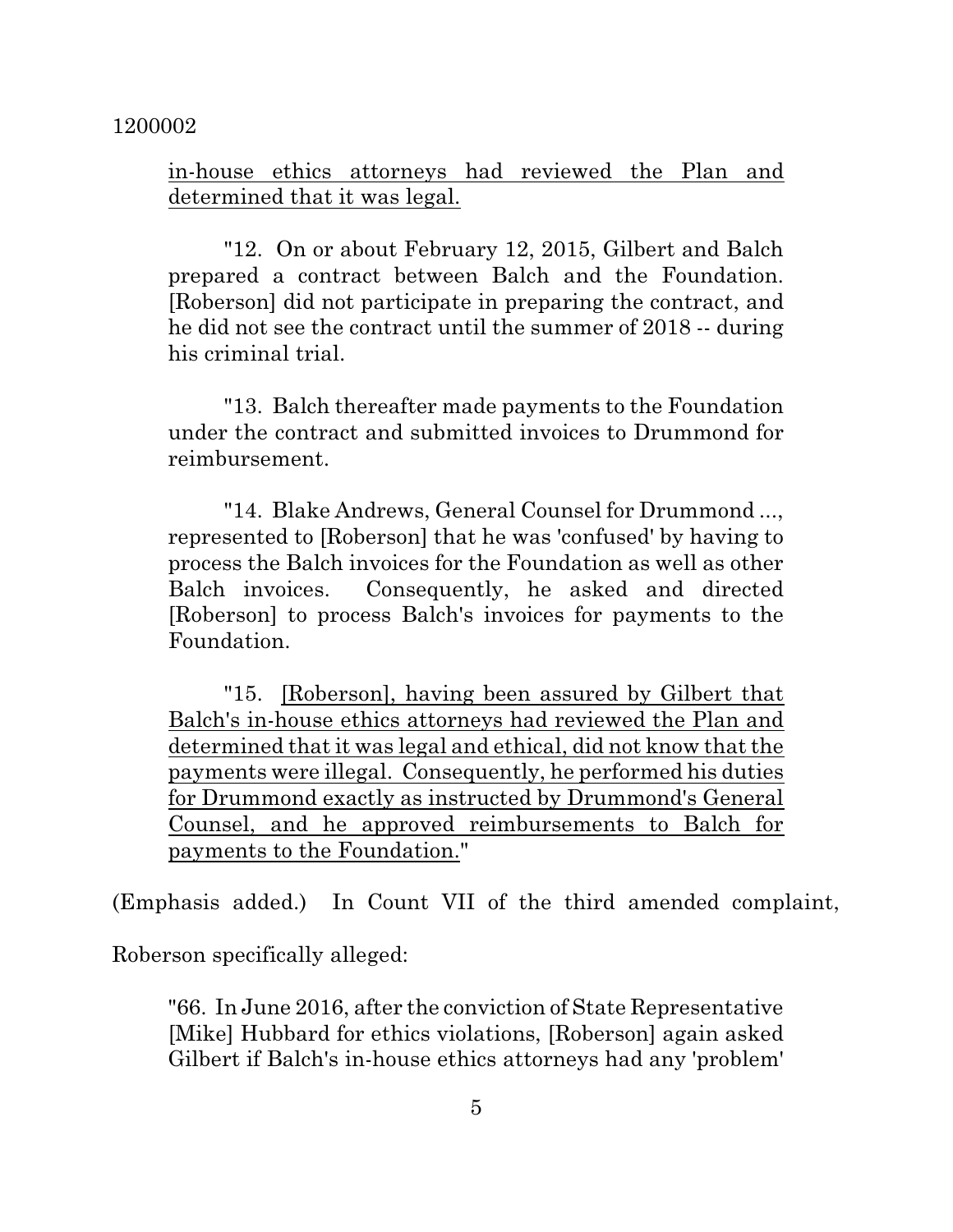with the Plan or his association with it since [Roberson] is also a registered lobbyist.

"67. Gilbert again represented to [Roberson] that he had checked with [Balch ethics attorneys] Greg Butrus and Chad Pilcher and there was no problem with what they were doing.

"68. Gilbert's representations were false, and he made the misrepresentations willfully to deceive, recklessly without knowledge, or by mistake, but with the intent that [Roberson] act on the representations."

Continuing with the general factual allegations in the third amended

complaint, Roberson asserted:

"16. During Balch's implementation of the Plan, Balch's in-house ethic's attorneys [in February 2017] had informed Gilbert that, in fact, Robinson had and was acting illegally in performing duties under the Plan. Both Balch and Drummond failed to notify [Roberson] of these facts or take any remedial or corrective action. ...

"17. On September 27, 2017, Balch attorney Gilbert and [Roberson] were indicted for violating 18 U.S.C. §§ 371, 666(a), 1343, 1346, and 1956(h), but neither Drummond Corporation nor Balch & Bingham, LLP, was indicted.

"18. The indictment charged that the payments to the Foundation were bribes, and it charged that [Roberson] was guilty of criminal conduct because he had 'caused Drummond Company to pay' Balch's invoices for payments to the Foundation -- as instructed by Drummond's General Counsel.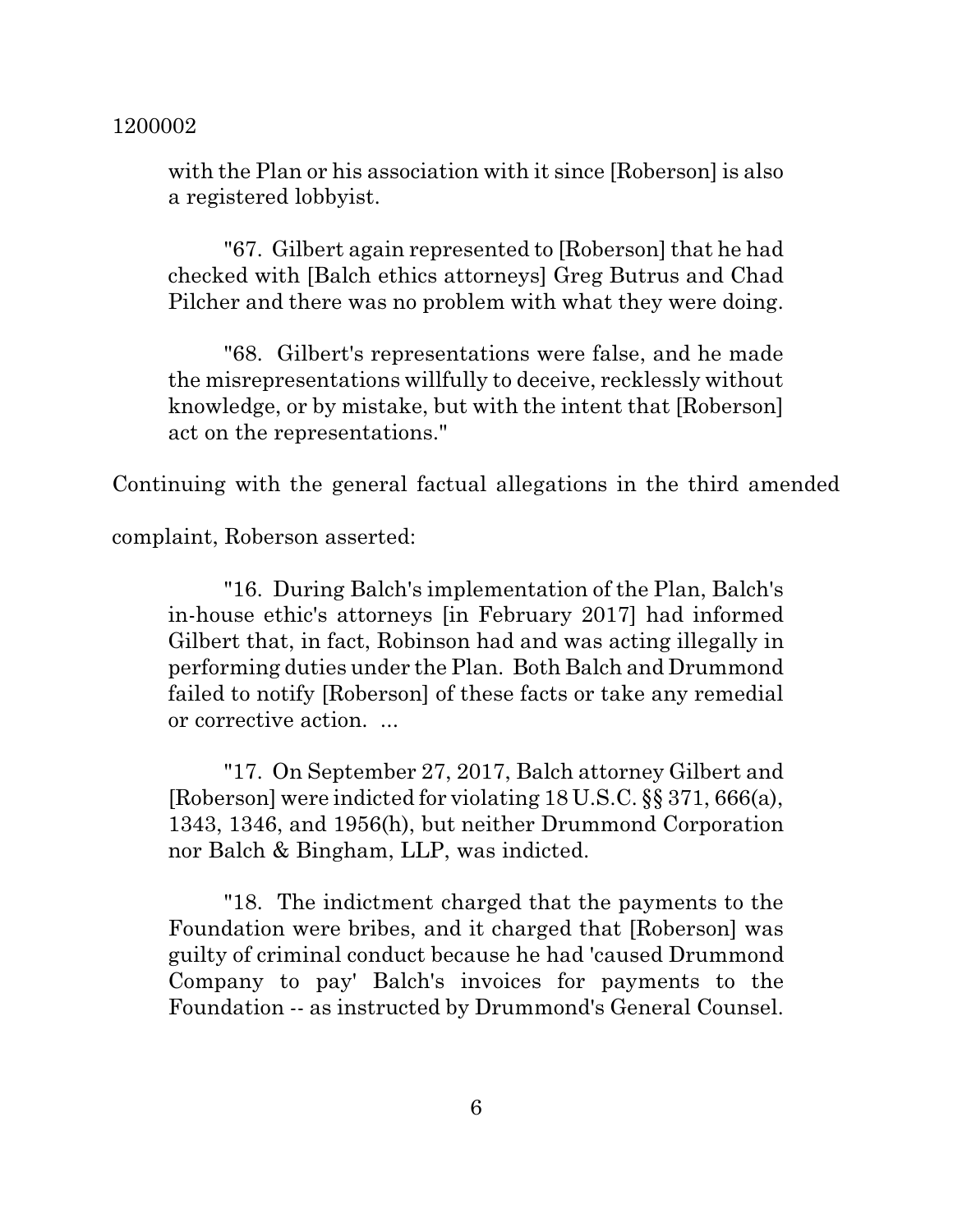"19. The case against [Roberson] and Gilbert was tried in the United States District Court in Birmingham in June-July 2018. As was his constitutional right, [Roberson] elected not to testify at trial.

"20. During the trial, the prosecution read in evidence the following sentence from a summary of [Roberson's] statement to the FBI: 'After the Hubbard trial, Roberson considered what they were doing, i.e., contracting with a state representative, in light of the ethics law but determined that the area targeted by the campaign was not in Robinson's district.'

"21. [Roberson] then sought to introduce the balance of the summary, which included the following: Roberson stated that they (Drummond) have always been very careful, and he (Roberson) has a reputation to maintain. Roberson had a conversation with Gilbert about ethics considerations. Roberson wanted to know if it was a problem for him (Roberson) to be associated with the effort because he was a lobbyist. Gilbert later told Roberson that he had checked with Greg Butrus and Chad Pilcher at Balch and there was no problem with what they were doing.

"22. The indicted Balch attorneys blocked admission of this evidence, arguing that it violated their Fifth and Sixth Amendment rights. Exclusion of this evidence allowed the U.S. Attorney to falsely argue at closing that [Roberson] had never asked Joel Gilbert at Balch & Bingham whether the Plan to pay the Foundation was legal.

"23. On July 20, 2018, the jury convicted [Roberson] and Gilbert on all counts."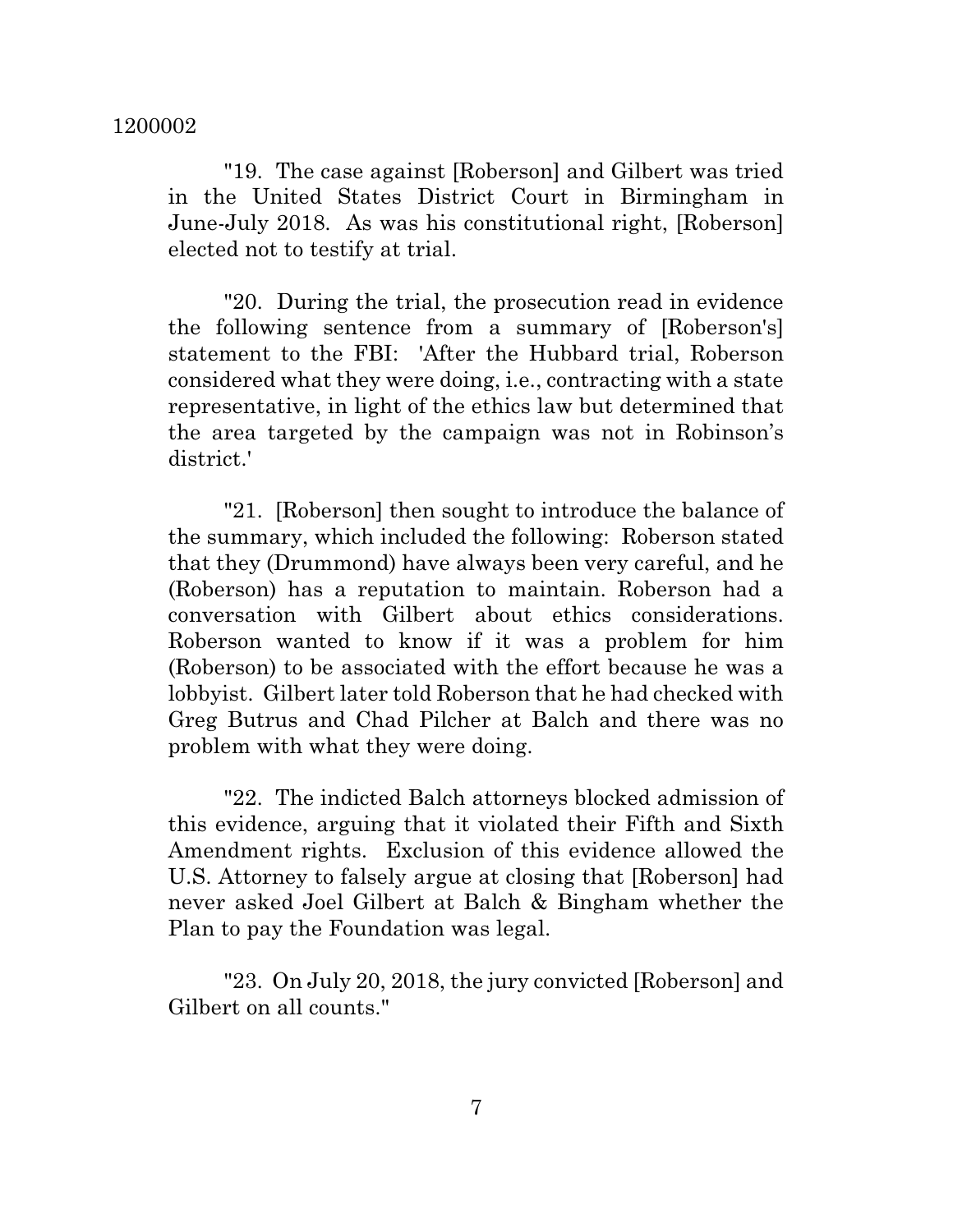On May 27, 2021, the United States Court of Appeals for the Eleventh Circuit affirmed Roberson's convictions on all counts. See United States v. Roberson, 998 F.3d 1237 (11th Cir. 2021).

As already noted, on March 15, 2019, Roberson commenced an action against Balch and Drummond in the Jefferson Circuit Court. In his initial complaint, Roberson asserted claims of negligence, fraud, suppression, and "implied indemnity" against Balch and Drummond. On April 18, 2019, Balch filed a motion to dismiss the complaint in which it argued that Roberson's claims were barred by the statute of limitations and the rule of repose contained in the ALSLA, that Roberson's action was prohibited under the rule first enunciated in Hinkle v. Railway Express  $\rm{Agency}, 242$  Ala. 374, 6 So. 2d 417 (1942), $^2$  that Roberson was collaterally estopped from arguing that he had relied upon the advice of counsel because that issue allegedly had been resolved in Roberson's federal

<sup>2</sup>This Court has explained: "We interpret the rule in Hinkle to bar any action seeking damages based on injuries that were a direct result of the injured party's knowing and intentional participation in a crime involving moral turpitude." Oden v. Pepsi Cola Bottling Co. of Decatur, 621 So. 2d 953, 955 (Ala. 1993).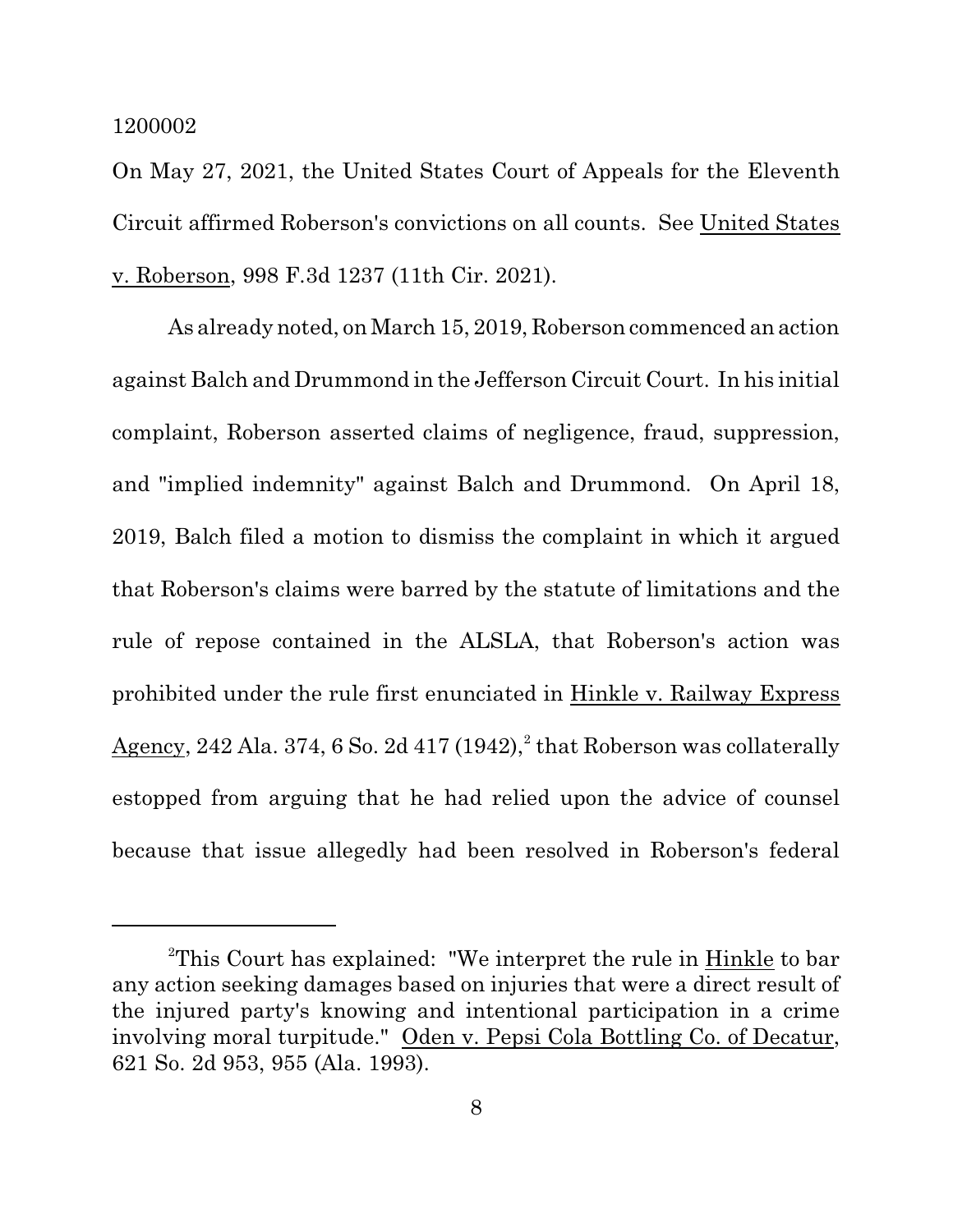criminal trial, and that Balch had owed no duty to Roberson because Drummond, not Roberson, was Balch's client. Balch attached some exhibits to its motion to dismiss, including transcript excerpts of witness testimony from Roberson's criminal trial. Drummond also filed a motion to dismiss the complaint, and it attached as exhibits to its motion a copy of Roberson's appellate brief to the Eleventh Circuit Court of Appeals in the federal criminal case and transcript excerpts from the criminal trial.

Roberson amended his initial complaint twice, expanding upon the factual allegations and retooling the assertion of his claims against each defendant. Balch filed motions to dismiss each of those complaints, repeating the arguments from its original motion to dismiss, and attaching more exhibits from Roberson's federal criminal trial.

On November 11, 2019, Roberson filed the operative third amended complaint. With respect to Balch, Roberson repeated claims of misrepresentation and concealment he had first asserted in his earlier amended complaints. Specifically, Roberson asserted a claim of misrepresentation and a claim of concealment based on his allegation that in November 2014 he had asked Joel Gilbert, an attorney employed by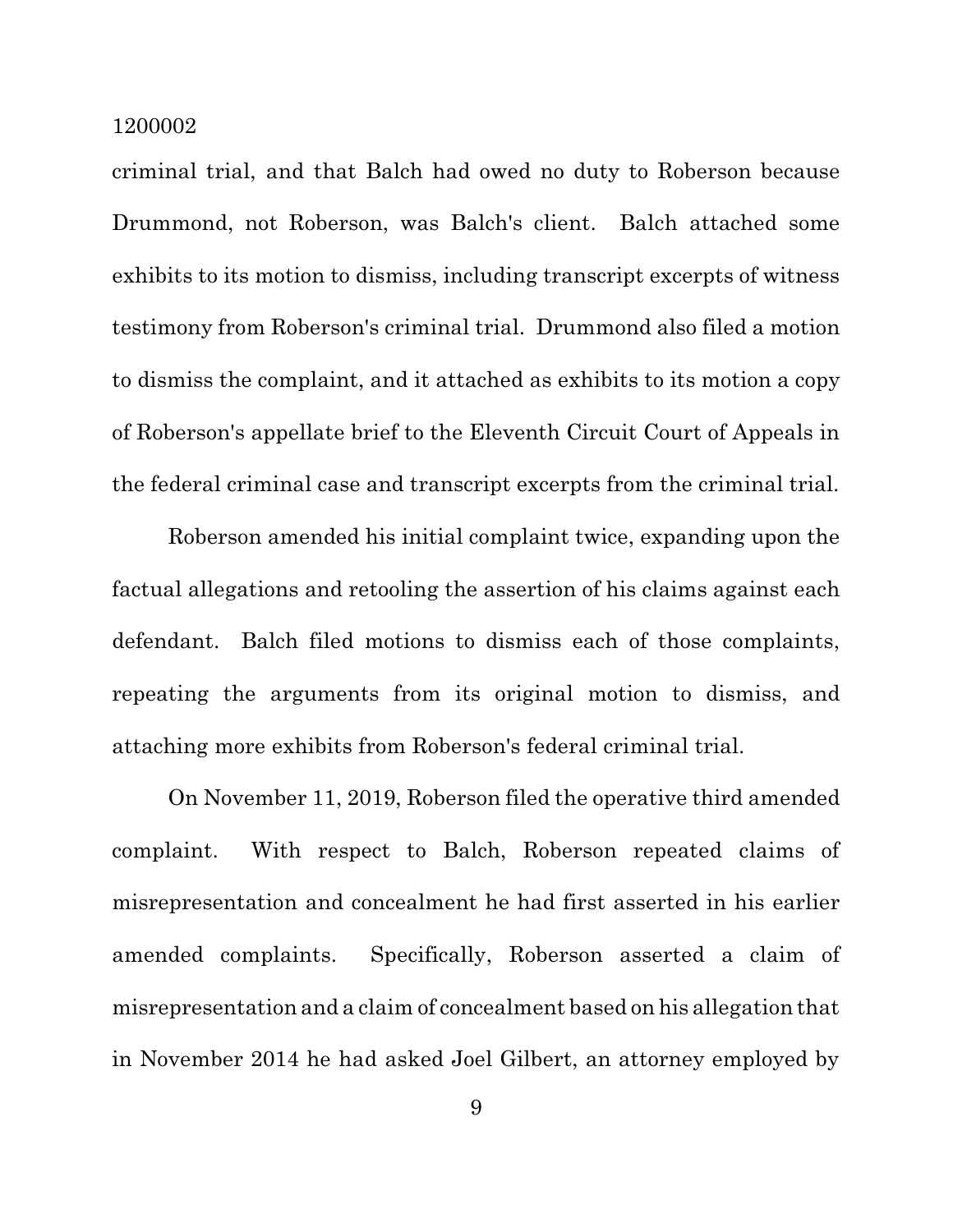Balch, whether Gilbert had asked Balch's in-house ethics attorneys if the scheme described in Roberson's third amended complaint ("the plan") was legal and that Gilbert allegedly had lied by responding that he had checked and that the plan was legal. Similarly, Roberson asserted a claim of misrepresentation and a claim of concealment based on his allegation that he had asked Gilbert the same question in June 2016 and Gilbert allegedly had replied with the same response. Finally, Roberson asserted another claim of concealment based on his allegation that Gilbert had learned from a Balch ethics attorney in February 2017 that at least one action taken by state representative Oliver Robinson was illegal but had failed to inform Roberson of that information. The third amended complaint also contained two new concealment claims. Count X alleged concealment by Balch:

"88. As part of its public relations campaign to defeat the EPA in North Birmingham and at the request of Joel Gilbert of Balch Bingham, David Roberson, on behalf of Drummond Company, wrote a \$5,000.00 check to be used to purchase 100 fifty dollar gift cards to Burlington Coat Factory to be used to purchase winter coats for kids in North Birmingham.

"89. Unbeknownst to Plaintiff Roberson as Joel Gilbert concealed this information from [Roberson], Balch and Oliver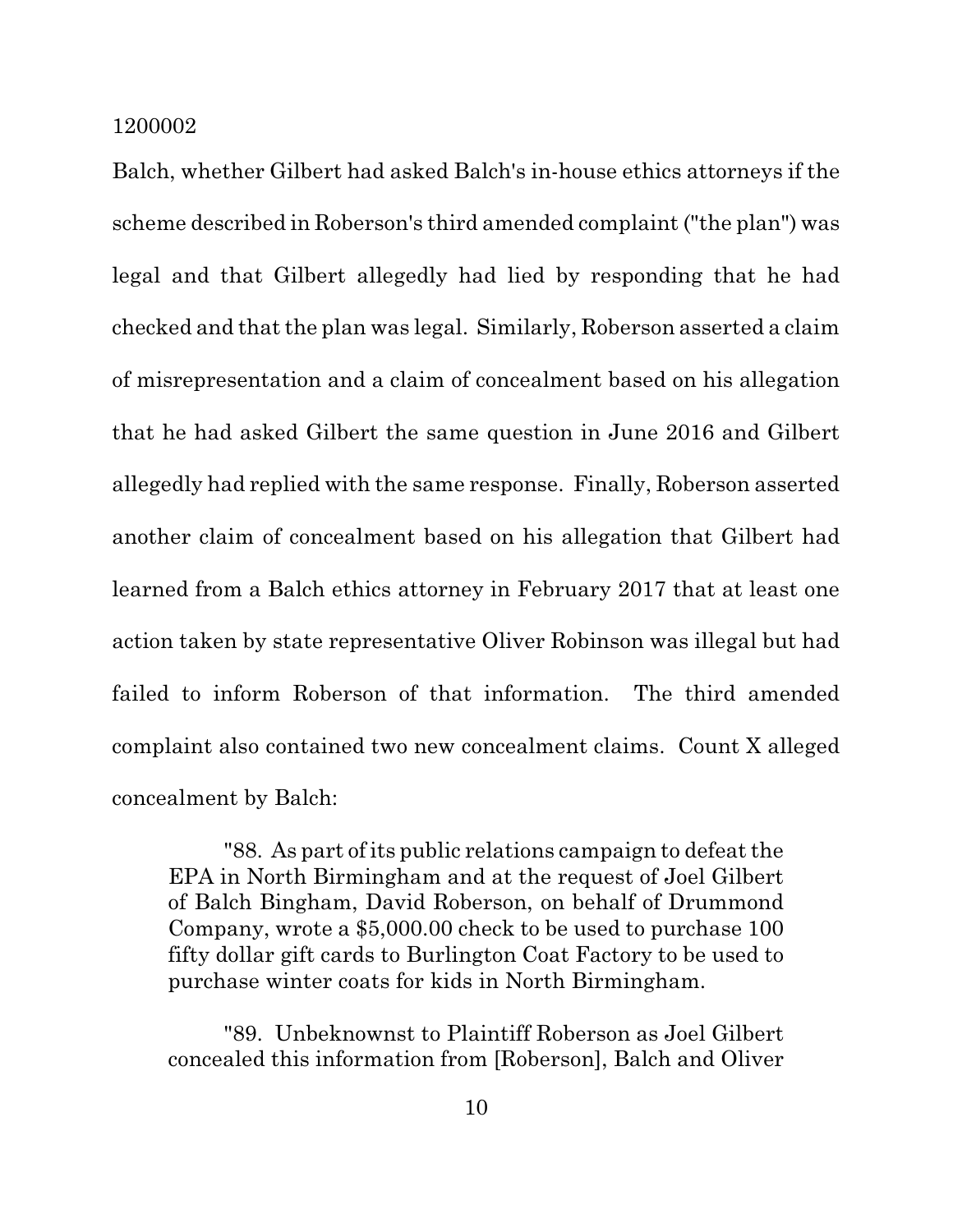Robinson had agreed for [Robinson] to keep \$2,500.00 out of the \$5,000.00. [Roberson] did not learn of this hidden fact until his criminal trial in July of 2018. [Roberson] suffered damages as a result of Balch's concealment of it allowing [Robinson] to keep half of the \$5,000.00 as the prosecution in Roberson's criminal trial used this \$2,500.00 payment to Oliver Robinson as damaging evidence against Roberson in his criminal trial to help it obtain a conviction against him. Roberson did not even know that Robinson had kept half of the coat money per his agreement with Balch attorney Gilbert until this came out at the criminal trial."

Count XI alleged concealment by Balch and Drummond:

"90. Balch & Bingham, LLP contracted with Trey Glenn (who invoiced Balch under the company name of Southeast Engineering & Consulting, LLC and directed the payments to Scott Phillips) to lobby the Alabama Department of Environmental Management(or 'ADEM') to oppose the EPA in listing the North Birmingham site on the National Priorities List. The Balch invoices to Drummond seeking reimbursement for the payments to Trey Glenn and Scott Phillips were paid by Drummond General Counsel Blake Andrews and approved by Drummond CEO Mike Tracy. At the time that Scott Phillips and Trey Glenn were receiving money from Balch via Drummond to lobby ADEM on a policy matter involving the listing of North Birmingham as a Superfund site, Scott Phillips was on the Alabama Environmental Management Commission (or 'AEMC'). The AEMC is the entity that oversees ADEM.

"91. Neither Glenn nor Phillips, while they were lobbying ADEM about it opposing the EPA's listing of North Birmingham as a Superfund site, disclosed to ADEM the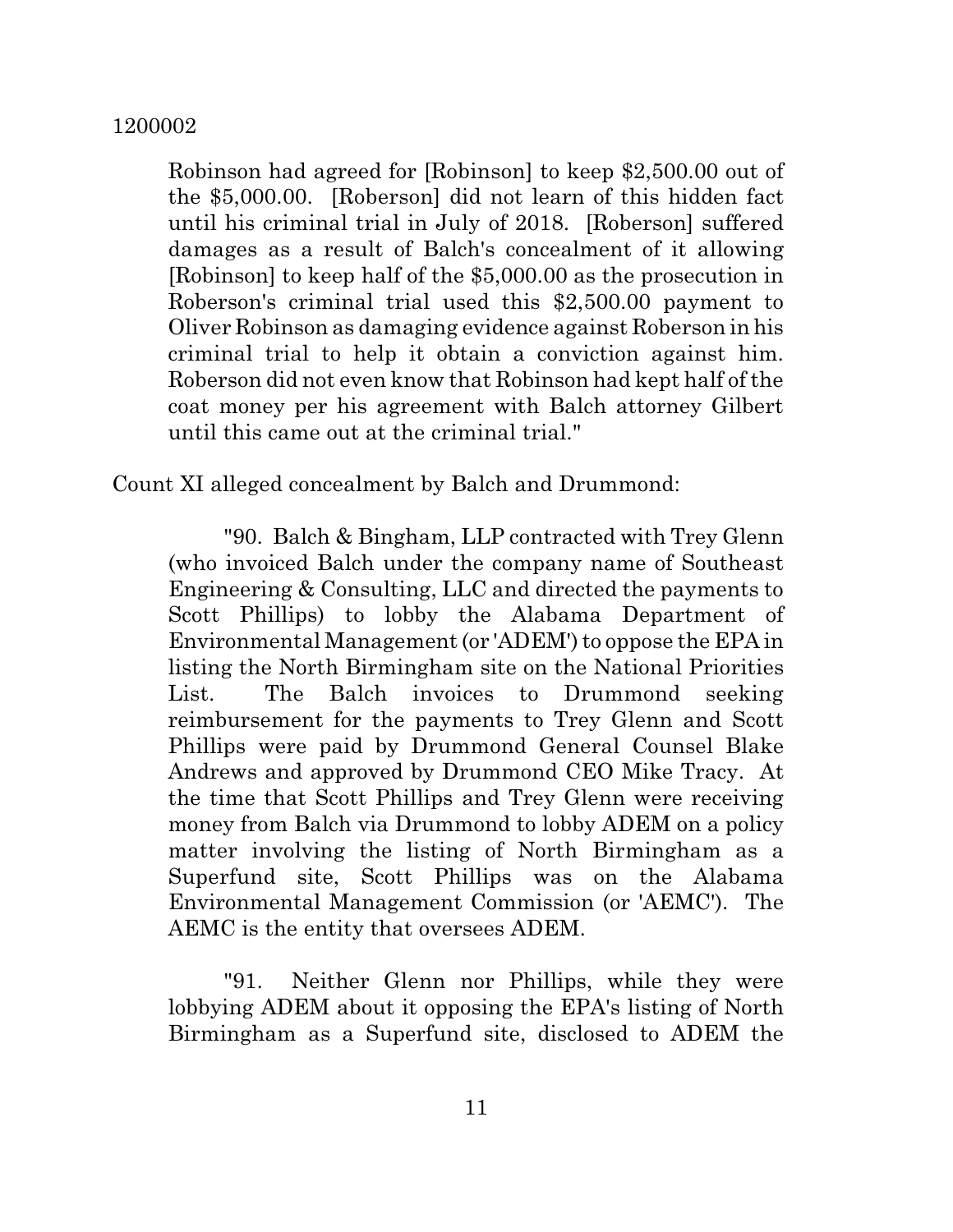existence of their contract with Balch & Bingham or that they were indirectly being paid by Drummond Company.

"92. Balch and Drummond Company concealed from Roberson that Drummond was paying Phillips (who was on the AEMC), pursuant to a contract with Balch, to lobby the entity in which the AEMC supervises (ADEM). Roberson suffered damages as a result of Balch and Drummond's concealment of their payments to Glenn and Phillips as their testimony that Drummond was paying Phillips to lobby ADEM when he was on the commission that supervises ADEM was very damaging to Roberson at his criminal trial and was used in part by the prosecution to convict Roberson even though he had no knowledge of this scheme and even though Glenn's and Phillips' invoices were being paid by Balch and reimbursed by Blake Andrews and Mike Tracy."

The third amended complaint also specifically alleged that Gilbert was a registered lobbyist, that he had acted in that capacity in carrying out Balch's responsibilities for the plan, that neither Roberson nor Drummond was a legal-services client of Balch, and that Balch was not performing legal services in carrying out its contract with Drummond concerning the plan.

On November 22, 2019, Balch filed a motion to dismiss the third amended complaint in which it repeated all the arguments it had presented in its previous motions to dismiss. The motion relied on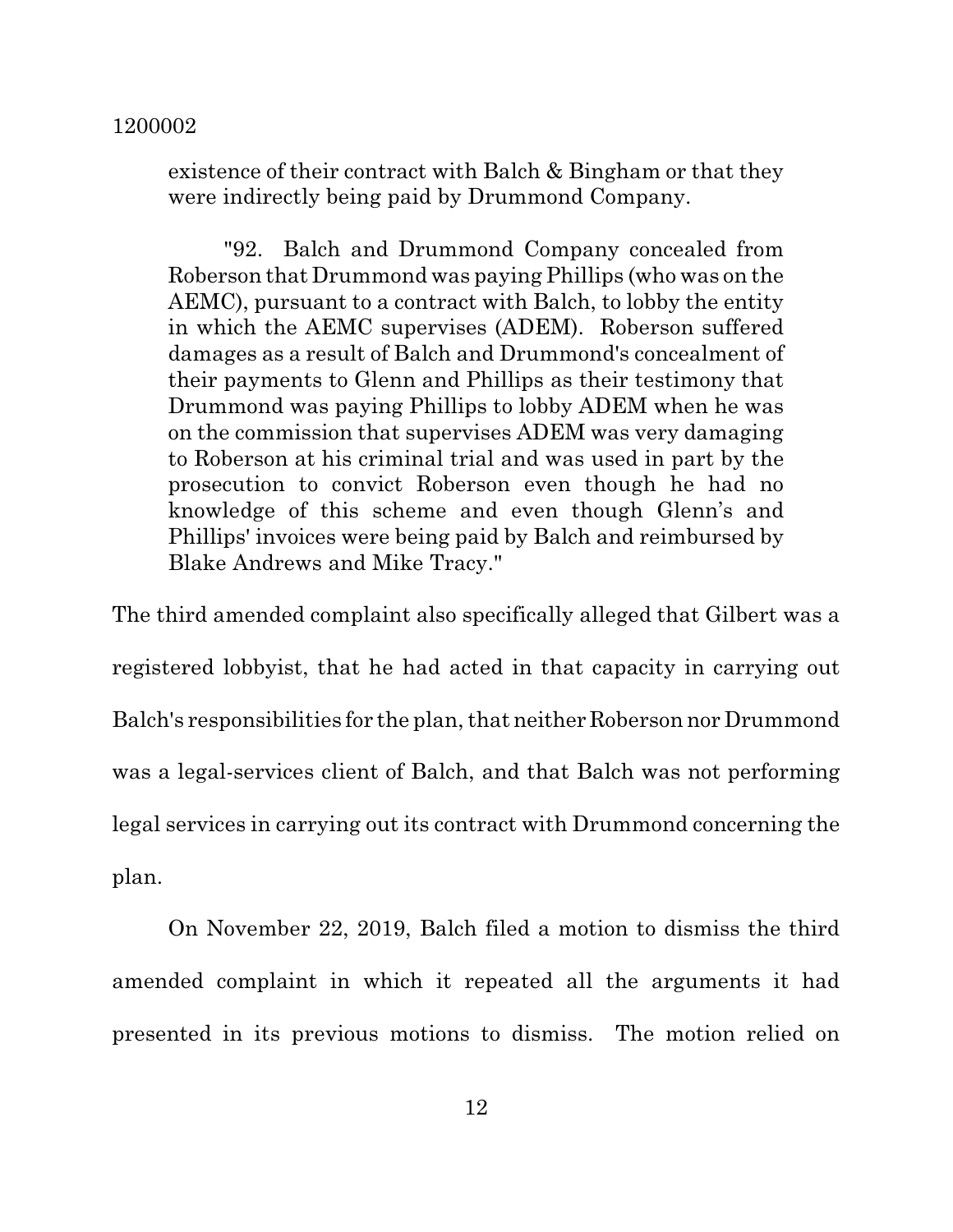exhibits submitted in support of previously-filed motions to dismiss, and Balch also submitted new exhibits. On November 25, 2019, Roberson filed a motion to strike the exhibits Balch had filed in support of its motion to dismiss the third amended complaint. On the same date, Roberson filed his response in opposition to Balch's motion to dismiss the third amended complaint. Similarly, Drummond filed a motion to dismiss the third amended complaint, and Roberson filed a response in opposition and a motion to strike the exhibits submitted in support of that motion to dismiss.

On August 25, 2020, the circuit court entered an order ruling on all outstanding motions except the defendants' motions to dismiss the third amended complaint. In doing so, the circuit court concluded that the third amended complaint properly replaced Roberson's previous complaints, and the circuit court therefore determined that the defendants' motions to dismiss the previous complaints were moot and that Drummond's motion to strike the third amended complaint was due to be denied. The circuit court also expressly ruled that "any matters presented to the Court outside the pleadings are EXCLUDED for purposes of the Defendants'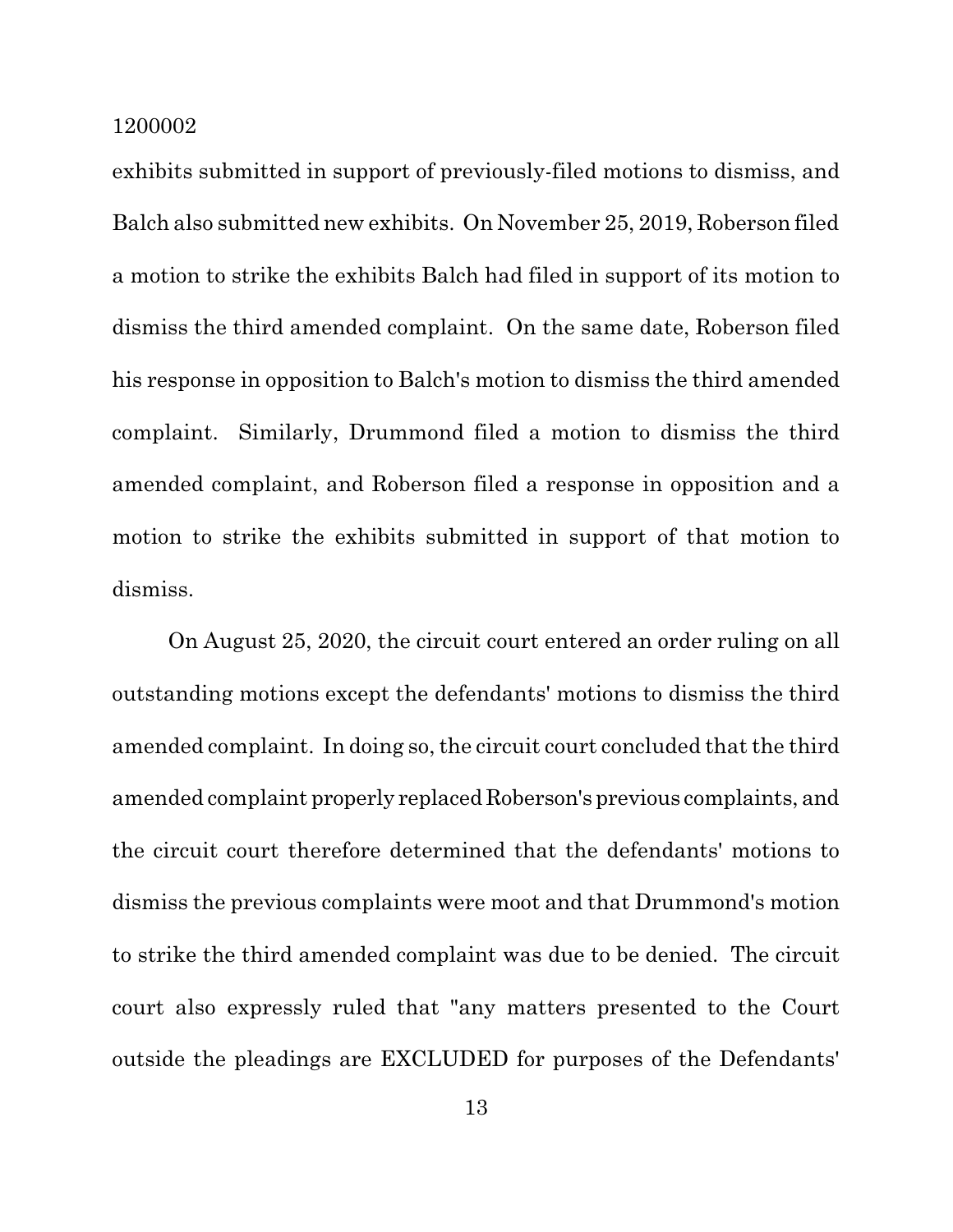Motions to Dismiss." (Capitalization in original.) It therefore granted Roberson's motions to strike exhibits submitted by Balch and Drummond in support of their motions to dismiss. On August 27, 2020, the circuit court held a hearing on the motions to dismiss.

On September 14, 2020, the circuit court entered a judgment granting Balch's motion to dismiss all claims asserted against it in Roberson's third amended complaint. The circuit court began its analysis by observing that Roberson's

"complaint contains factual allegations and conclusory statements, and the Court's analysis must necessarily include whether the Alabama Legal Services Liability Act ('ALSLA') applies to and governs the factual allegations ... and whether [Roberson's] evolved classification of Gilbert's role, and Defendant Balch's, was that of providing public-relations work instead of and to the exclusion of legal work to Defendant Drummond and its employee [Roberson]."

The circuit court noted that Roberson had conceded that Balch was, in fact, a legal-services provider and that his complaint "refers to the ethics attorneys at Defendant Balch, from whom [Roberson] wanted Gilbert to inquire about the legality of the Plan." The circuit court therefore concluded that "[w]hile [Roberson,] in his Third Amended Complaint,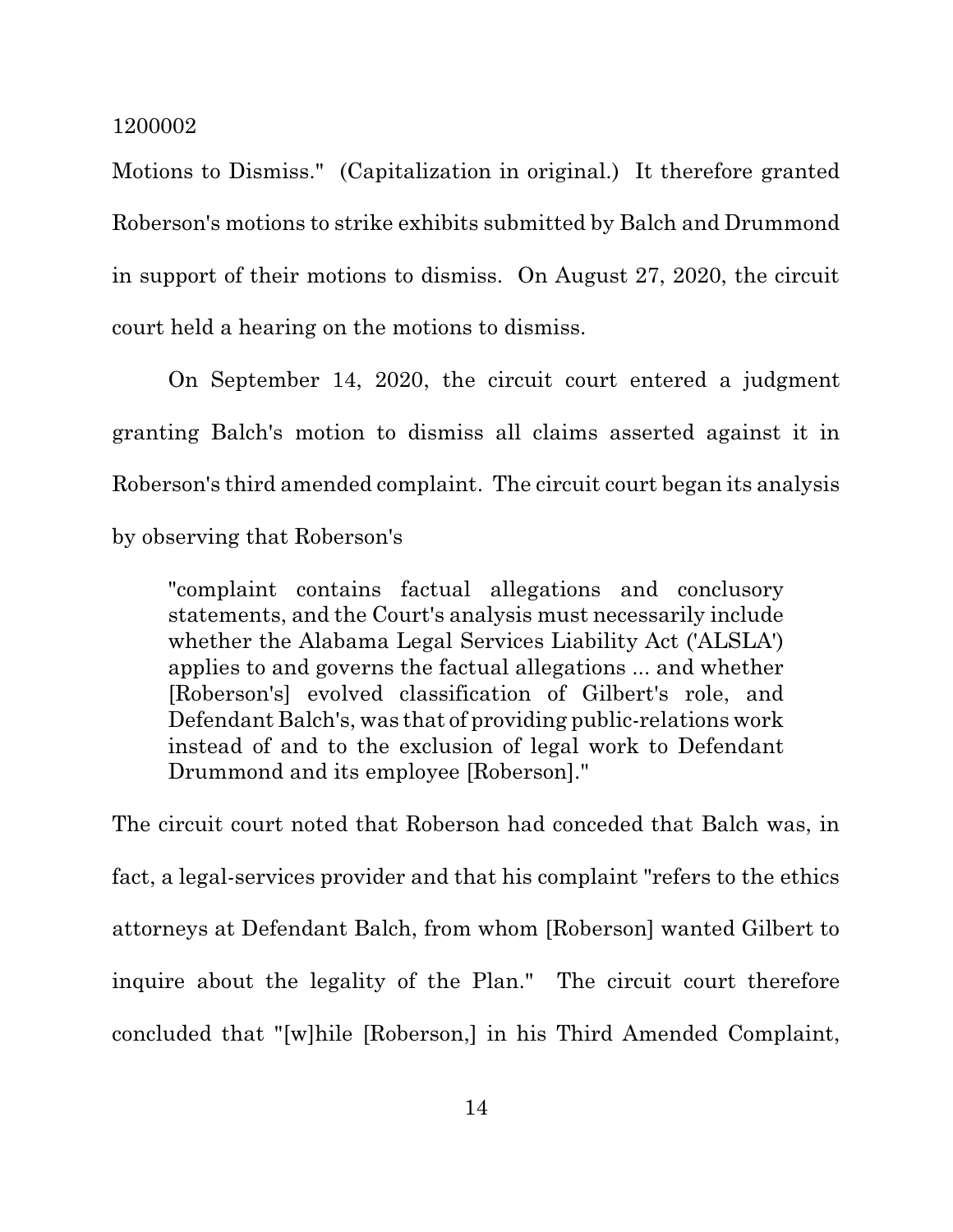attempts to re-characterize the role of Joel Gilbert as that of a lobbyist,

rather than an attorney," Roberson

"by inquiring of Gilbert and Defendant Balch's ethics' attorneys, via Gilbert, believed that he was consulting a lawyer(s) [Gilbert and Balch's ethics' lawyers] in their capacity as lawyers, and [Roberson], at that time, manifested his intention to seek professional legal advice. The Court FINDS that the herein alleged claims against Defendant Balch are classified collectively as a legal service liability action, pursuant to ALSLA, as defined in Section 6-5-572, and Section 6-5-573 ...."

(Capitalization in original.) The circuit court then applied the statute of

limitations relevant to "legal service liability actions" contained in

 $\S 6$ -5-574(a), Ala. Code 1975,<sup>3</sup> to Roberson's claims against Balch:

 ${}^{3}$ Section 6-5-574(a) provides:

<sup>&</sup>quot;(a) All legal service liability actions against a legal service provider must be commenced within two years after the act or omission or failure giving rise to the claim, and not afterwards; provided, that if the cause of action is not discovered and could not reasonably have been discovered within such period, then the action may be commenced within six months from the date of such discovery or the date of discovery of facts which would reasonably lead to such discovery, whichever is earlier; provided, further, that in no event may the action be commenced more than four years after such act or omission or failure; except, that an act or omission or failure giving rise to a claim which occurred before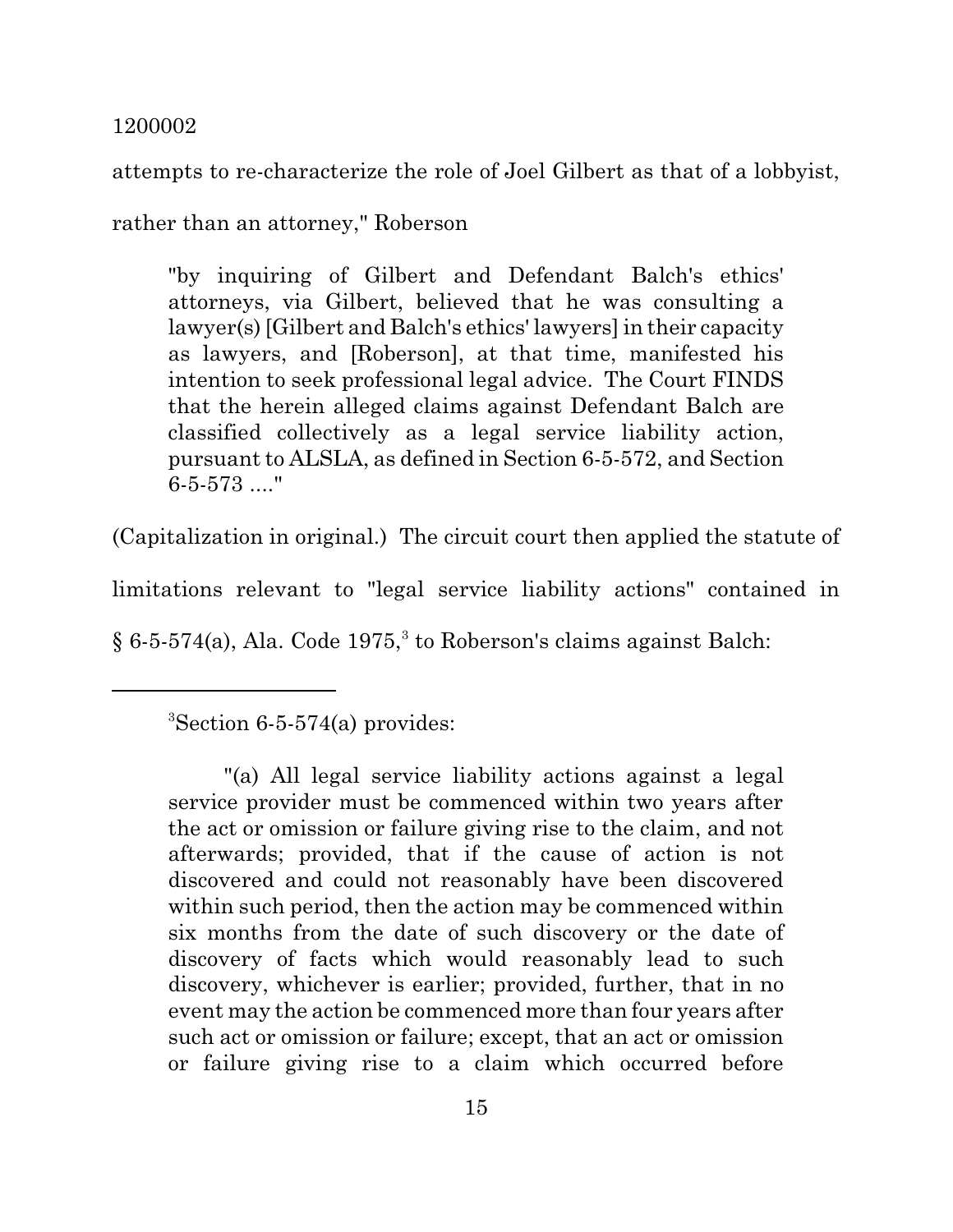"The Court FINDS that the act or omission or failure giving rise to the [Roberson's] claims against Defendant Balch occurred in November 2014. The Court FINDS that, at the latest, [Roberson] should have reasonably discovered the facts giving rise to the alleged claims herein against Defendant Balch at the time of [Roberson's] and Gilbert's indictments, to wit: September 27, 2017. The Court FINDS that the herein Complaint had to have been filed no later than March 27, 2018, to fall within the statute of limitations, pursuant to ALSLA, Section 6-5-574. [Roberson's] original Complaint was filed March 15, 2019."

(Capitalization in original.) Concerning the rule of repose contained in  $§ 6-5-574(a)$ , the circuit court also added that "certainly the herein claim[s] could not have been commenced, in any event, later than November 30, 2018 (the Court uses the date November 30, since no specific day in November [2014] was asserted)." Because the circuit court determined that all of Roberson's claims against Balch were barred by the limitations periods provided in the ALSLA, it dismissed all of Roberson's claims against Balch. The circuit court also certified the judgment as a final judgment pursuant to Rule 54(b), Ala. R. Civ. P., finding that the

August 1, 1987, shall not in any event be barred until the expiration of one year from such date."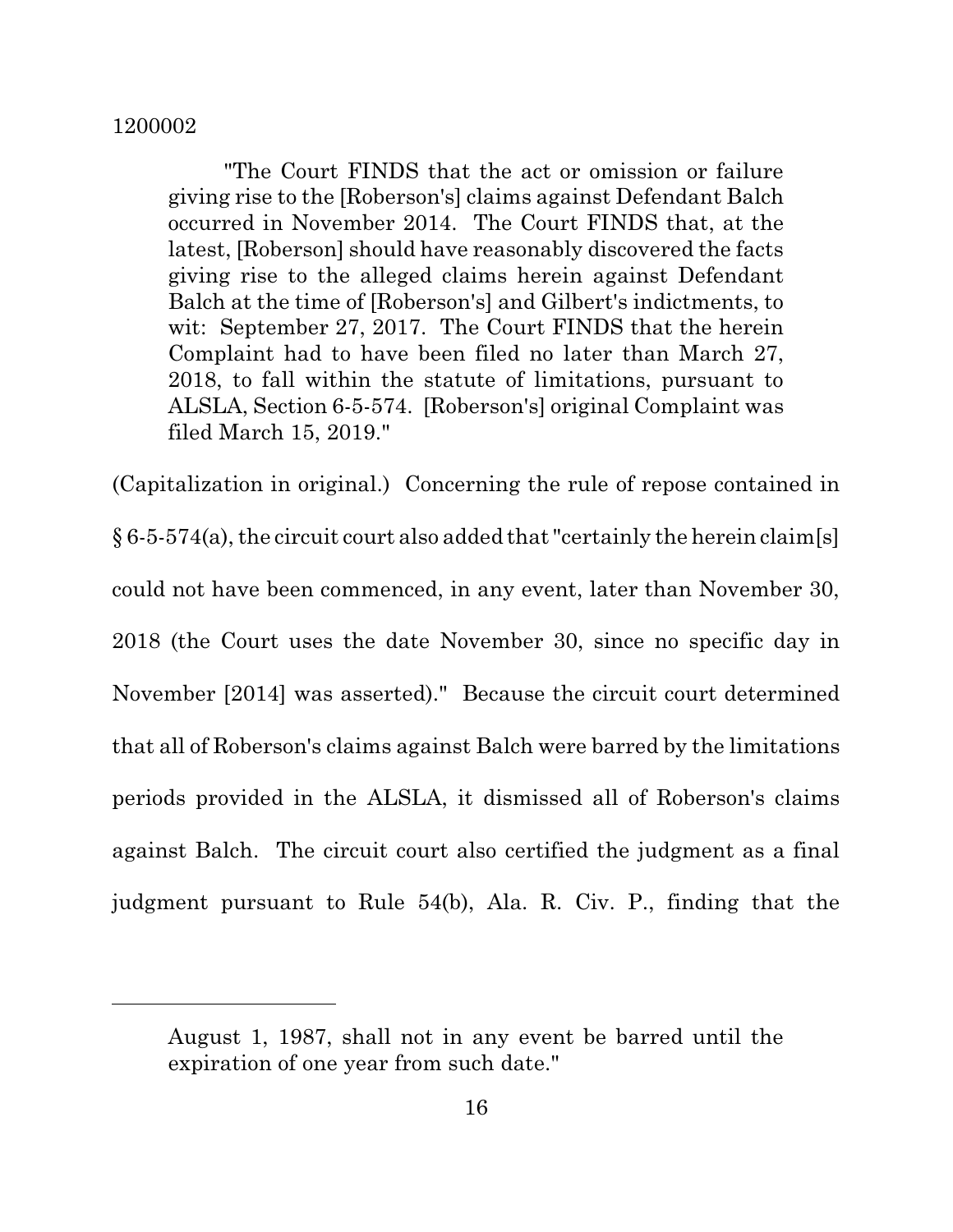judgment disposed of all the claims against Balch and that there was no just reason for delay in entering a final judgment.

## II. Standard of Review

As we noted in the rendition of facts, Balch filed, and the circuit

court granted, a motion to dismiss all the claims against Balch based on

the limitations periods in the ALSLA.

"The standard of review applicable to motions to dismiss is well settled:

" 'It is a well-established principle of law in this state that a complaint, like all other pleadings, should be liberally construed, Rule 8(f), Ala. R. Civ. P., and that a dismissal for failure to state a claim is properly granted only when it appears beyond a doubt that the plaintiff can prove no set of facts entitling him to relief. Winn-Dixie Montgomery, Inc. v. Henderson, 371 So. 2d 899 (Ala. 1979). Stated another way, if under a provable set of facts, upon any cognizable theory of law, a complaint states a claim upon which relief could be granted, the complaint should not be dismissed. Childs v. Mississippi Valley Title Insurance Co., 359 So. 2d 1146 (Ala. 1978).

" 'Where a [Rule] 12(b)(6)[, Ala. R. Civ. P.,] motion has been granted and this Court is called upon to review the dismissal of the complaint, we must examine the allegations contained therein and construe them so as to resolve all doubts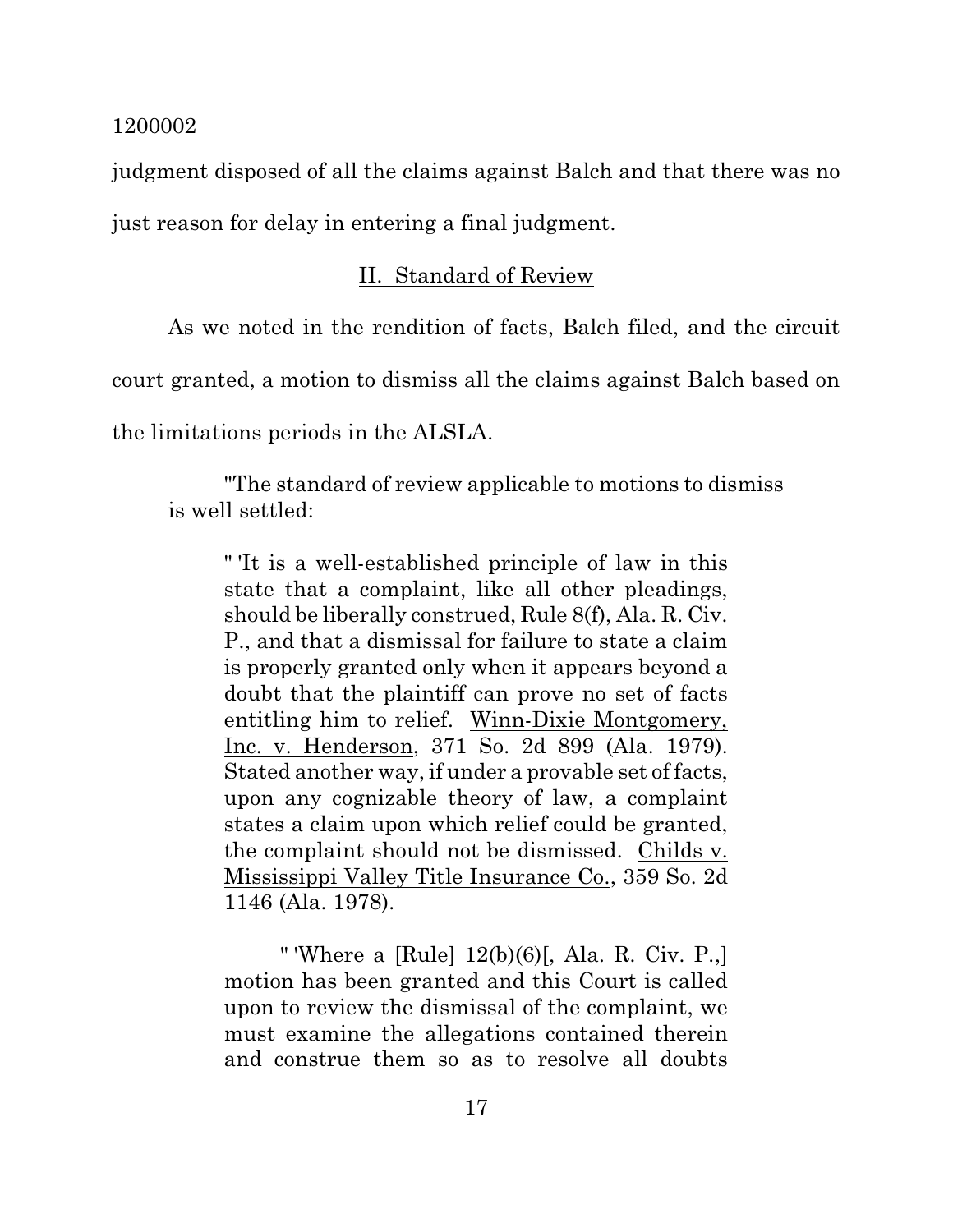concerning the sufficiency of the complaint in favor of the plaintiff. First National Bank v. Gilbert Imported Hardwoods, Inc., 398 So. 2d 258 (Ala. 1981). In so doing, this Court does not consider whether the plaintiff will ultimately prevail, only whether he has stated a claim under which he may possibly prevail. Karagan v. City of Mobile, 420 So. 2d 57 (Ala. 1982).'

"Fontenot v. Bramlett, 470 So. 2d 669, 671 (Ala. 1985)."

Pearce v. Schrimsher, 583 So. 2d 253, 253-54 (Ala. 1991).

In noting our standard of review for this appeal, we observe that in its appellate brief Balch repeatedly urges this Court to consider the exhibits that were attached to motions to dismiss filed in the circuit court. We reject Balch's invitation to consider any of those exhibits given that the circuit court expressly stated in its August 25, 2020, order that it was excluding all materials outside of the pleadings in deciding the motions to dismiss. Because the circuit court in its discretion elected not to consider the exhibits, we will not do so in reviewing the circuit court's judgment. See, e.g., Ex parte Price, 244 So. 3d 949, 955 (Ala. 2017).

On a related note, after briefing was completed in this appeal, Balch filed with this Court what it styled as a "Letter of Supplemental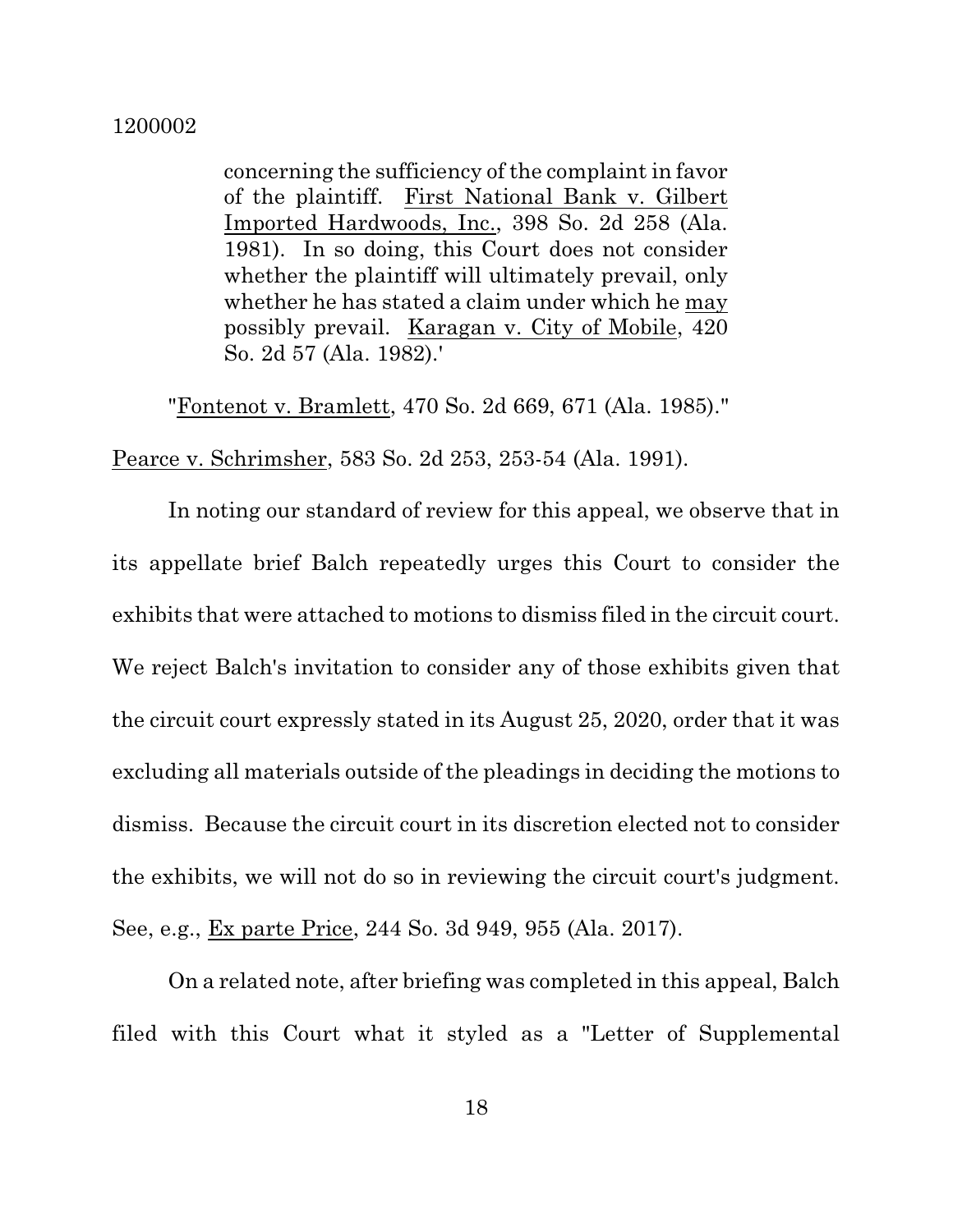Authority," invoking Rule 28B., Ala. R. App. P., as a basis for the filing. That rule allows for a party to "promptly advise the clerk of the appellate court in which the proceeding is pending by letter" if "pertinent and significant authority comes to a party's attention after the party's brief has been filed." Roberson has filed a motion to strike Balch's letter because, he says, Balch does not present any new authority; rather, Roberson asserts, Balch seeks to contend that a misquotation of a case in Balch's appellate brief<sup>4</sup> that Roberson highlighted in his reply brief<sup>5</sup> was an "accidental and unintentional ... mistake" rather than a deliberate misquotation, even though Balch had employed the same misquotation in its circuit court filings and Roberson had drawn attention to it at that time as well. We agree with Roberson that Balch's letter is not a "notice of supplemental authority" as allowed by Rule 28B., and Balch offers no other authority for what actually appears to be, as Roberson says, an attempt by Balch "to get the last word on issues argued in the [Roberson's]

<sup>&</sup>lt;sup>4</sup>The opinion that is misquoted is San Francisco Residence Club, Inc. v. Baswell-Guthrie, 897 F. Supp. 2d 1122, 1179 (N.D. Ala. 2012). See Balch's brief, p. 39.

<sup>&</sup>lt;sup>5</sup>See Roberson's reply brief, p. 14.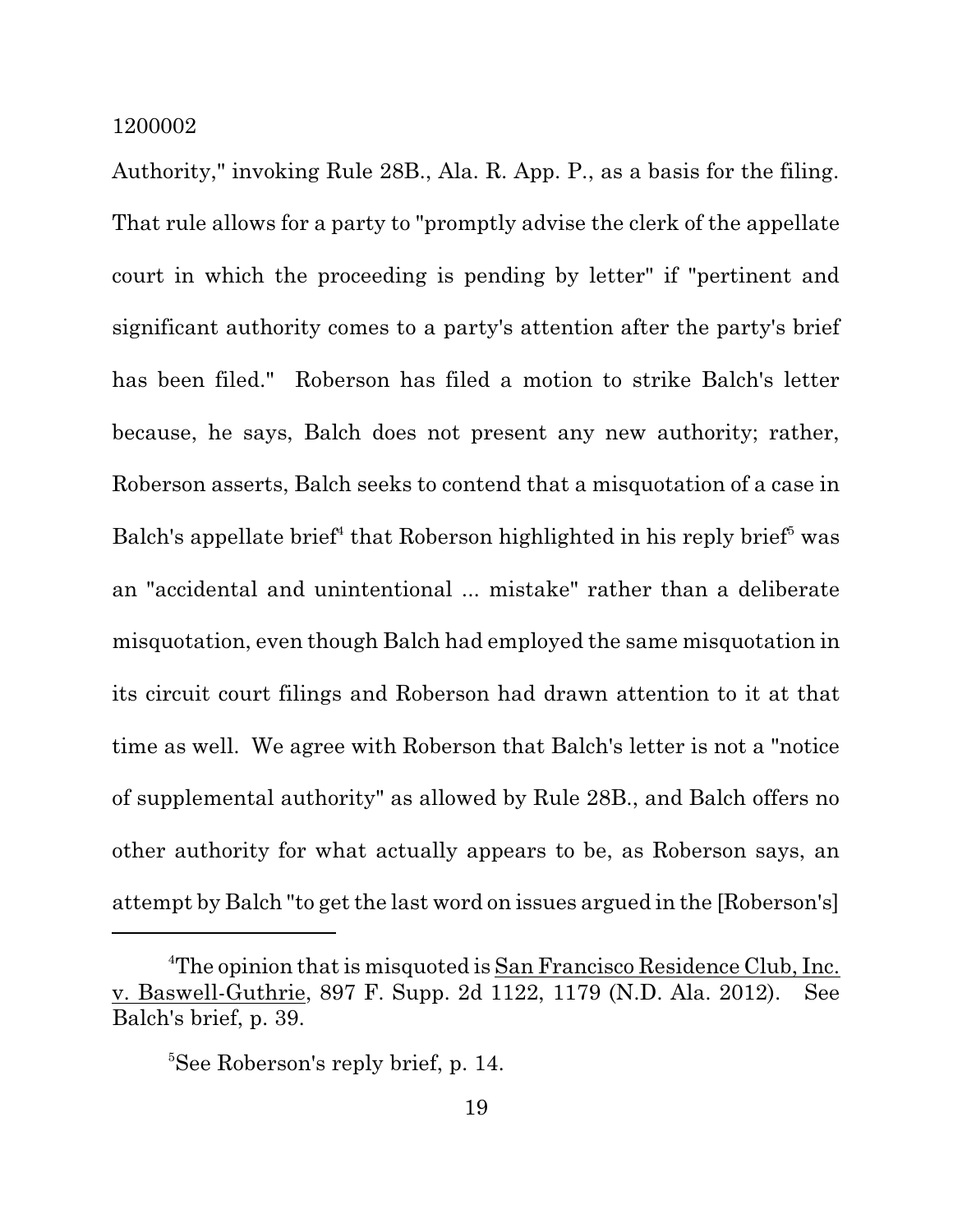reply brief." Accordingly, we grant Roberson's motion to strike Balch's letter filing.

We also observe that we do not believe that the circuit court's certification of its judgment as final under Rule 54(b) was improper. It is undeniable that Roberson's claims against Balch and Drummond are substantially interrelated. This Court has noted:

"In considering whether a trial court has exceeded its discretion in determining that there is no just reason for delay in entering a judgment, this Court has considered whether 'the issues in the claim being certified and a claim that will remain pending in the trial court " 'are so closely intertwined that separate adjudication would pose an unreasonable risk of inconsistent results.'"' Schlarb[ v. Lee], 955 So. 2d [418] at 419-20 [(Ala. 2006)] (quoting Clarke-Mobile CountiesGasDist. v. Prior Energy Corp., 834 So. 2d 88, 95 (Ala. 2002), quoting in turn Branch v. SouthTrust Bank of Dothan, N.A., 514 So. 2d 1373, 1374 (Ala. 1987)."

Lighting Fair, Inc. v. Rosenberg, 63 So. 3d 1256, 1263 (Ala. 2010). In this instance, the circuit court's dismissal of all the claims against Balch was based on the applicability of the ALSLA's limitations periods, a conclusion that was, in turn, based on facts pertinent only to Balch, i.e., its status as a legal-service provider and its alleged provision of legal advice to Roberson. It is true that Drummond also argued in its motion to dismiss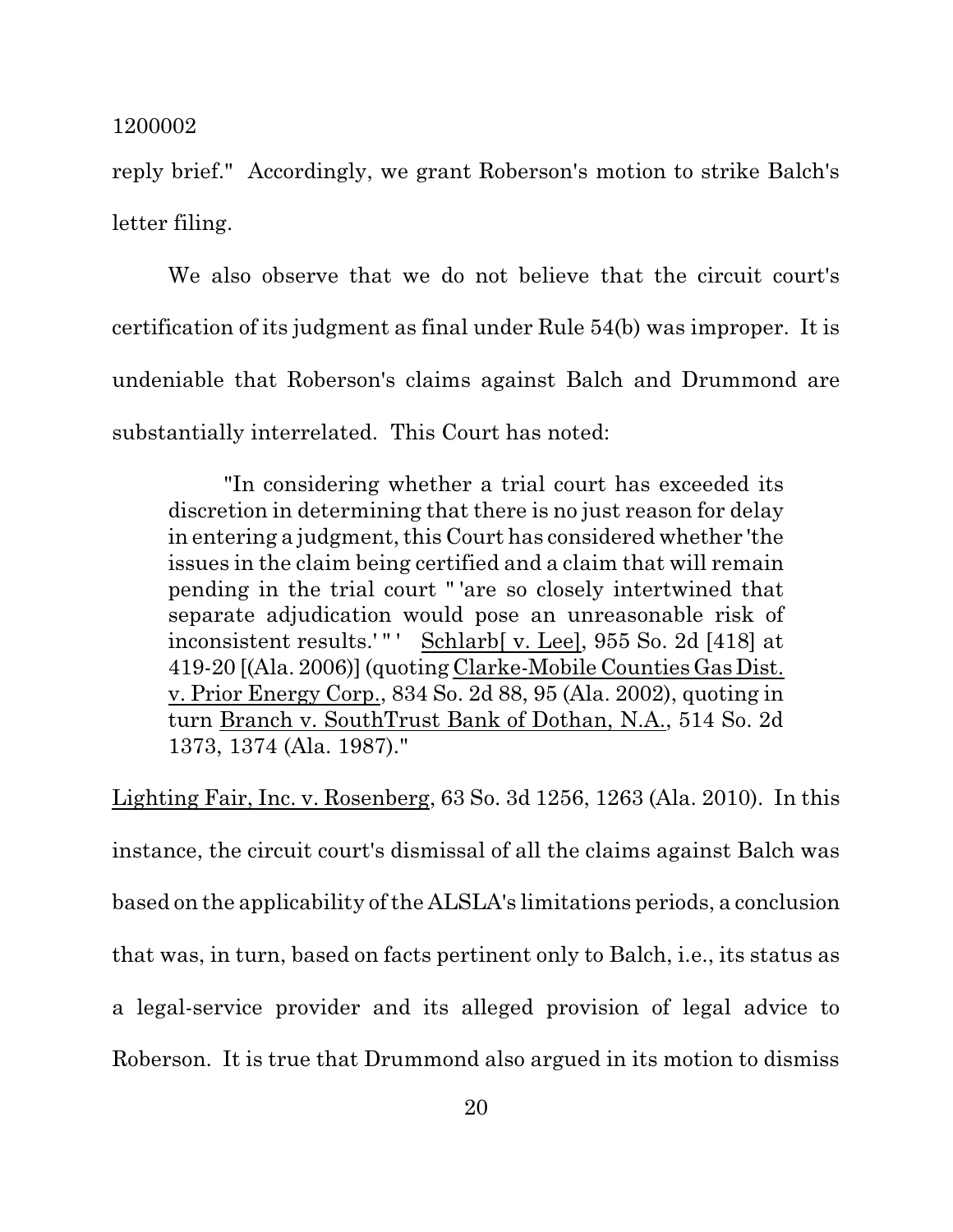the third amended complaint that some claims against it were due to be dismissed based on the applicability of the ALSLA's limitations periods, but Drummond's arguments regarding the applicability of those limitations periods were based on its own alleged actions, not those of Balch. Thus, there is no risk of inconsistent results in this case because the basis for the dismissal of the claims against Balch was truly independent of the claims asserted against Drummond.

## III. Analysis

Roberson contends that the circuit court made three fundamental errors in dismissing his claims against Balch. First, he argues that the circuit court erred by concluding that his claims were subject to the ALSLA. Second, he argues that, even if the ALSLA applies to his claims, the circuit court erred by concluding that the triggering date for the running of ALSLA's limitations periods was the date of Gilbert's alleged misrepresentation to Roberson in November 2014, rather than the date Roberson sustained an injury from Balch's actions, which Roberson contends was the date he was indicted on federal criminal charges. Third, Roberson argues that, even if the triggering date for claims under the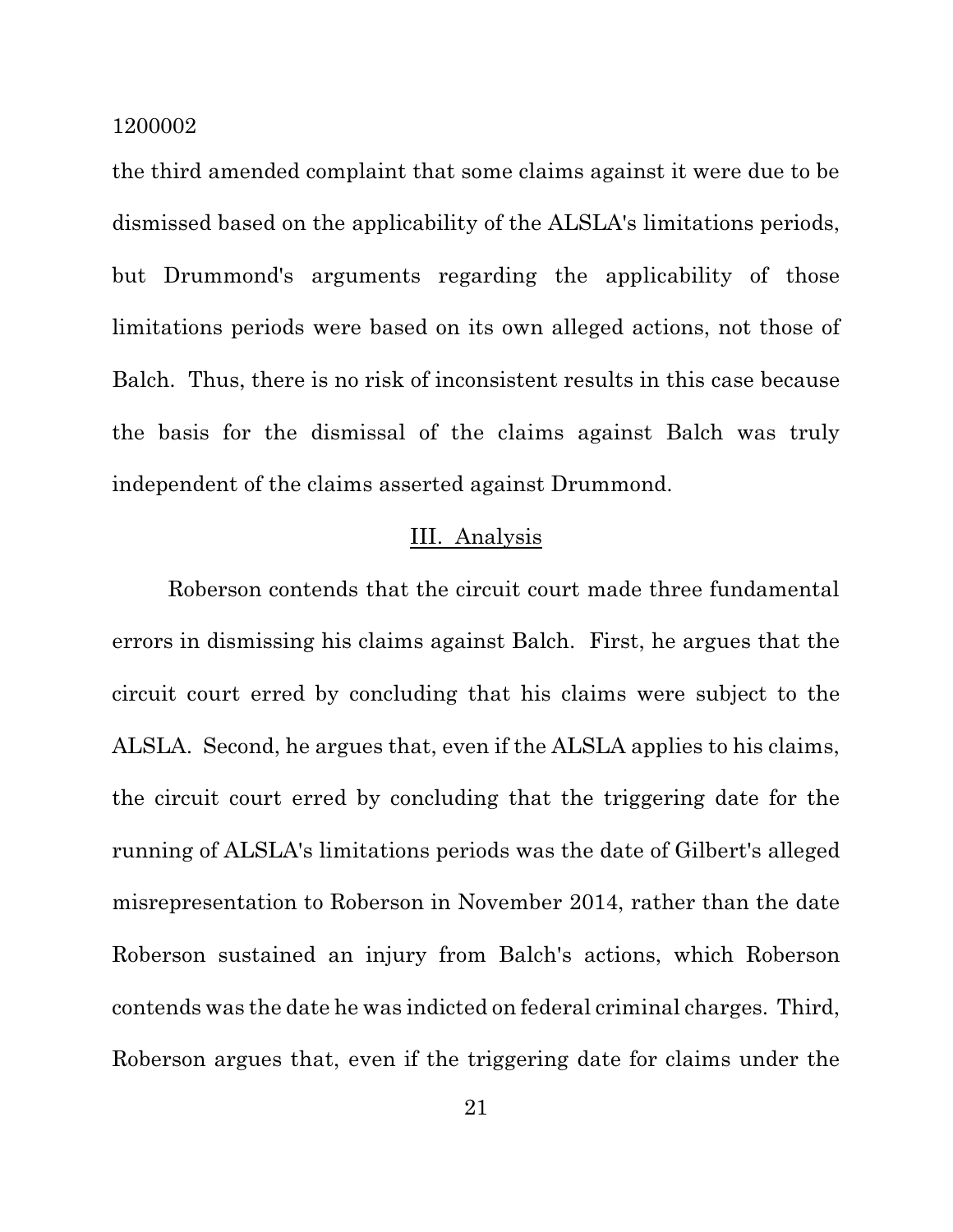ALSLA is the date of the alleged act or omission of the legal-service provider rather than the date of the plaintiff's injury, "each misrepresentation or concealment creates a separate claim -- even if the misrepresentation or concealment is identical to a prior misrepresentation or concealment that is barred by the statute of limitations." Roberson's brief, p. 21. If Roberson is correct, some of Balch's alleged misconduct occurred within the ALSLA's statute-of-limitations period. However, we consider it necessary to address only Roberson's first argument.

Roberson contends that, to invoke the ALSLA, a defendant must demonstrate: (1) that it is a "legal service provider"; (2) that the plaintiff is a "client" of the "legal service provider"; (3) that the "legal service provider" provided "legal services" to the plaintiff; and (4) that the plaintiff's claims "arise from" those services. Roberson concedes that Balch is a "legal service provider," but he disputes that he was a "client" of Balch or that Balch provided "legal services" to him.

The ALSLA defines a "legal service provider," in part, as "[a]nyone licensed to practice law by the State of Alabama or engaged in the practice of law in the State of Alabama." § 6-5-572(2), Ala. Code 1975. As the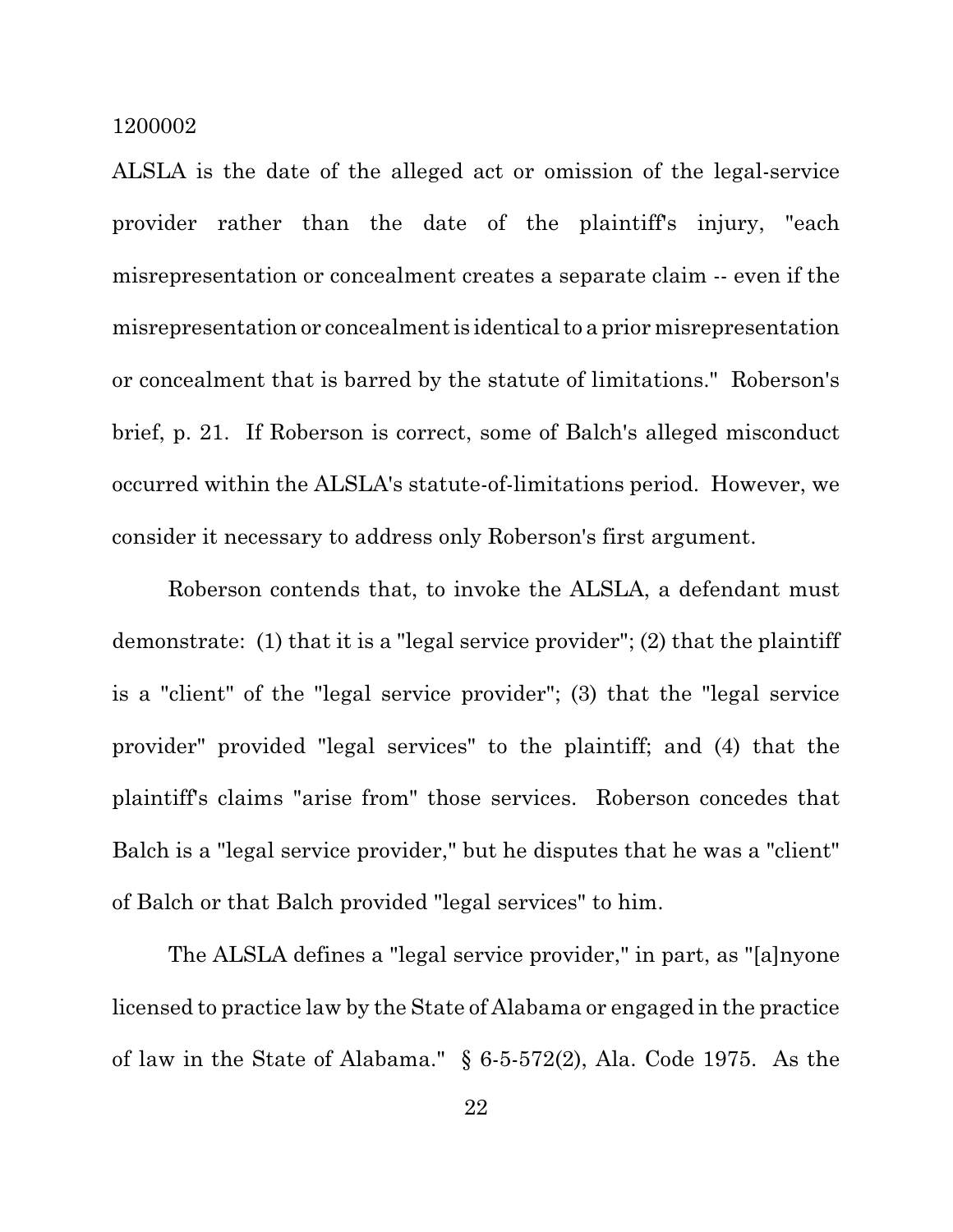circuit court noted in its September 14, 2020, judgment of dismissal, Balch

is a law firm and Gilbert -- as well as Balch's in-house ethics attorneys --

were licensed to practice law in the State of Alabama.

The ALSLA defines a "legal service liability action" as:

"Any action against a legal service provider in which it is alleged that some injury or damage was caused in whole or in part by the legal service provider's violation of the standard of care applicable to a legal service provider. A legal service liability action embraces all claims for injuries or damages or wrongful death whether in contract or in tort and whether based on an intentional or unintentional act or omission. A legal services liability action embraces any form of action in which a litigant may seek legal redress for a wrong or an injury and every legal theory of recovery, whether common law or statutory, available to a litigant in a court in the State of Alabama now or in the future."

 $§ 6-5-572(1).$ 

Thus, if a plaintiff alleges that the plaintiff's injuries are the result of the provision of substandard legal services, the plaintiff's action is a "legal service liability action" governed by the ALSLA. Indeed, our cases have repeatedly remarked that an ALSLA action is one that concerns the provision and receipt of legal services. See, e.g., Line v. Ventura, 38 So. 3d 1, 11 (Ala. 2009) ("[T]he ALSLA applies only to claims against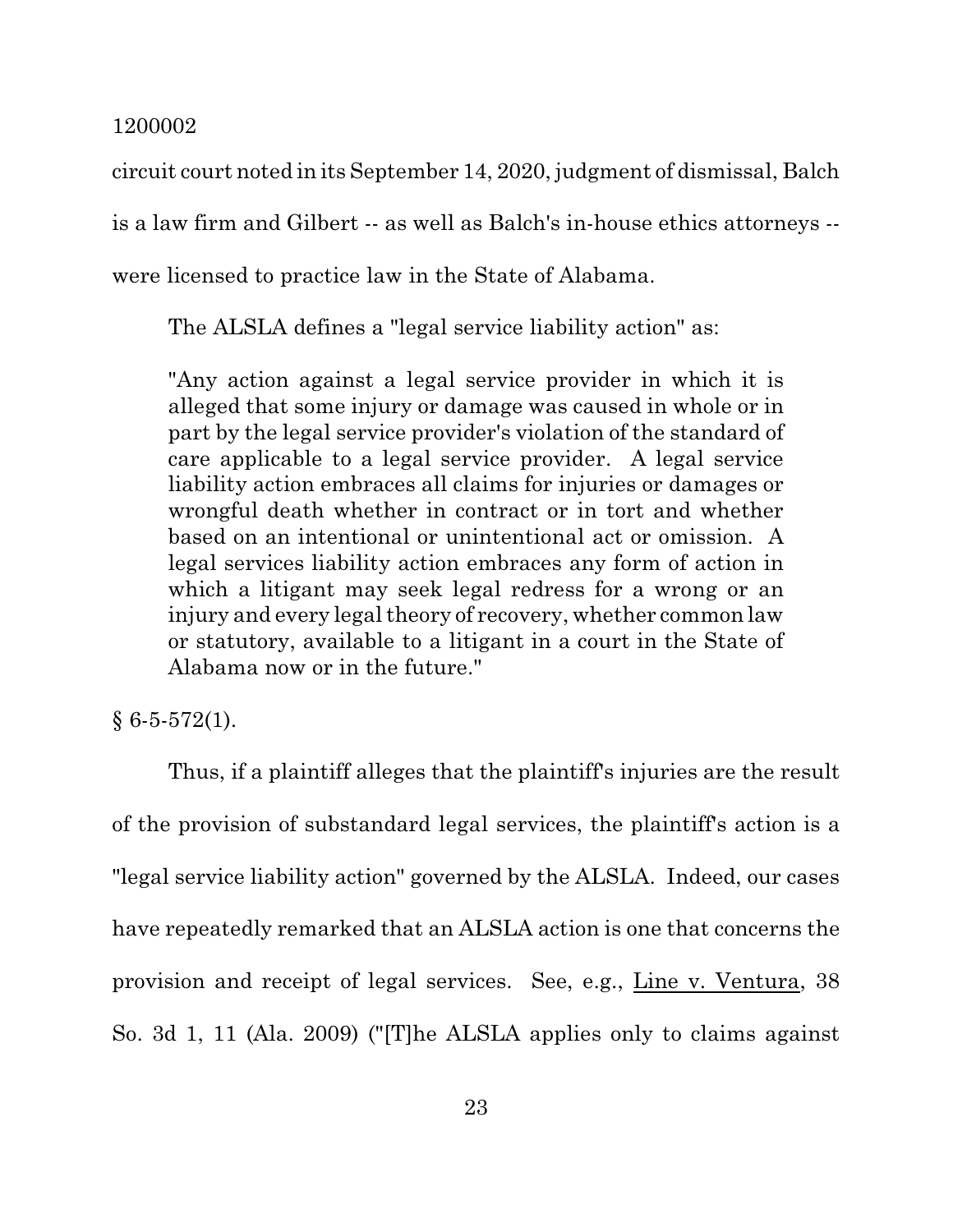legal-service providers arising out of the provision of legal services."); Fogarty v. Parker, Poe, Adams & Bernstein, L.L.P., 961 So. 2d 784, 788 (Ala. 2006) ("The ALSLA applies only to allegations of legal malpractice, i.e., claims againstlegal-service providers that arise from the performance of legal services ...."); Valentine v. Watters, 896 So. 2d 385, 390 (Ala. 2004) ("[T]he ALSLA ... does not apply to all actions filed against legal-service providers by someone whose claim does not arise out of the receipt of legal services."); Sessions v. Espy, 854 So. 2d 515, 522 (Ala. 2002) ("[T]he ALSLA applies to all actions against 'legal service providers' alleging a breach of their duties in providing legal services."); Cunningham v. Langston, Frazer, Sweet & Freese, P.A., 727 So. 2d 800, 803 (Ala. 1999) ("The language of the ALSLA makes it clear that that Act refers to actions against 'legal service providers' alleging breaches of their duties in providing legal services. Conversely, from a plaintiff's perspective, the ALSLA applies to any claim originating from his receipt of legal services."). Accordingly, to determine whether the ALSLA governs Roberson's claims against Balch, we first must address Roberson's contention that Balch did not provide "legal services" to him.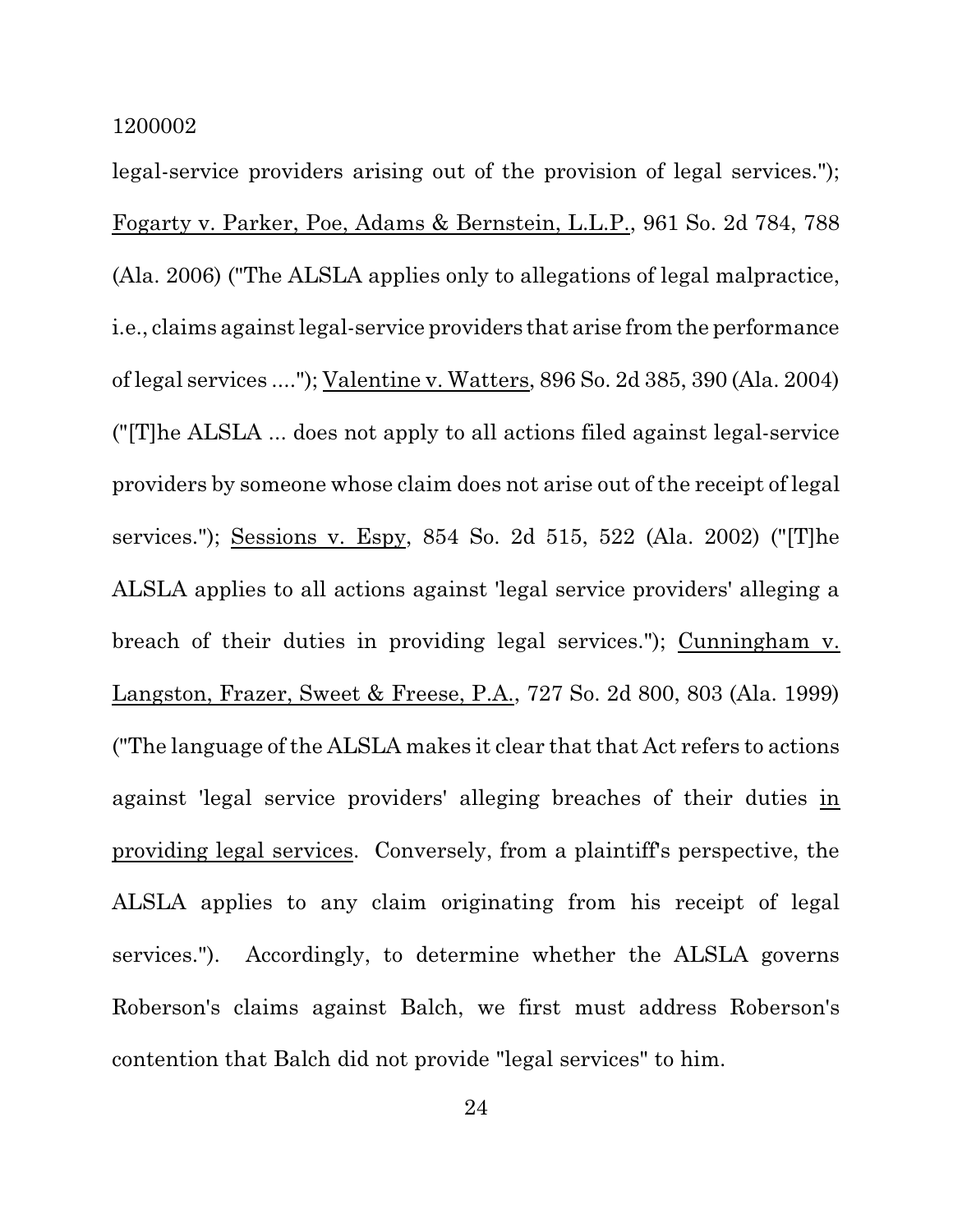The circuit court concluded that Roberson was seeking legal advice when he asked Gilbert if he had checked with Balch's in-house ethics attorneys about whether the plan was legal. As Roberson notes, the ALSLA does not specifically define the term "legal services," but Roberson does not dispute that providing legal advice is a legal service.<sup>6</sup> Instead, Roberson argues that he was not seeking, and that Gilbert did not provide, legal advice. In making this argument, Roberson looks to Rule 2.1, Ala. R. Pro. Cond., which provides, in part: "In representing a client, a lawyer shall exercise independent professional judgment and render candid advice." Roberson contends that he "did not ask Gilbert for 'judgment' or 'advice.' He asked to recall a historical event: whether 'he had inquired [past tense] with the ethics lawyers ... whether the Plan was legal and ethical.' Historical reminiscences are not 'legal services'; they

<sup>6</sup>Section 34-3-6, Ala. Code 1975, which concerns the unauthorized practice of law, provides, in part, that "[w]hoever ... [f]or a consideration, reward, or pecuniary benefit, present or anticipated, direct or indirect, advises or counsels another as to secular law ... is practicing law."  $§ 34-3-6(b)(2).$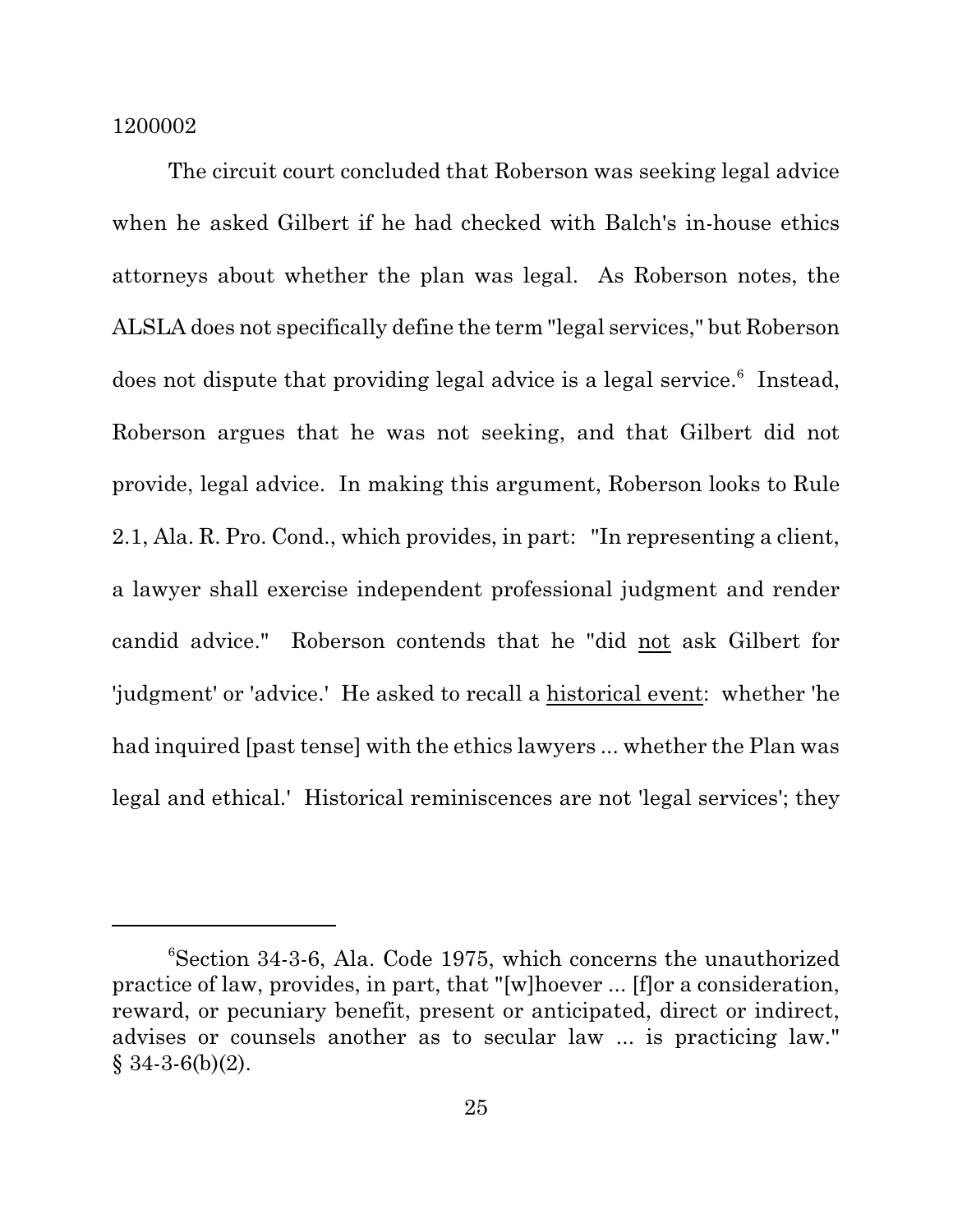do not require 'professional judgment,' and they are not 'candid advice.' " Roberson's brief, p. 32 (quoting the third amended complaint).

This argument is meritless. Under the facts provided in Roberson's third amended complaint, the obvious motive for Roberson's question to Gilbert was to obtain from Balch attorneys an assessment of the legality of the plan, whether directly from Gilbert or indirectly from Balch's ethics attorneys, so that Roberson could decide whether he would feel comfortable participating in the plan. Roberson specifically noted in his third amended complaint that he "is not a lawyer and has no legal training concerning the matters described herein," and he alleged that, "having been assured by Gilbert that Balch's in-house ethics attorneys had reviewed the Plan and determined that it was legal and ethical, [Roberson] did not know that the payments were illegal. Consequently, [Roberson] approved reimbursements to Balch for payments to the Foundation." In other words, the gravamen of Roberson's claims against Balch was that he had acted on the legal advice he believed Gilbert had provided when Gilbert told Roberson that Balch's ethics attorneys had concluded that the plan was legal. Thus, Roberson was not seeking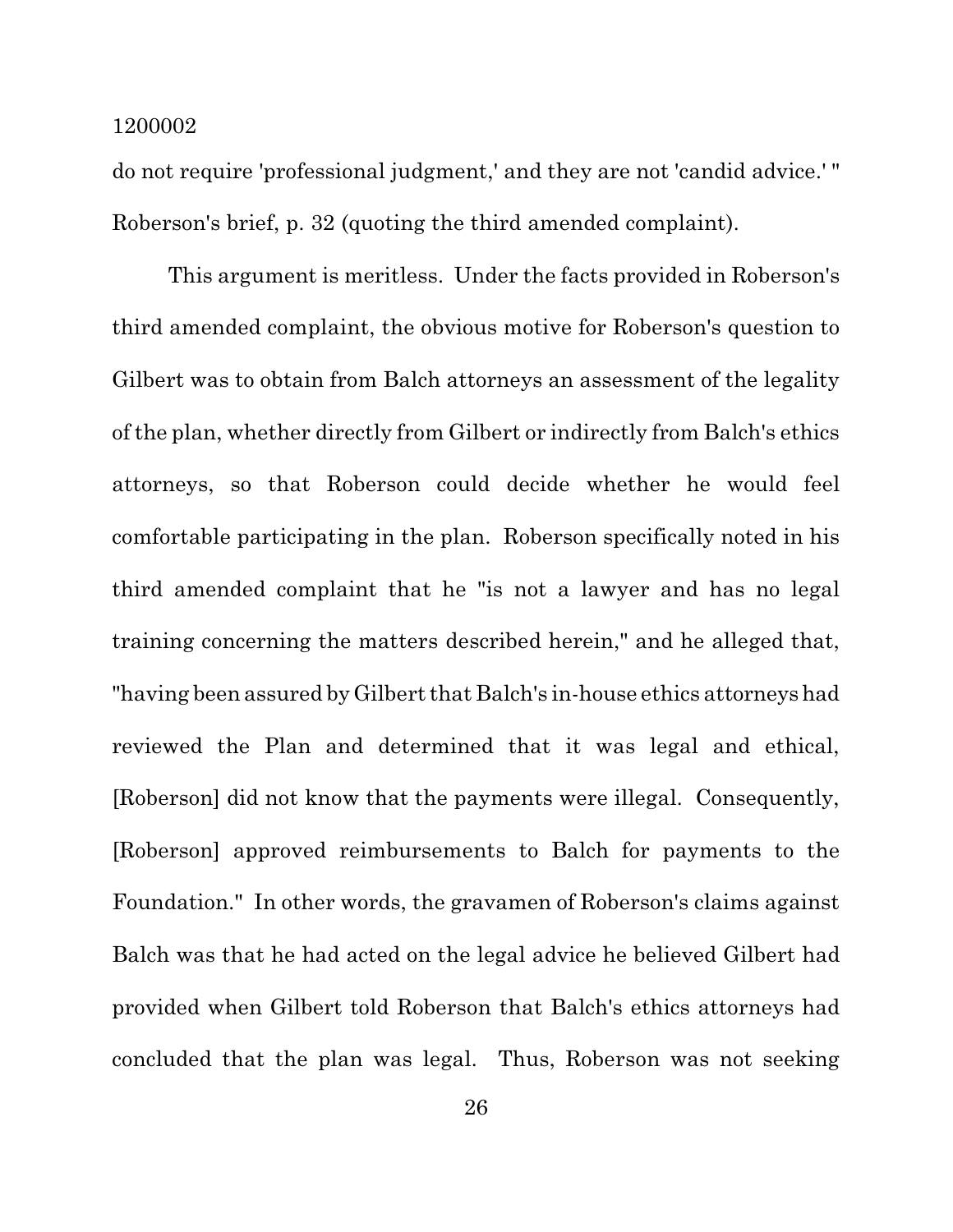"historical" information; he was seeking from Balch attorneys an assessment of the legality of the plan.

The reality that Roberson was seeking legal advice becomes even more apparent from the specific allegations of his concealment claim based events that allegedly occurred in February 2017. In count IX of his third amended complaint, Roberson alleged:

"79. In February 2017, Gilbert asked [ethics attorney] Chad Pilcher of Balch whether he saw any 'issues' or problems with the Plan or the relationship with Oliver Robinson and the Foundation.

"80. As part his review, Pilcher discovered that Robinson had written a letter on his House of Representatives letterhead, and he advised Gilbert that Robinson's use of his official letterhead in performing work under the contract was illegal.

"81. The government later charged in [Roberson's] indictment that Robinson committed this act in furtherance of the alleged criminal conspiracy, for which [Roberson] was convicted.

"82. Gilbert and Balch withheld, concealed, and failed to disclose to [Roberson] that Gilbert himself was questioning the legality of the Plan and the relationship with Robinson and his foundation and that Pilcher had determined that Robinson had acted illegally.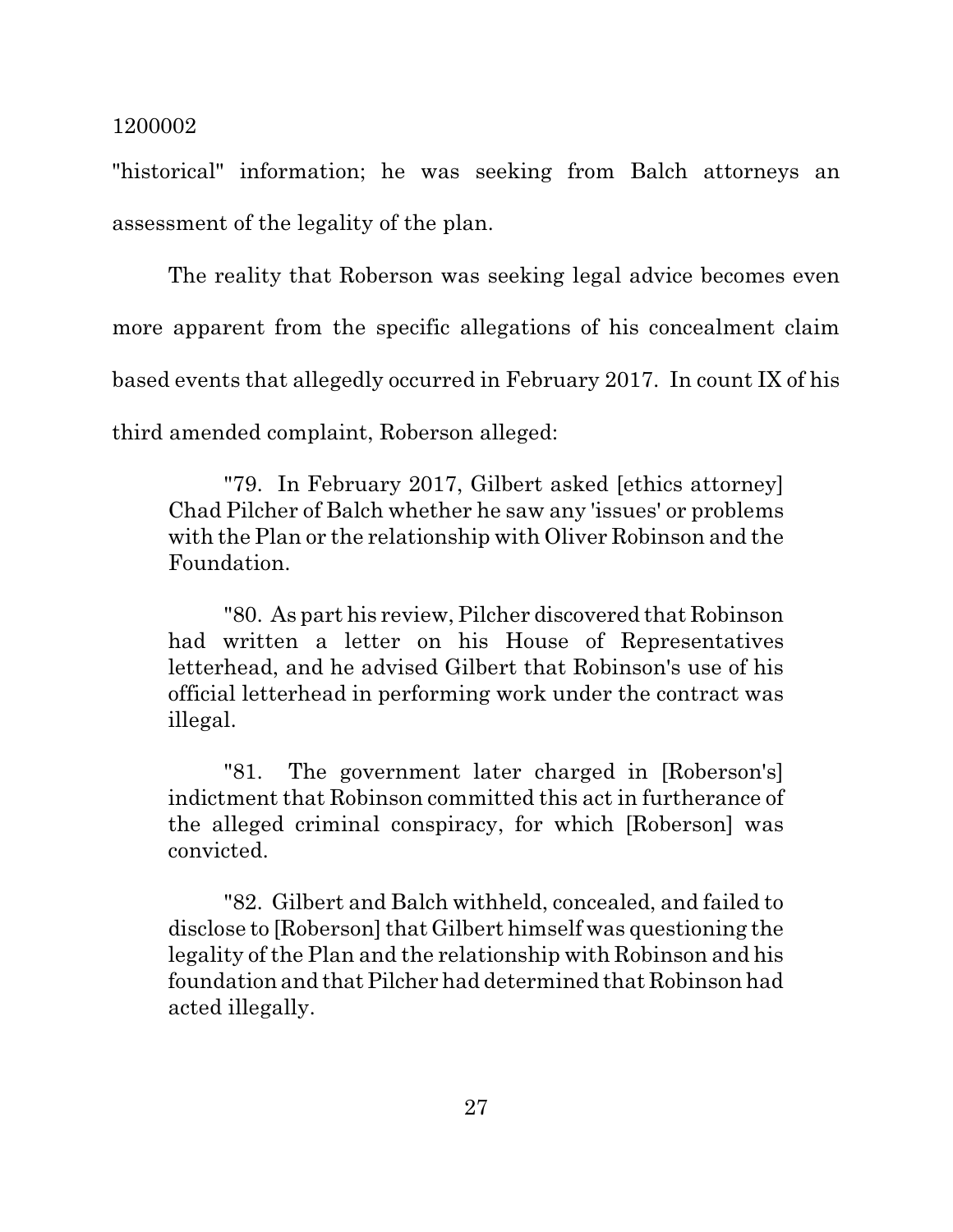"83. Gilbert and Balch had a duty to disclose this information to [Roberson] based on a confidential relationship between the parties, the particular facts of the case, [Roberson's] specific questions to Gilbert, and Gilbert's continuing representations that the Plan was 'legal and ethical' and that there were no 'problems' with the Plan.

"84. [Roberson] reasonably relied on Balch and Gilbert to disclose information about the legality of the Plan and its relationship with Robinson.

"85. This failure to disclose by Gilbert and Balch denied [Roberson] an opportunity to employ independent counsel to evaluate his potential responsibility for Robinson's conduct and to avoid criminal prosecution based on Robinson's conduct. As a proximate result of this failure to disclose, [Roberson] was indicted, prosecuted, and suffered the other damages described above."

(Emphasis added.) Thus, under Roberson's own allegations, Roberson was seeking advice from Balch attorneys about the legality of the plan, he believed that Gilbert and Balch had a duty to inform him of any such assessment of legality performed by Balch, in part because of the existence of "a confidential relationship between the parties," and he "reasonably relied" on Balch "to disclose information about the legality of the Plan."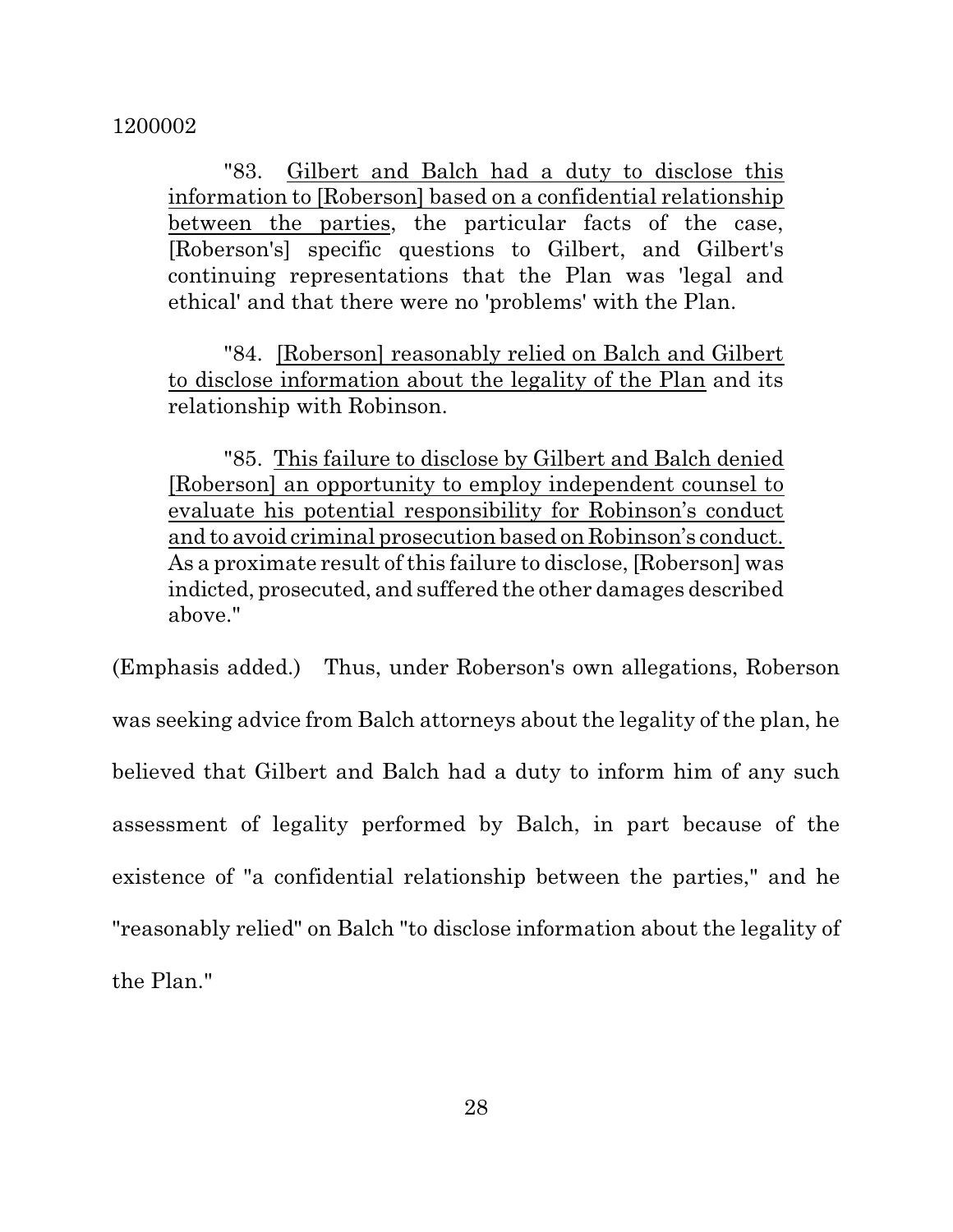Roberson also contends that Gilbert did not provide legal advice because, Roberson says, Gilbert actually lied to him. According to the third amended complaint, Gilbert did not, in fact, ask Balch's ethics attorneys about the legality of the plan in either November 2014 or June 2016 when Roberson had questioned Gilbert; instead, Roberson contends, those ethics attorneys were not asked to assess the legality of the plan - and they did not determine any portion of the plan to be illegal -- until February 2017. Thus, Roberson argues that Gilbert did not "exercise independent professional judgment" or provide "advice" to Roberson. See Rule 2.1, Ala. R. Pro. Cond.

However, this argument is simply a commentary on the accuracy or quality of the advice Gilbert gave to Roberson; the fact that Gilbert may have uttered an intentional misrepresentation in the course of providing legal services to Roberson does not take Roberson's claims outside the ambit of the ALSLA. The ALSLA specifically provides that "[t]here shall be only one form and cause of action against legal service providers in courts in the State of Alabama and it shall be known as the legal service liability action and shall have the meaning as defined herein." § 6-5-573,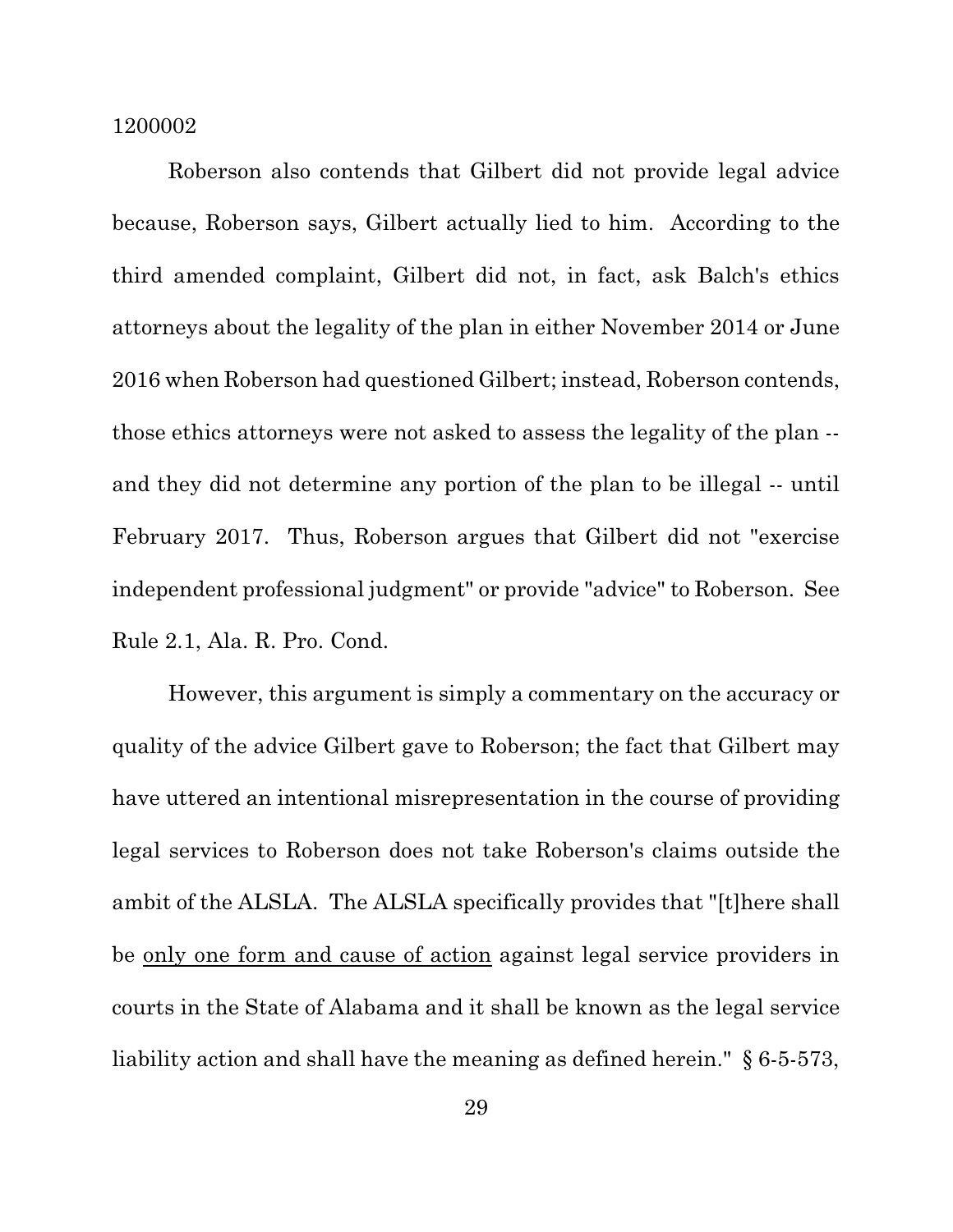Ala. Code 1975 (emphasis added). It further explains that "[a] legal service liability action embraces all claims for injuries or damages or wrongful death whether in contract or in tort and whether based on an intentional or unintentional <u>act or omission</u>."  $§ 6-5-572(1)$  (emphasis added). A "legal service liability action" subsumes "[a]ny action against a legal service provider in which it is alleged that some injury or damage was caused in whole or in part by the legal service provider's violation of the standard of care applicable to a legal service provider." Id. (emphasis added). Roberson alleges that he suffered injuries -- namely indictment and criminal conviction -- because of the actions he took after receiving legal advice from Balch attorneys. Therefore, Roberson's claims are governed by the ALSLA, regardless of whether the provision of the allegedly faulty legal advice was intentional or negligent. See Bryant v. Robledo, 938 So. 2d 413, 418 (Ala. Civ. App. 2005) (noting that the Alabama Supreme Court has "interpreted the Alabama Legal Services Liability Act ... to apply to all actions against legal-service providers that allege a breach of their duties in providing legal services; both common-law and statutory claims such as breach of a duty, negligence,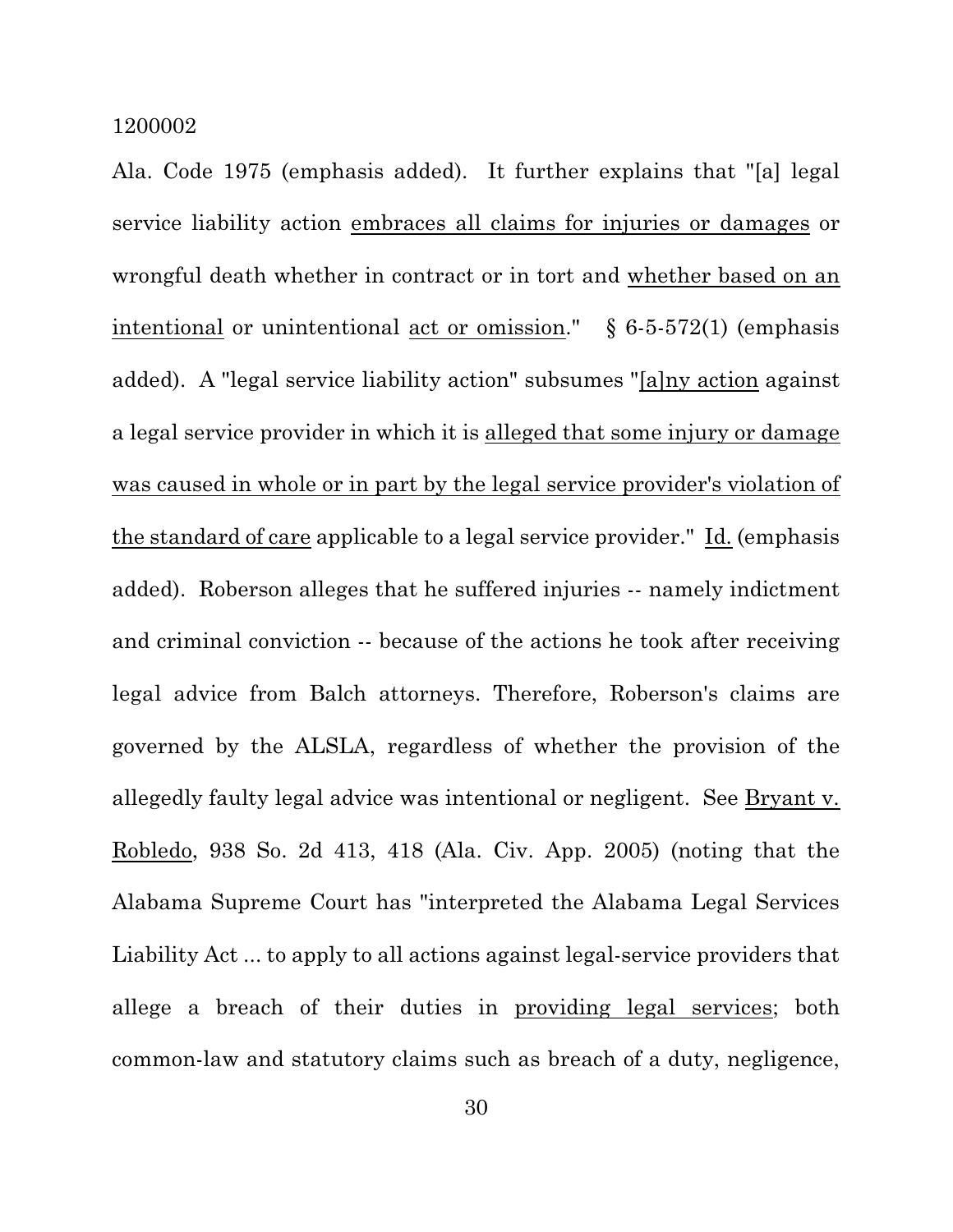misrepresentation, and the like are all subsumed into a single cause of action under the ALSLA" (second emphasis added)).<sup>7</sup>

Roberson also argues that the circuit court erred by concluding that he was a Balch "client." He notes that, in its motions to dismiss below, Balch stated that Roberson was not a Balch client because Balch had a contractual relationship with Drummond, not with Roberson. Indeed, in its appellate brief, Balch repeats that Roberson was not its client, but it

<sup>7</sup>The fact that an ALSLA action is an all-encompassing one for claims againstlegal-service providers concerning a breach of the standard of care applicable to such providers also explains why the claims Roberson added in his third amended complaint -- counts X and XI -- are subsumed under the ALSLA even though the allegations in those counts involve the concealment of bribes, not the direct provision of legal services. A "legal service liability action" includes "[a]ny action against a legal service provider in which it is alleged that some injury or damage was caused in whole or in part by the legal service provider's violation of the standard of care applicable to a legal service provider," and such an action "embraces all claims for injuries or damages ...." § 6-5-572(1), Ala. Code 1975. Thus, because the gravamen of Roberson's action against Balch is that Gilbert's misrepresentations about the legality of the plan caused Roberson to commit the acts that led to his indictment and subsequent conviction on federal criminal charges, counts X and XI are included in this "legal service liability action." See Mississippi Valley Title Ins. Co. v. Hooper, 707 So. 2d 209, 213 n.4 (Ala. 1997) ("Because the substance of the claims against Hooper involves the provision of legal services 'in whole or in part,' the limitations provisions of the ALSLA would apply.").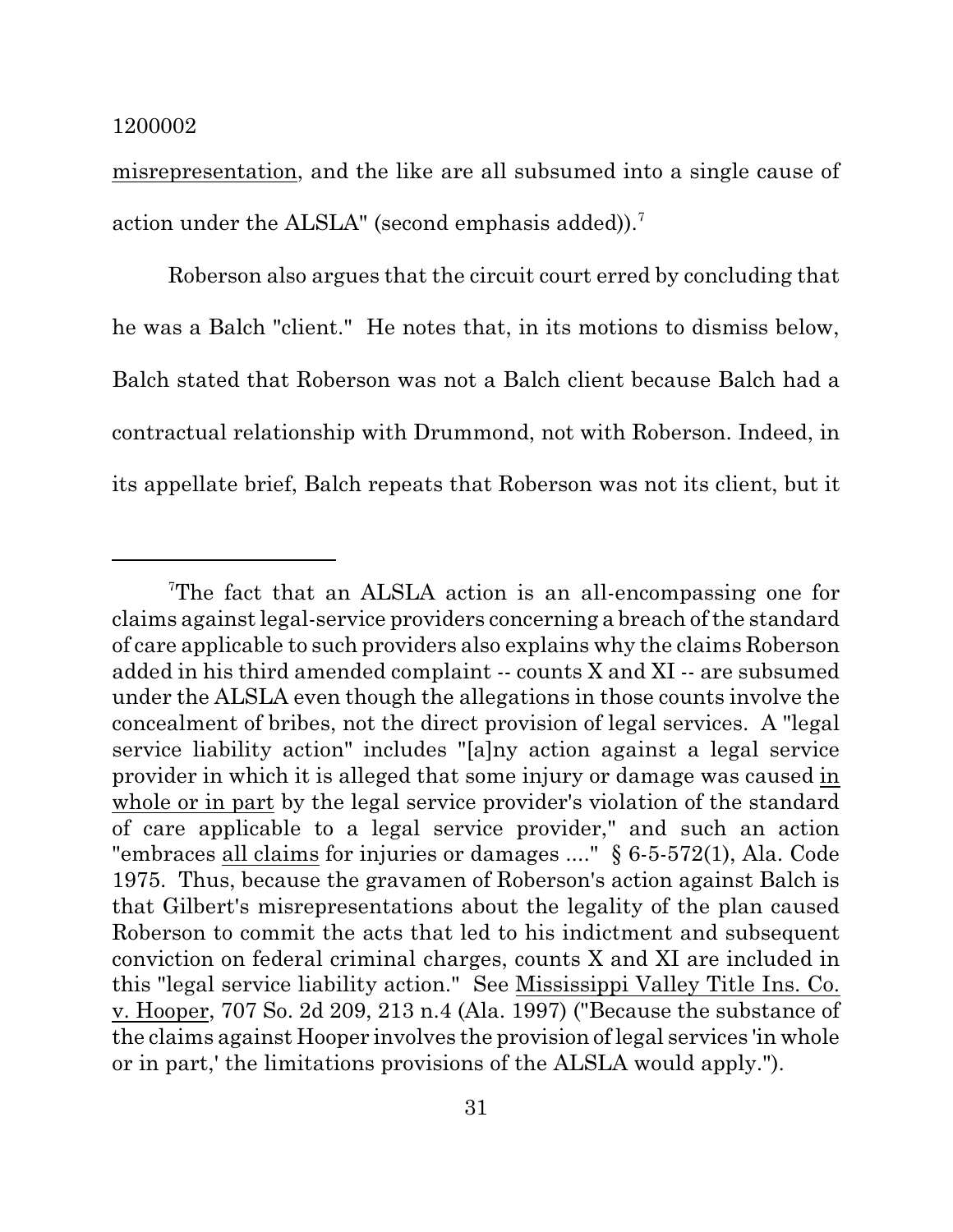argues that "[c]laims regarding the provision of legal services by a legal service provider are governed by the ALSLA regardless of whether the plaintiff had an attorney-client relationship with the defendant lawyer or law firm." Balch's brief, p. 37. Roberson contends that it was error for the circuit court to ignore both Balch's admission and the allegations in the third amended complaint that Roberson was not a client of Balch. Roberson adds that this Court has stated that being a "client" is an essential element of an ALSLA action. See, e.g., Ex parte Daniels, 264 So. 3d 865, 869 (Ala. 2018) (" 'An attorney-client relationship is an essential element of a claim under the [ALSLA]. " (quoting Brackin v. Trimmier Law Firm, 897 So. 2d 207, 229 (Ala. 2004))); Line, 38 So. 3d at 10 (" '[T]he ALSLA applies only to lawsuits based on the relationship between "legal service providers" and those who have received legal services ....' " (quoting Cunningham, 727 So. 2d at 805 (emphasis added))). Roberson argues that, because he was not Balch's client, Balch could not demonstrate that an indispensable element of an ALSLA action existed and that, therefore, the circuit court erred in applying the ALSLA to his claims against Balch.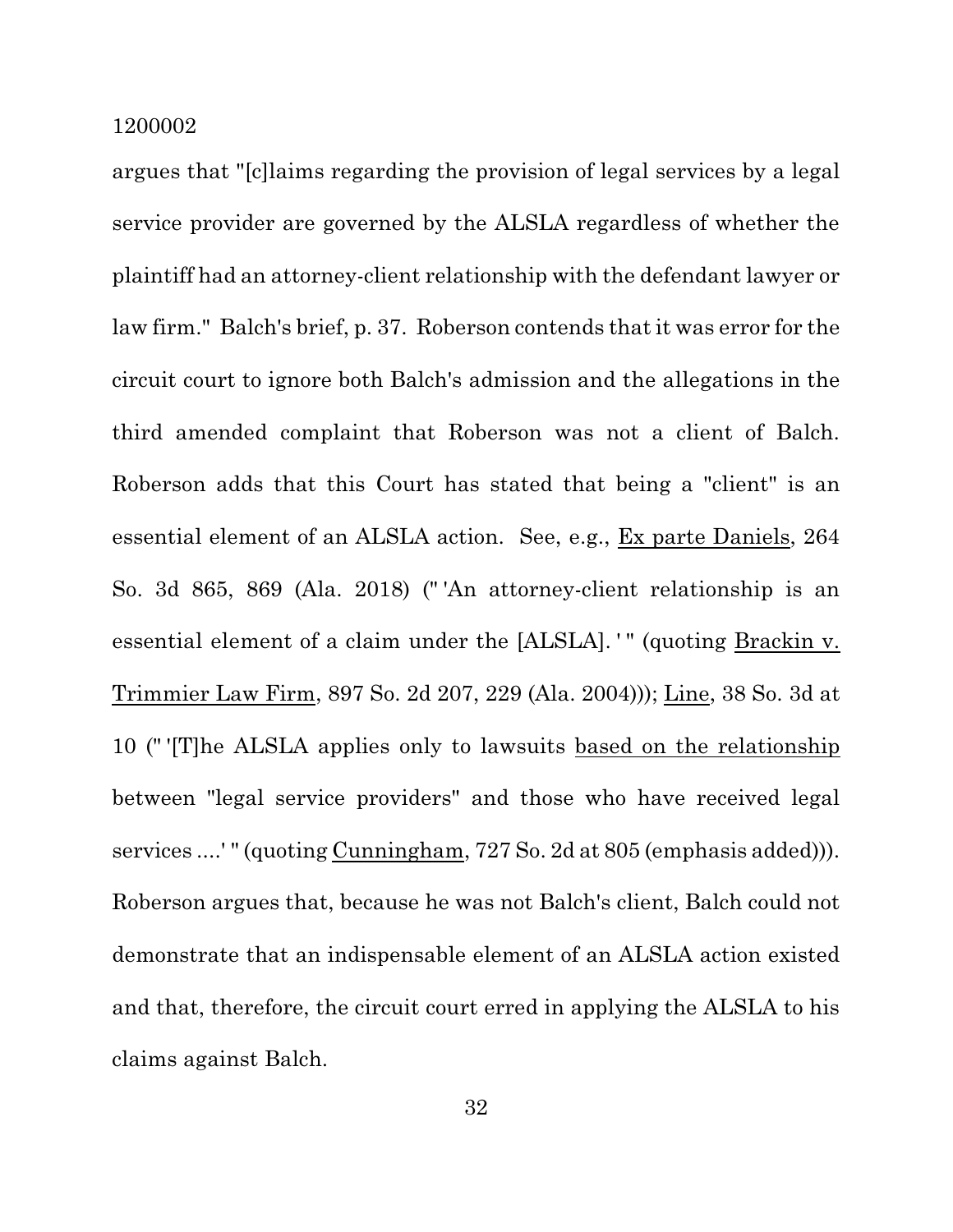Roberson is correct that, to the extent that the circuit court concluded that Roberson had established an attorney-client relationship with Balch merely by his having asked Gilbert whether he had checked with Balch's ethics attorneys about the legality of the plan, the circuit court mistakenly interpreted the facts before it. However, Roberson misunderstands the import of cases such as Brackin upon his claims against Balch. With respect to whether an action is a "legal services liability action," Brackin contained facts very similar to the facts in this case. In part, Brackin involved an appeal by Karen Brackin concerning a trial court's summary judgment disposing of her claim against the Trimmier Law Firm. "Brackin was the manager of lending, marketing, and human resources at FSCU [Family Security Credit Union], second in command only to Ron Fields, the president at FSCU." 897 So. 2d at 210. "In April 1999, an audit of FSCU identified apparent improprieties in the files at FSCU related to a former employee of FSCU, Mitchell Smith." Id. at 209. The Alabama Credit Union Administration ("the ACUA") ordered FSCU to " 'engage an outside firm' " to review the "potential lending violations and other improprieties by Smith" and to submit the findings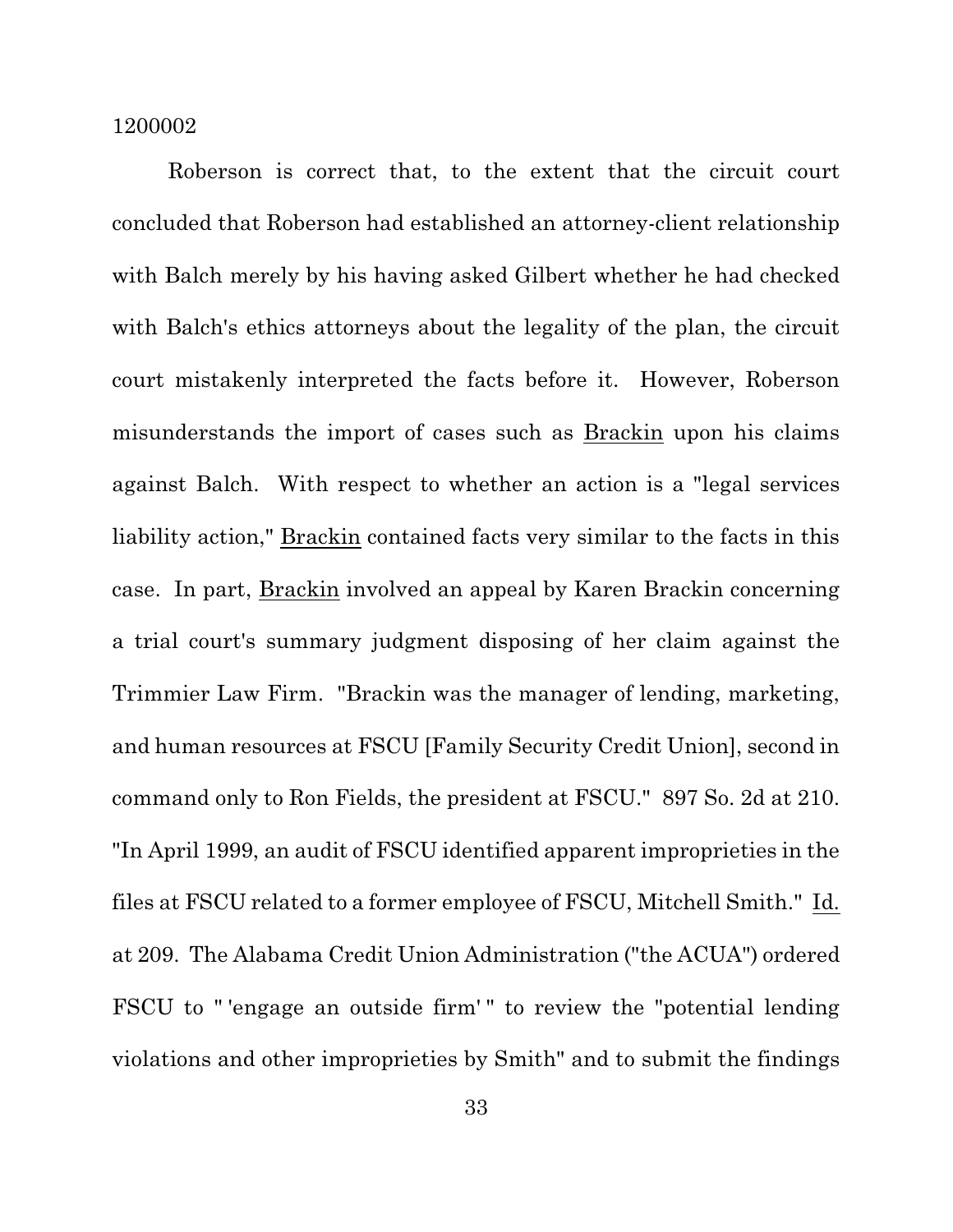of the outside firm to the ACUA and the National Credit Union Administration. Id. "FSCU retained Steve Trimmier, the senior partner with the Trimmer Law Firm, to conduct the investigation. The Trimmier Law Firm was FSCU's legal counsel." Id. The investigation by the Trimmier Law Firm indicated that Brackin potentially could have been involved in some of the improprieties tied to Smith. FSCU eventually discharged Brackin, and Brackin sued FSCU and other entities and individuals. "Brackin later added the Trimmier Law Firm as a defendant, alleging that the law firm had violated the Legal Services Liability Act, § 6-5-570 et seq., Ala. Code 1975, by failing to properly and adequately conduct the investigation at FSCU (count V)." 897 So. 2d at 215-16. This Court affirmed the trial court's summary judgment disposing of Brackin's ALSLA claim against the Trimmier Law Firm, explaining:

"The only claim allowed by the trial court against the Trimmier Law Firm was the alleged violation of the Legal Services Liability Act. An attorney-client relationship is an essential element of a claim under the Legal Services Liability Act, and in support of its motion for a summary judgment, the Trimmier Law Firm submitted undisputed evidence that it had never entered into an attorney-client relationship with Brackin. See Sessions v. Espy, 854 So. 2d 515 (Ala. 2002) (recognizing that claims against a lawyer that are alleged to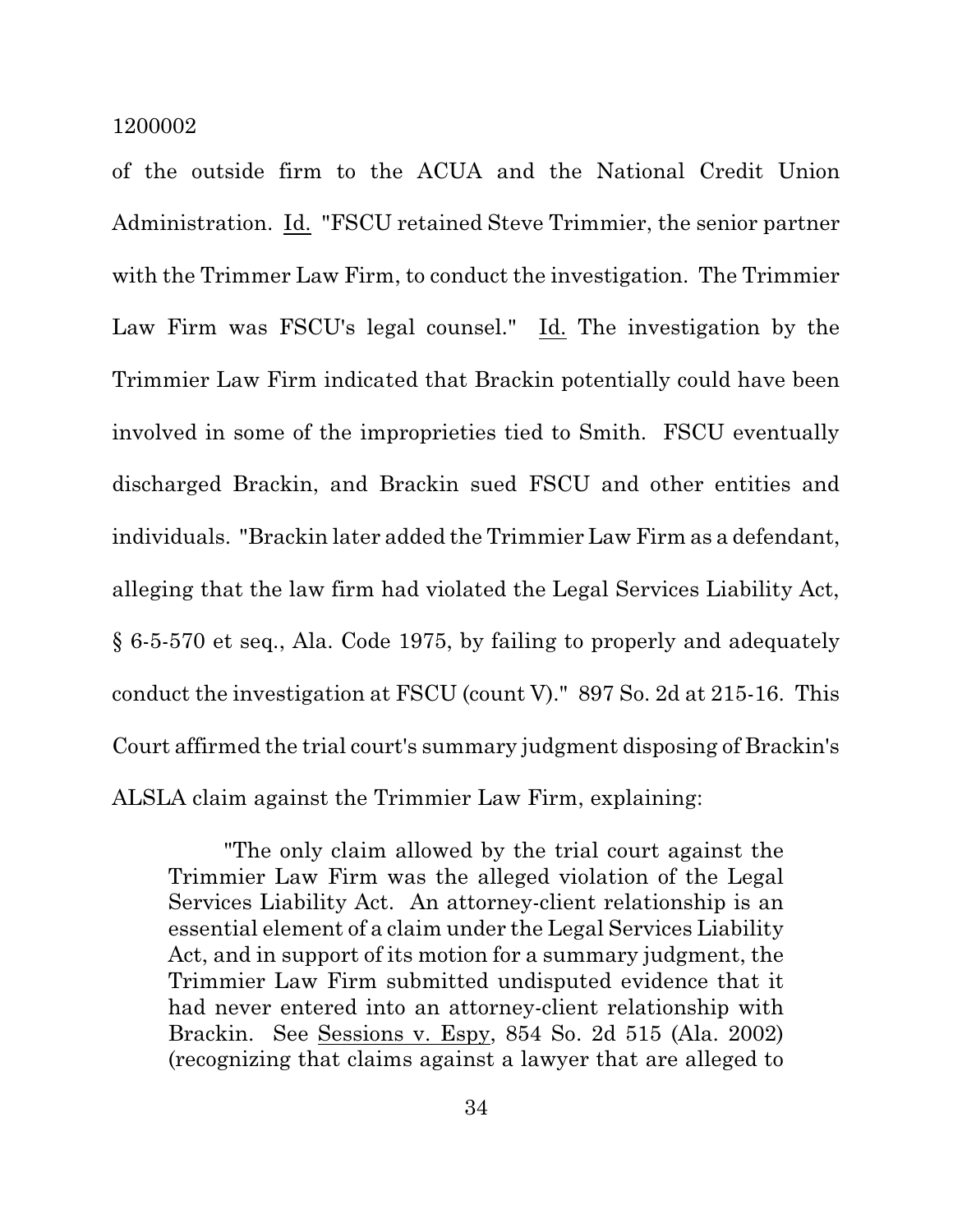have arisen out of the attorney-client relationship are all subsumed under the Alabama Legal Services Liability Act); Peterson v. Anderson, 719 So. 2d 216 (Ala. Civ. App. 1997) (because the plaintiffs were not clients of the testator's attorney, the plaintiffs lacked standing to pursue an action against the attorney under the Alabama Legal Services Liability Act).

"Therefore, the trial court had before it ample evidence to properly dispose of Brackin's claim on the Trimmier Law Firm's motion for a summary judgment; no amount of discovery would have supported a different result. The trial court did not err in refusing to continue the hearing on the summary-judgment motions in order to allow Brackin to complete discovery related to her pending claim against the Trimmier Law Firm."

Id. at 229. In short, the Brackin Court concluded that, even though the Trimmier Law Firm clearly had provided legal services to FSCU -- and hence that Brackin was asserting an ALSLA action -- Brackin's lack of an attorney-client relationship with the Trimmier Law Firm meant that she could not maintain her claim against the law firm based on that provision of legal services.

This Court has emphasized the foregoing point in several other cases. Robinson v. Benton, 842 So. 2d 631 (Ala. 2002), concerned a scenario similar to the one presented in Brackin. In Robinson, the devisee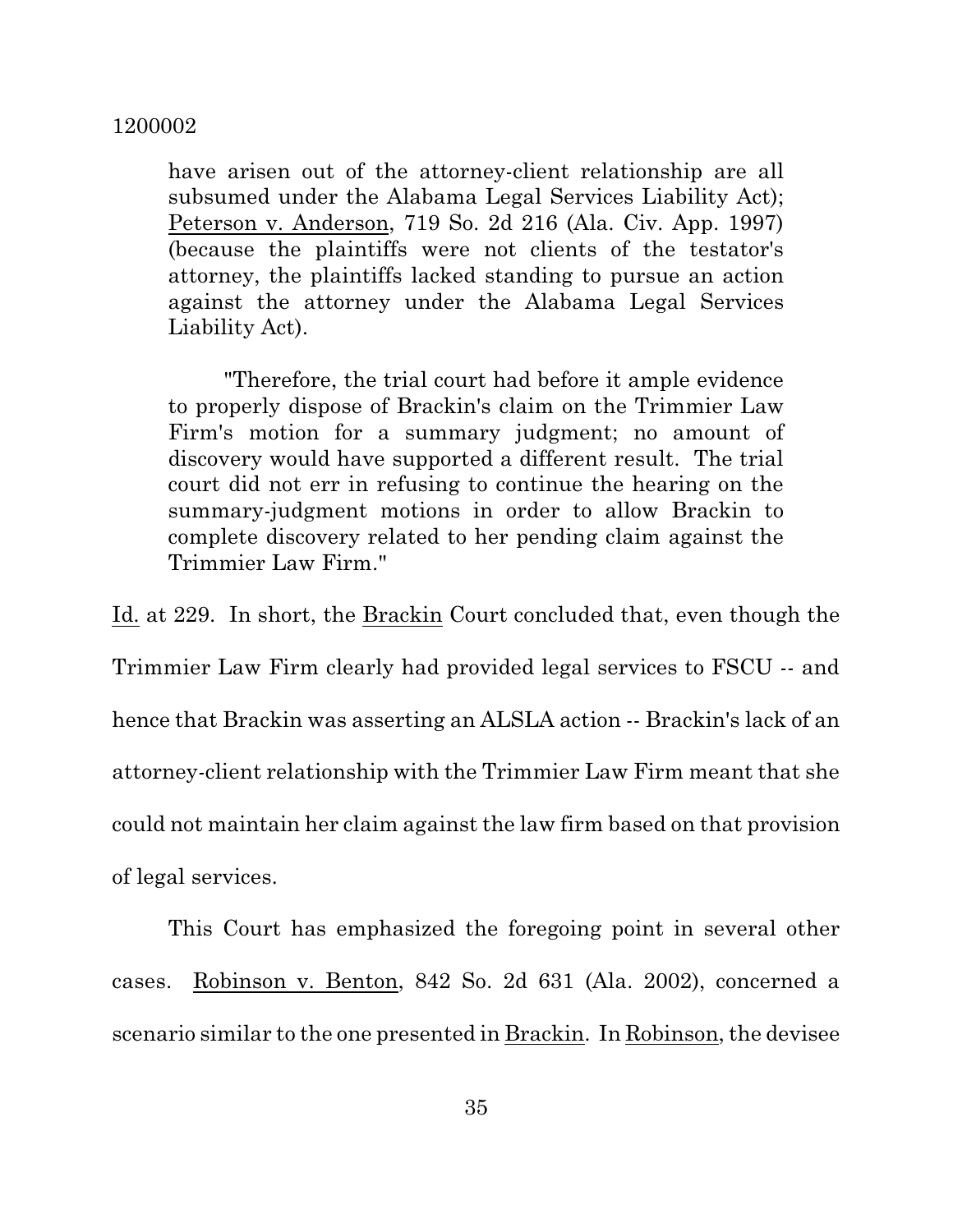of a will, Wallace Robinson, commenced what Robinson labeled as an ALSLA action against the attorney who drafted the will, asserting that the attorney had failed to destroy a will as directed by the testatrix, resulting in Robinson's having to share his inheritance with stepchildren the testatrix allegedly had wanted to disinherit. Robinson consciously sought a change in the rule of law that " 'an intended beneficiary cannot bring a civil action against the attorney unless the duty arises from a gratuitous undertaking by the attorney.' " 842 So. 2d at 634 (quoting the appellant's brief). This Court "decline[d] to change the rule of law in this state that bars an action for legal malpractice against a lawyer by a plaintiff for whom the lawyer has not undertaken a duty, either by contract or gratuitously," 842 So. 2d at 637, and, thus, affirmed the dismissal of Robinson's action against the attorney. Robinson's action clearly alleged that the attorney had provided legal services that had harmed him -- thus his action was governed by the ALSLA -- but his claims were barred because the attorney-client relationship existed between the testatrix and the attorney, not between Robinson and the attorney. See also Shows v. NCNB Nat'l Bank of North Carolina, 585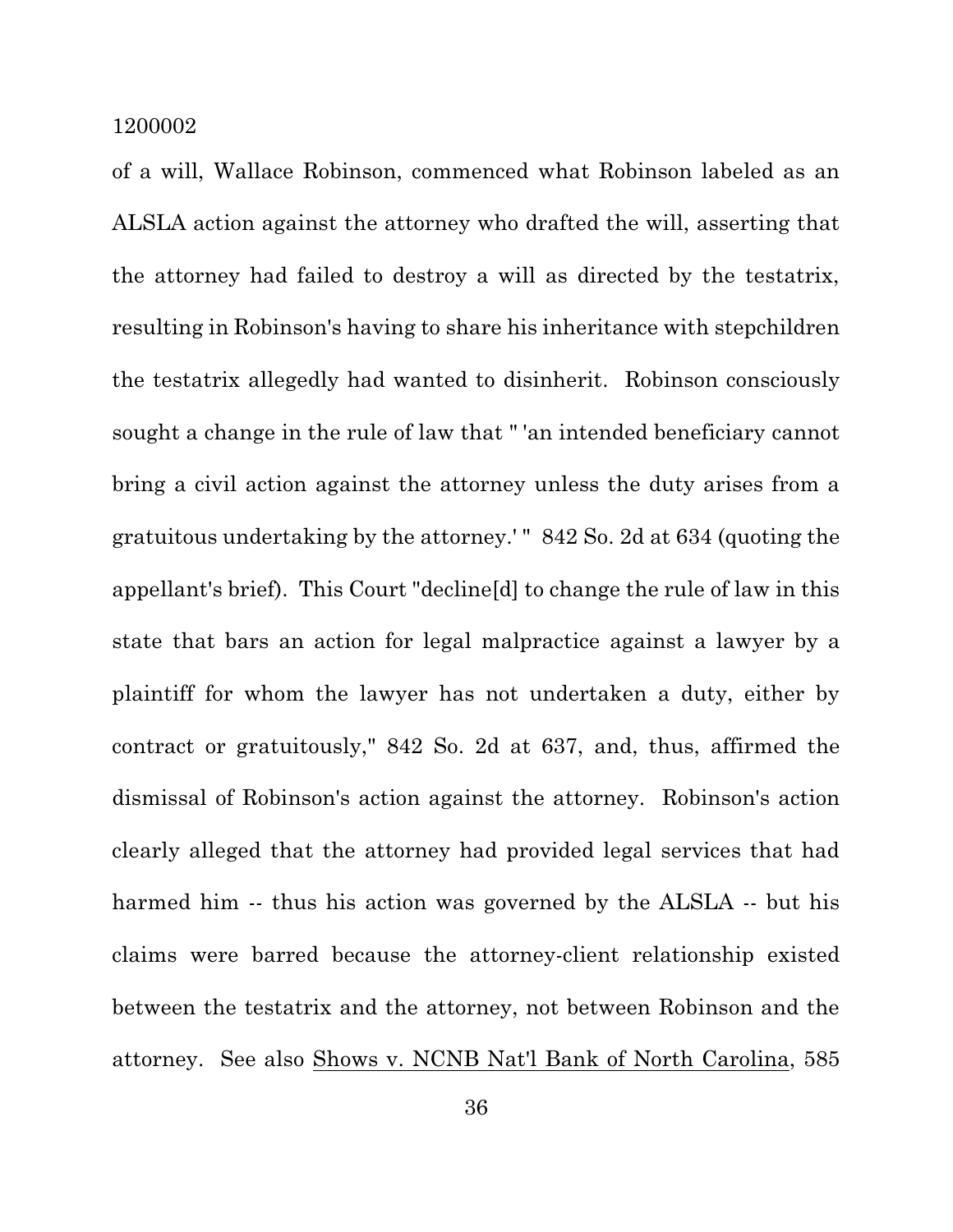So. 2d 880, 882 (Ala. 1991) (affirming the dismissal of the plaintiff defaulting mortgagors' ALSLA claims against an attorney for negligently preparing a deed of conveyance between the mortgagee and the purchasers of the property at the foreclosure sale because "[a] person authorized to practice law owes no duty except that arising from contract or from a gratuitous undertaking").

In contrast to the situations in Brackin, Robinson, and Shows, in Line v. Ventura, 38 So. 3d 1 (Ala. 2009), the Court upheld a judgment in an action against an attorney because, it determined, the action was outside the confines of the ALSLA. The primary plaintiff in Line, Ryan Ventura, had been the conservatee of a conservatorship set up for his benefit when he was 14 years old by his mother, Patricia Dutton, with proceeds from the award in a wrongful-death action arising from the death of Ventura's father. Dutton had engaged an Alabama attorney, Billie B. Line, to establish the conservatorship. However, along with Dutton as conservator, Line became the cosignatory on the conservatorship account. Dutton had obtained a surety bond on the conservatorship account from Hartford Fire Insurance Company ("Hartford"), which required all checks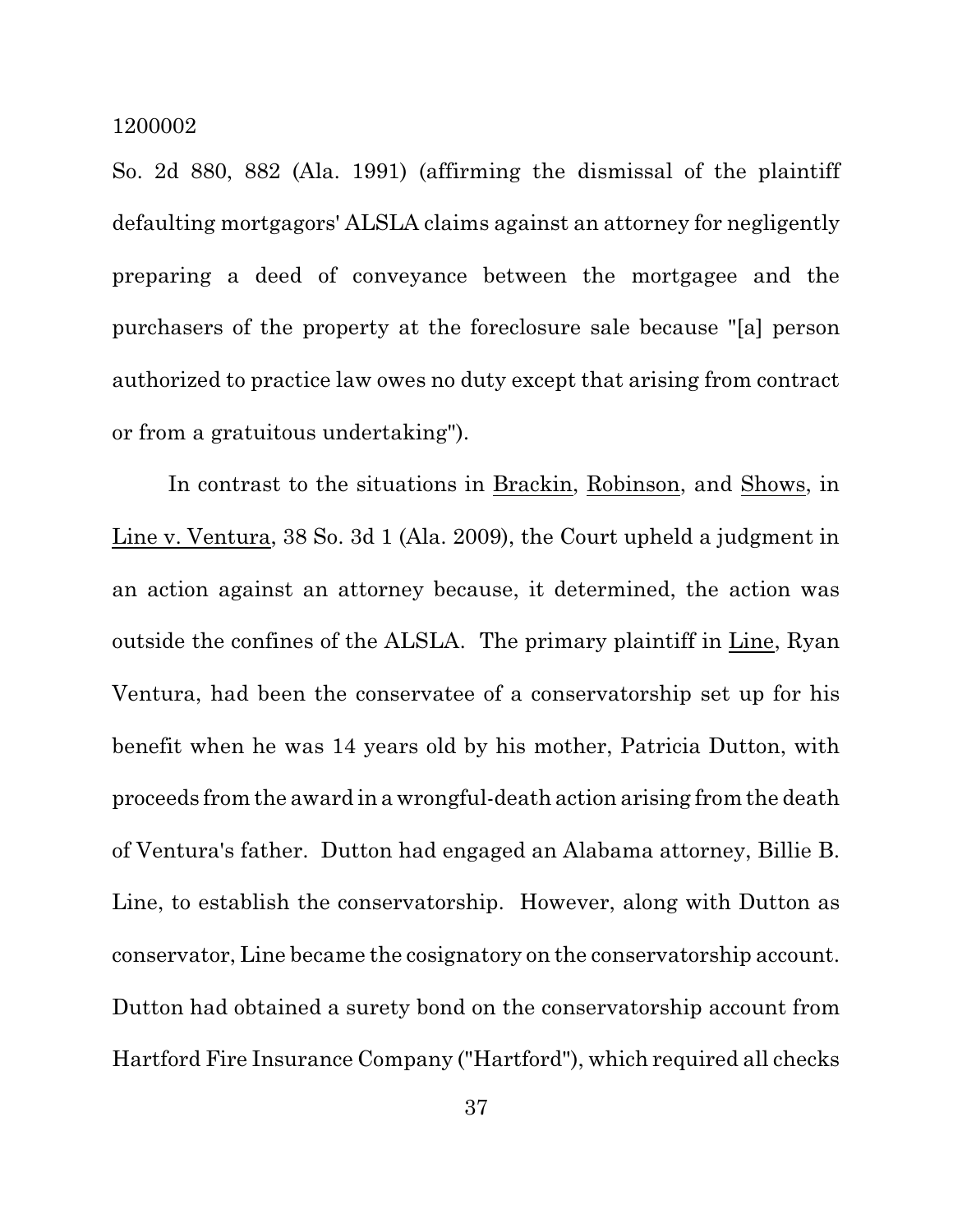drawn from the account to be cosigned by a representative it designated, and Line became that representative. Hartford eventually became a coplaintiff in Ventura's action against Line. By the time Ventura reached the age of majority, the funds in the conservatorship account had been exhausted due to financial decisions by Dutton that were approved by Line. Ventura then commenced an action against Line. Before the case was submitted to the jury, Line filed a motion for a judgment as a matter of law in which he argued that the ALSLA was the plaintiffs' only avenue of relief.

"[T]he trial court accepted Line's argument that Ventura was not Line's client and that Line had not performed legal services for Ventura so that Ventura had no standing to assert a legal-malpractice claim under the ALSLA. The claims presented to the jury were Ventura's claims of negligence, wantonness, and breach of fiduciary duty, and Hartford's breach-of-fiduciary-duty and common-law indemnity claims ...."

38 So. 3d at 3-4. A jury awarded Ventura and Hartford compensatory and punitive damages. Line appealed, arguing that,"under the circumstances of this case, the ALSLA provides the only means for the plaintiffs to assert claims against him" because, "even though neither Ventura nor Hartford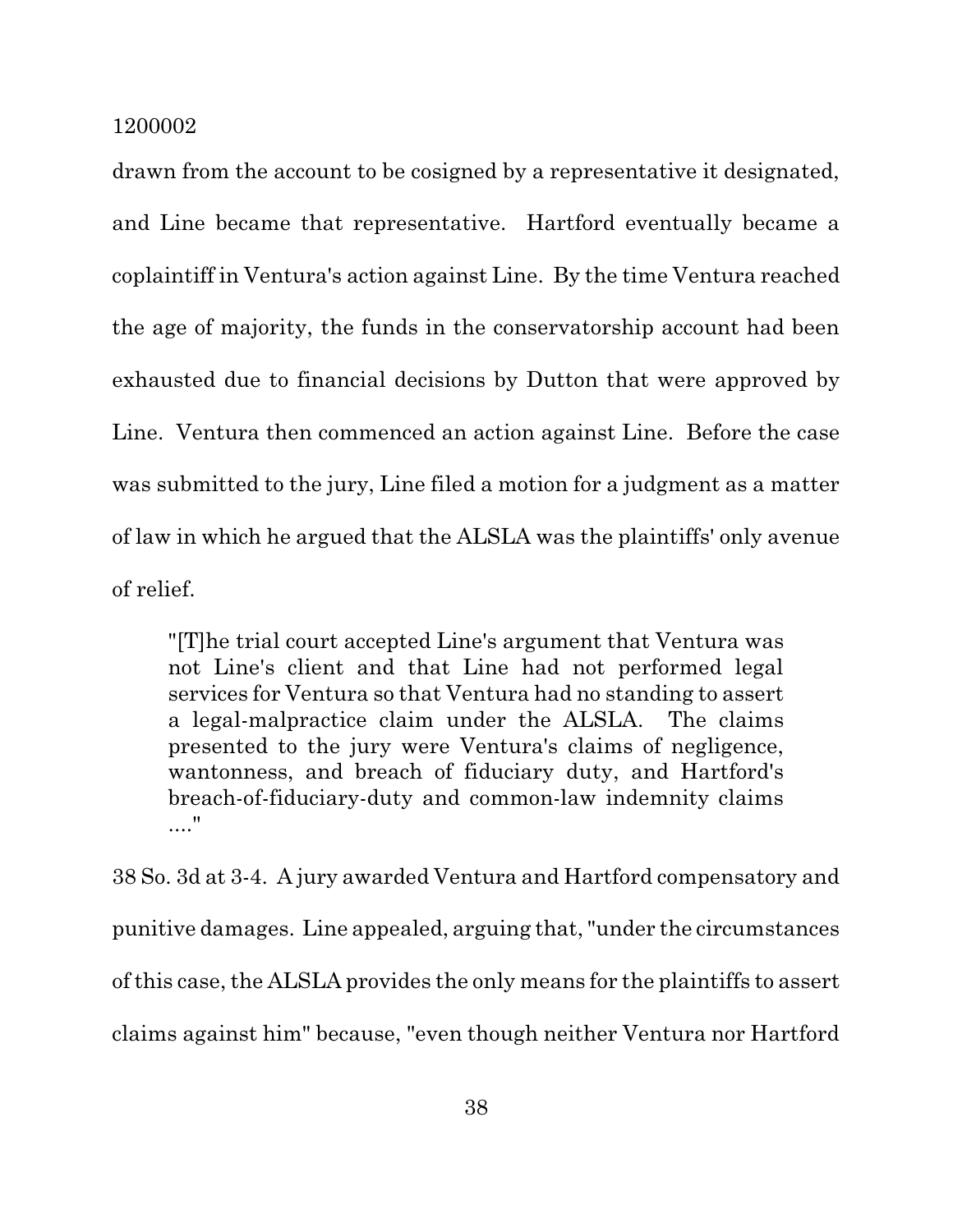was his client, their claims are related to the fact that he provided legal services to Dutton in creating the conservatorship." 38 So. 3d at 4, 8. In rejecting Line's argument, the Court reviewed the decisions in Fogarty and Cunningham, and it concluded that "those cases hold that the ALSLA applies only to claims against legal-service providers arising out of the provision of legal services," and Ventura's claims based on Line's legal malpractice had been struck by the trial court before the case had been submitted to the jury. Id. at 11. The Court then concluded that "the evidence is effectively uncontroverted that neither Ventura nor Hartford was Line's client, and Line provided legal services to neither. Accordingly, the ALSLA has no application to Ventura's and Hartford's claims against Line." Id. In support of this conclusion, the Court noted that "the record strongly supports the inference that Line undertook an entirely separate fiduciary obligation to Ventura and Hartford by explicitly agreeing to participate in the conservatorship by cosigning checks and being 'actively involved' with the conservatorship funds." Id. Thus, in Line the plaintiffs' surviving claims did not involve the provision of legal services, and so the plaintiffs' lack of an attorney-client relationship with Line did not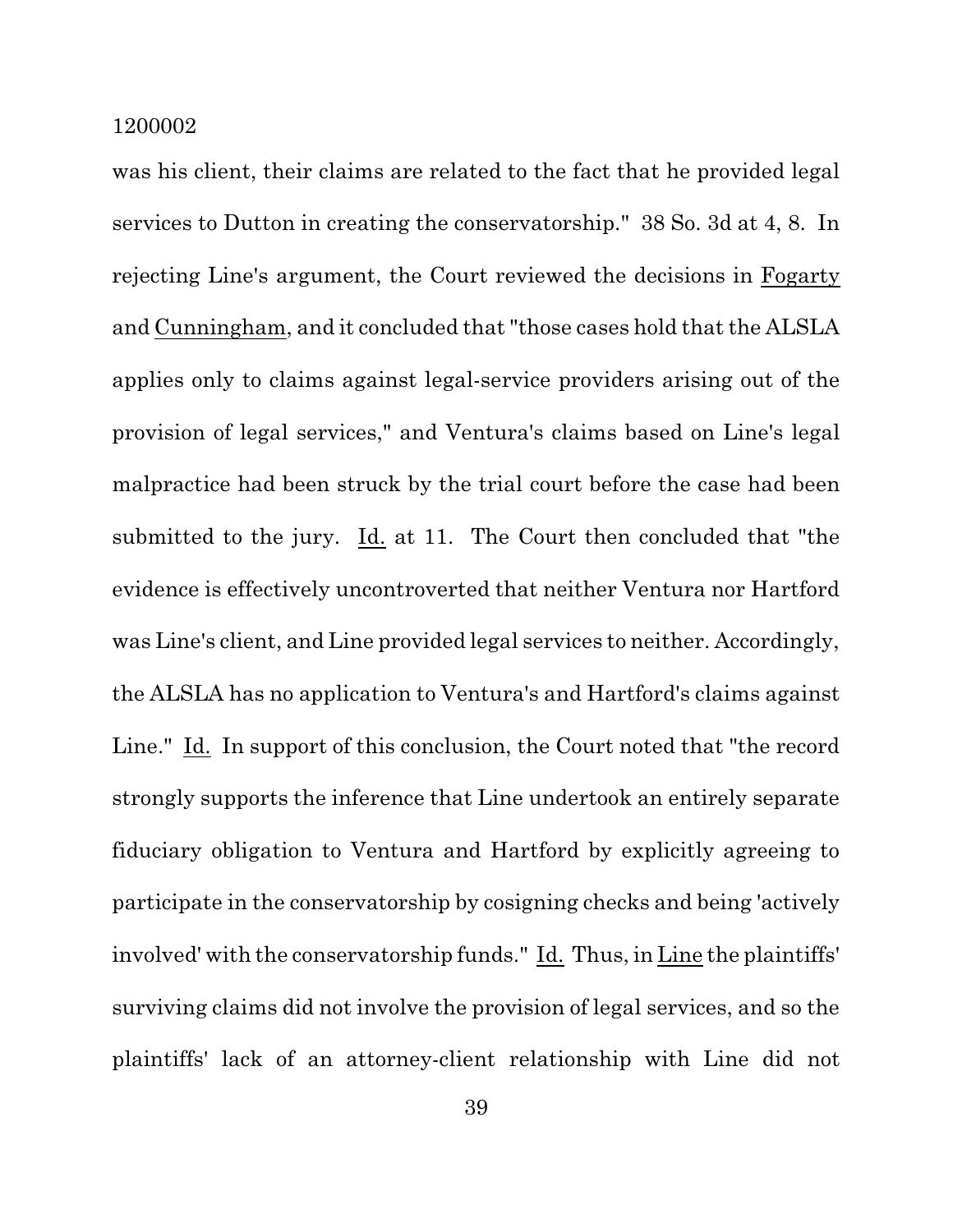foreclose bringing claims on a basis other than the ALSLA. See, e.g., Ex parte Daniels, 264 So. 3d 865, 869 (Ala. 2018) (holding that "it is undisputed that the Morris defendants did not provide legal services to Daniels. Accordingly, his claims against the Morris defendants are not governed by the ALSLA."); Fogarty, 961 So. 2d 789 (concluding that the plaintiff's claims did "not allege tortious conduct resulting from the receipt of legal services by the Fogartys from [the law firm] Parker Poe" and that, "[t]herefore, it appears that the ALSLA does not apply to the Fogartys' claims; thus, it cannot be, as Parker Poe asserts, their exclusive remedy"); Cunningham, 727 So. 2d at 805 (concluding in a fee-splitting dispute between attorneys that, because the plaintiff's claims did not involve the provision of legal services, the claims were not subsumed under the ALSLA).

The underlying theme from all of the foregoing cases is that if the gravamen of a plaintiff's action against a legal-service provider concerns the provision of legal services, the action is governed by the ALSLA, but to state a cognizable ALSLA claim an attorney-client relationship must exist between the plaintiff and the defendant because there must be a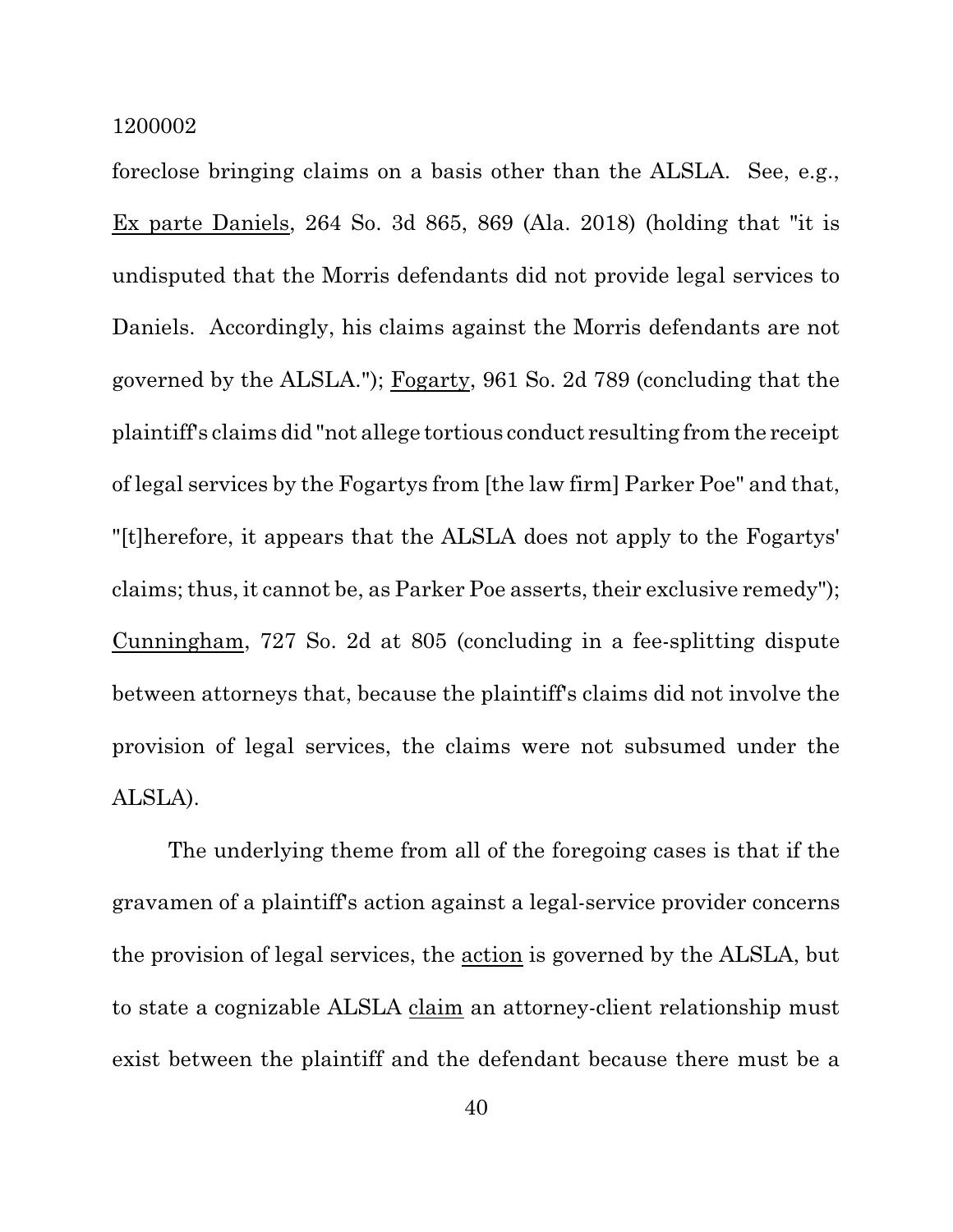duty owed by the defendant attorney or law firm to the plaintiff that can be assessed "by the legal service provider's violation of the standard of care applicable to a legal service provider." 8 § 6-5-572(1), Ala. Code 1975.

The Kinney opinion did not even mention, much less discuss, the effect the ALSLA might have had on the Adairs' fraud claims. This is, perhaps, because, before the Court addressed the Adairs' fraud claims, it expressly noted that it was affirming the trial court's summary judgment in favor of the attorney and his law firm "on all claims by the Kinneys and on the legal malpractice claims by the Adairs" because "the summary judgments on these specified claims are supported by well-established law." Kinney, 886 So. 2d at 754. There is no indication in the Kinney

<sup>8</sup>Roberson cites one case, Kinney v. Williams, 886 So. 2d 753 (Ala. 2003), that on the surface appears not to fit this pattern. In Kinney, the Court reversed a summary judgment with respect to fraud claims asserted by two of the four plaintiffs against an attorney and his law firm involving the attorney's representation that a road adjacent to property the plaintiffs purchased was "private" when, in fact, the road was a public one. The plaintiff couple whose claims the Court addressed, Earl and Beverly Adair, were family relations of the plaintiff couple that had hired the attorney, Anthony and Nadine Kinney, and the attorney made the representation about the private character of the road directly to both couples. The Court permitted the Adairs' fraud claims against the attorney and his law firm, even though the Adairs were not his clients, on the basis of a general principle stated in Potter v. First Real Estate Co., 844 So. 2d 540, 553 (Ala. 2002), that " ' "[i]t is not necessary to an action for misrepresentation that there be a contractual relationship between the representor and the person deceived."'" (Quoting Doss v. Serra Chevrolet, Inc., 781 So. 2d 973, 976 (Ala. Civ. App. 2000), quoting in turn Mid-State Homes, Inc. v. Startley, 366 So. 2d 734, 735-36 (Ala. Civ. App. 1979).)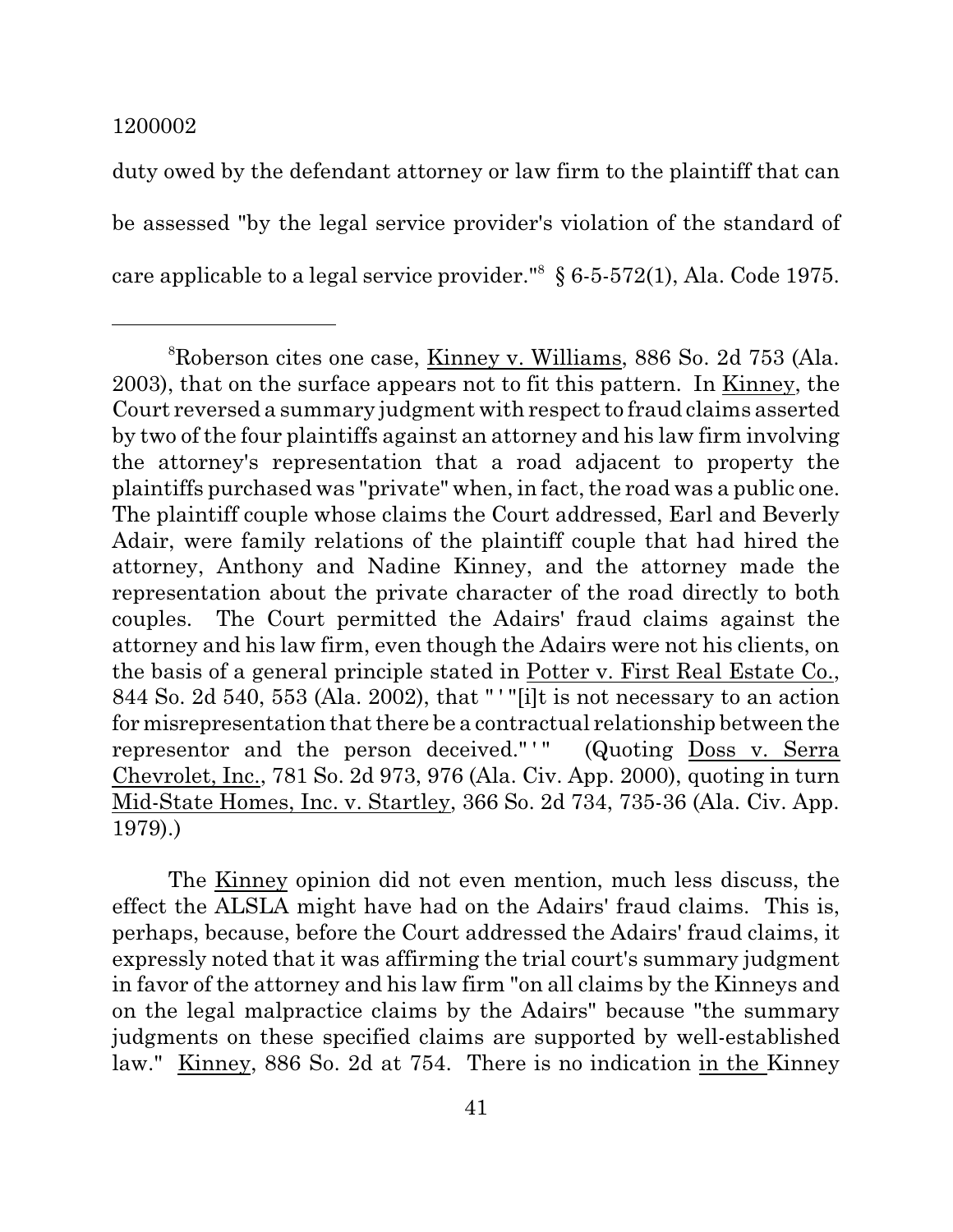We have already concluded that the gravamen of Roberson's claims against Balch involved the provision of legal services. However, both Roberson and Balch assert that Roberson was not Balch's client, and those assertions are borne out in the third amended complaint, which indicates that Balch was engaged by Drummond, not personally by Roberson. Therefore, just as, in Brackin, former FSCU employee Brackin's ALSLA claim against FSCU's law firm was barred because Brackin was not the TrimmierLawFirm's client, here, former Drummond employee Roberson's claims against the law firm Drummond engaged, Balch, are barred by the ALSLA because Roberson cannot meet an essential element of an ALSLA claim -- namely, he was not Balch's client -- and thus Balch owed no duty

opinion that any argument was presented that the Adairs' fraud claims should have been subsumed by the ALSLA. Moreover, Potter, the case on which the Kinney Court relied, was a fraud action brought by home purchasers against a real-estate agent and his agency, and so it did not involve claims against a legal-service provider for the receipt of legal services. We therefore find Kinney distinguishable from the cases discussed in this opinion, all of which expressly applied the ALSLA.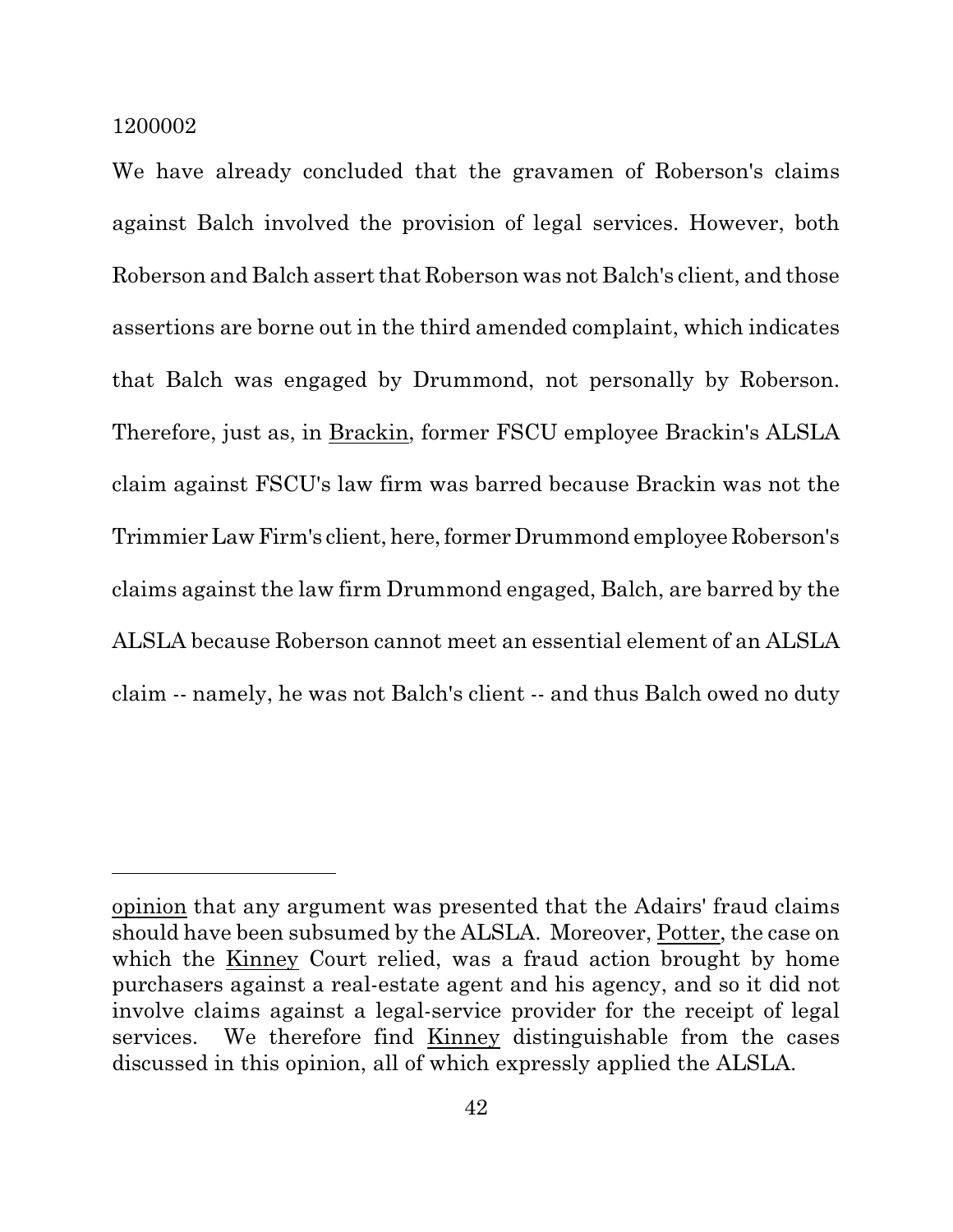to Roberson.<sup>9</sup> Accordingly, we conclude that the circuit court's dismissal of Roberson's claims against Balch is due to be affirmed.

We recognize that our basis for affirming the circuit court's judgment differs from the circuit court's rationale, which was based on the applicability of the ALSLA's limitations periods. However, it is well established that this Court may "affirm the trial court on any valid legal ground presented by the record, regardless of whether that ground was considered, or even if it was rejected, by the trial court." Liberty Nat'l Life Ins. Co. v. University of Alabama Health Servs. Found., P.C., 881 So. 2d 1013, 1020 (Ala. 2003). This rule is, of course, subject to certain due-

<sup>&</sup>lt;sup>9</sup>We acknowledge that in such cases as Bonner v. Lyons, Pipes  $\&$ Cook, P.C., 26 So. 3d 1115, 1120 (Ala. 2009), Line, 38 So. 3d at 3, Robinson, 842 So. 2d at 634, Bryant v. Robledo, 938 So. 2d 413, 418 (Ala. Civ. App. 2005), and Peterson v. Anderson, 719 So. 2d 216, 218 (Ala. Civ. App. 1997), our courts have labeled the above-described deficiency of an ALSLA claim as a lack of "standing" by the plaintiff. However, in a series of cases that began with Wyeth, Inc. v. Blue Cross & Blue Shield of Alabama, 42 So. 3d 1216 (Ala. 2010), this Court has explained that "standing" is not a necessary or cognizable concept in private-law civil actions and that the actual issue being raised is often, as in this case, that of a failure to state a claim upon which relief can be granted.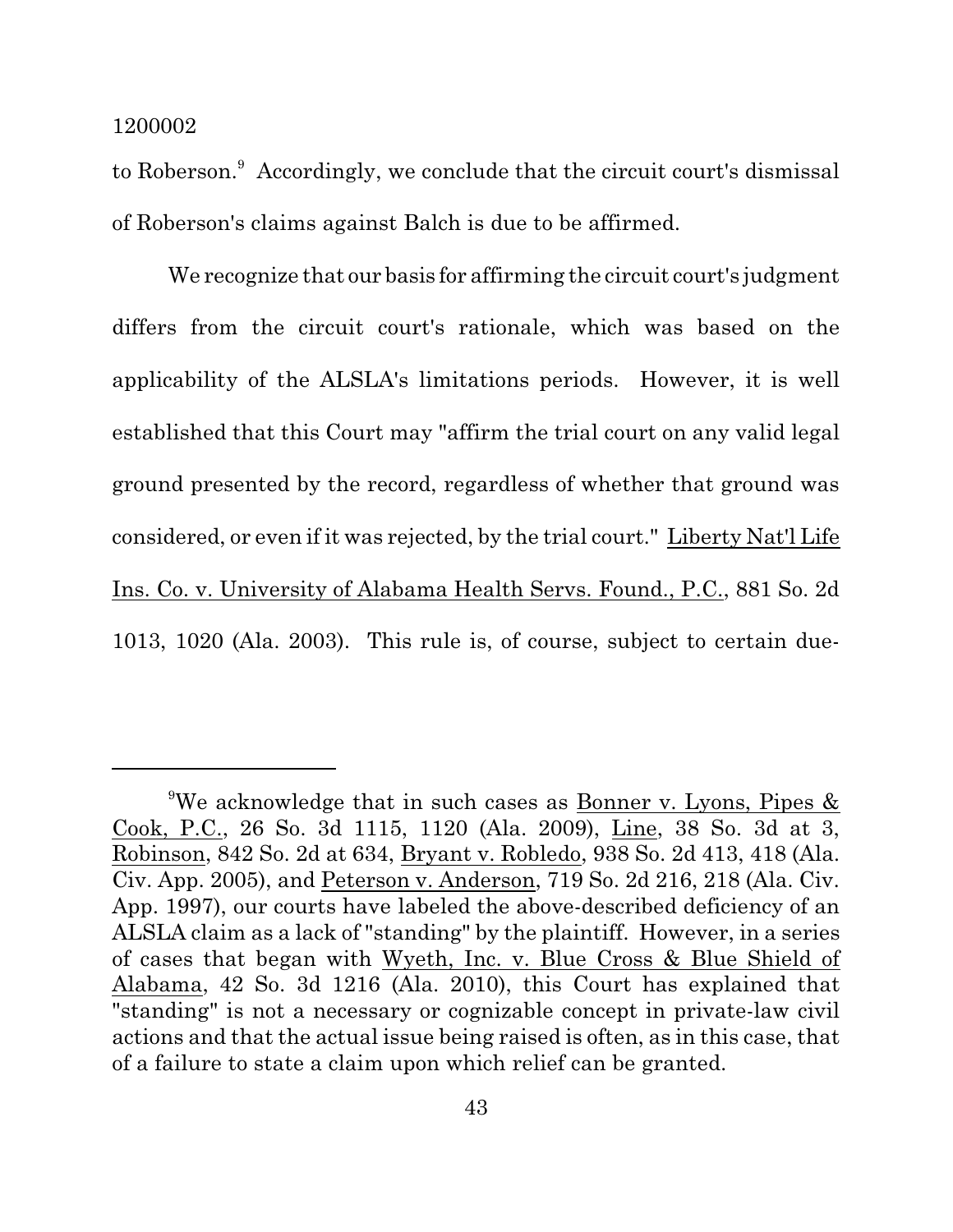process constraints,<sup>10</sup> but those constraints are not applicable here. Indeed, in its motion to dismiss the third amended complaint, Balch pointed out the issue on which we affirm the judgment of dismissal:

"On the one hand, Roberson alleges that he relied upon, and was damaged by, Gilbert's legal advice. ... On the other hand, Roberson alleges that the ALSLA does not apply to his claims because he was not Balch's client, ... under either theory, Roberson loses. If he relied on the allegedly bad legal advice, the ALSLA applies, and his claims are time-barred. If he was a non-client, Balch owed him no duty and he has failed to establish a claim under the exclusive ALSLA statute. In any event, Roberson's common law fraud and suppression claims fail because the ALSLA is the exclusive cause of action against legal services providers based on allegedly deficient provision of legal services. See Ala. Code § 6-5-572(1)."

Liberty Nat'l Life Ins. Co., 881 So. 2d at 1020.

<sup>&</sup>lt;sup>10</sup>This Court will not affirm a trial court's judgment when

<sup>&</sup>quot;due-process constraints require some notice at the trial level, which was omitted, of the basis that would otherwise support an affirmance, such as when a totally omitted affirmative defense might, if available for consideration, suffice to affirm a judgment, ... or where a summary-judgment movant has not asserted before the trial court a failure of the nonmovant's evidence on an element of a claim or defense and therefore has not shifted the burden of producing substantial evidence in support of that element ...."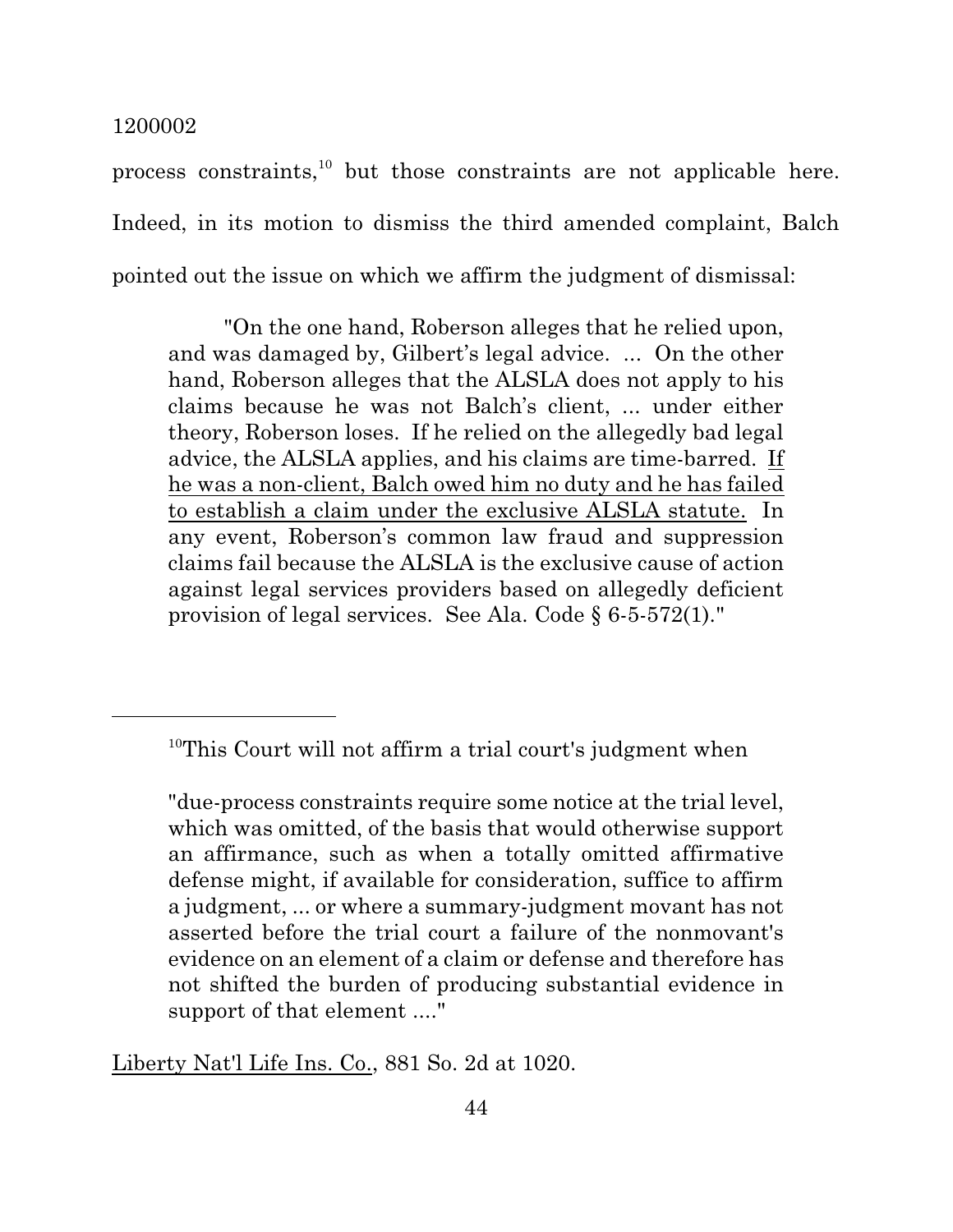(Emphasis added.) Thus, in the circuit court Roberson was not unaware of the deficiency of his ALSLA claims against Balch.

Finally, we note that Roberson seems to be under the impression that if he cannot state a cognizable claim under the ALSLA for the injuries he allegedly sustained due to Balch's conduct, then he must be afforded another remedy for his injuries. See Roberson's reply brief, p. 16 ("[I]f the ALSLA does not provide a remedy for a corporate employee, such as Roberson, then it cannot be his 'exclusive remedy,' as Balch argues."). However, the foregoing survey of our cases clearly indicates otherwise, and the reason behind the limitations placed on such actions is the legislature's design of a "legal service liability action." The legislature, in expressing its intent concerning the purpose of the ALSLA, stated, in part:

"It is the declared intent of this Legislature to insure that quality legal services continue to be available at reasonable costs to the citizens of the State of Alabama. This Legislature finds and declares that the increasing threat of legal actions against legal service providers contributes to an increase in the cost of legal services and places a heavy burden upon those who can least afford such cost and that the threat of such legal actions contributes to the expense of providing legal services to be performed by legal service providers which otherwise would not be considered necessary, and that the spiraling costs and decreasing availability of essential legal services caused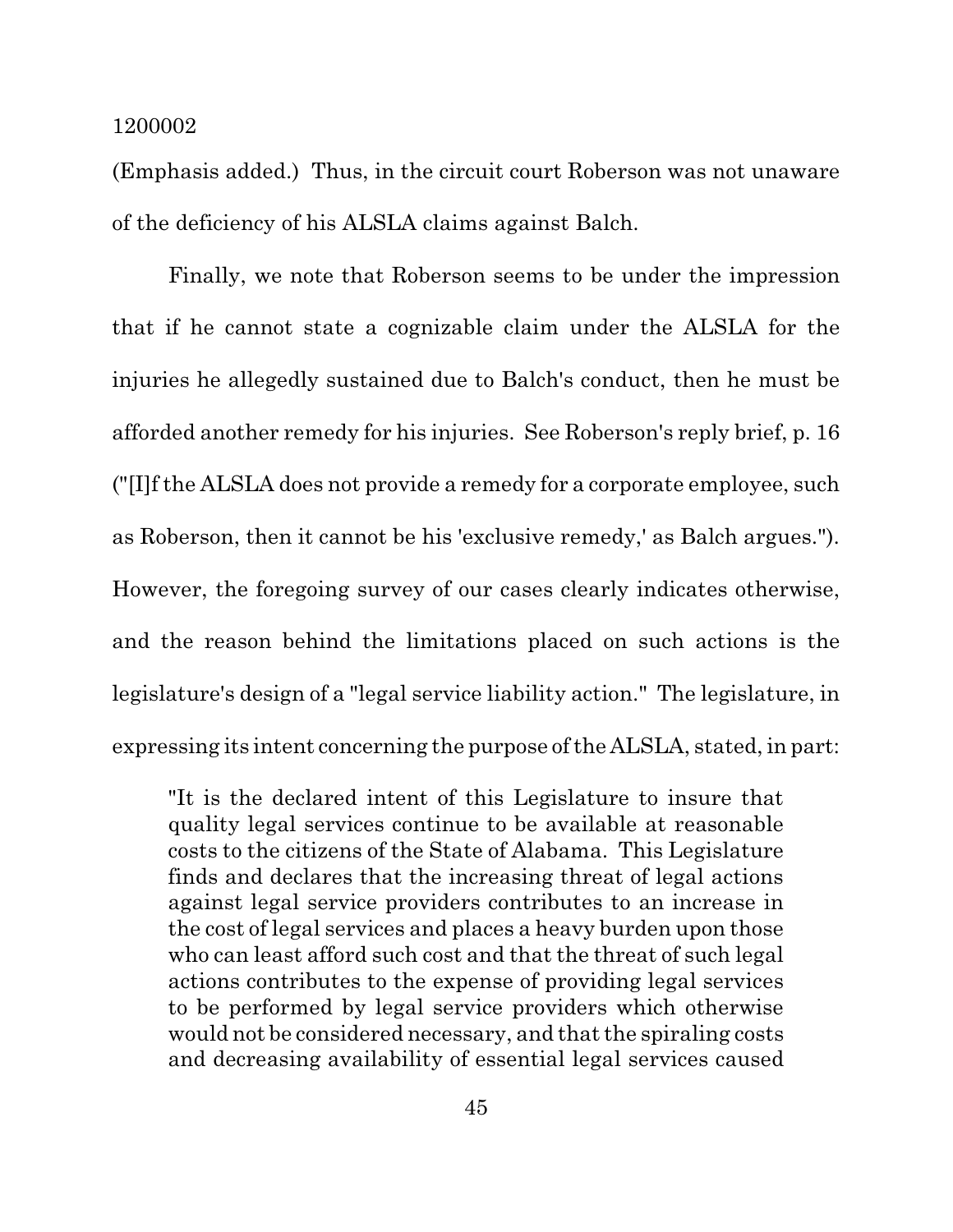by the threat of such litigation constitutes a danger to the welfare of the citizens of this state, and that [the ALSLA] should be given effectimmediately to help control the spiraling cost of legal services and to insure the continued availability of vital legal services. ... It is the intent of the Legislature to establish a comprehensive system governing all legal actions against legal service providers. The Legislature finds that in order to protect the rights and welfare of all Alabama citizens and in order to provide for the fair, orderly, and efficient administration of legal actions against legal service providers in the courts of this state, [the ALSLA] provides a complete and unified approach to legal actions against legal service providers and creates a new and single form of action and cause of action exclusively governing the liability of legal service providers known as a legal service liability action and provides for the time in which a legal service liability action may be brought and maintained is required."

§ 6-5-570, Ala. Code 1975 (emphasis added). Roberson's claims against Balch concern the provision of legal advice, and so the claims fall within the ALSLA's "comprehensive system governing all legal actions against legal service providers." § 6-5-570. However, Roberson lacked the element of an attorney-client relationship necessary to assert cognizable ALSLA claims. Therefore, Roberson's claims against Balch were properly dismissed by the circuit court.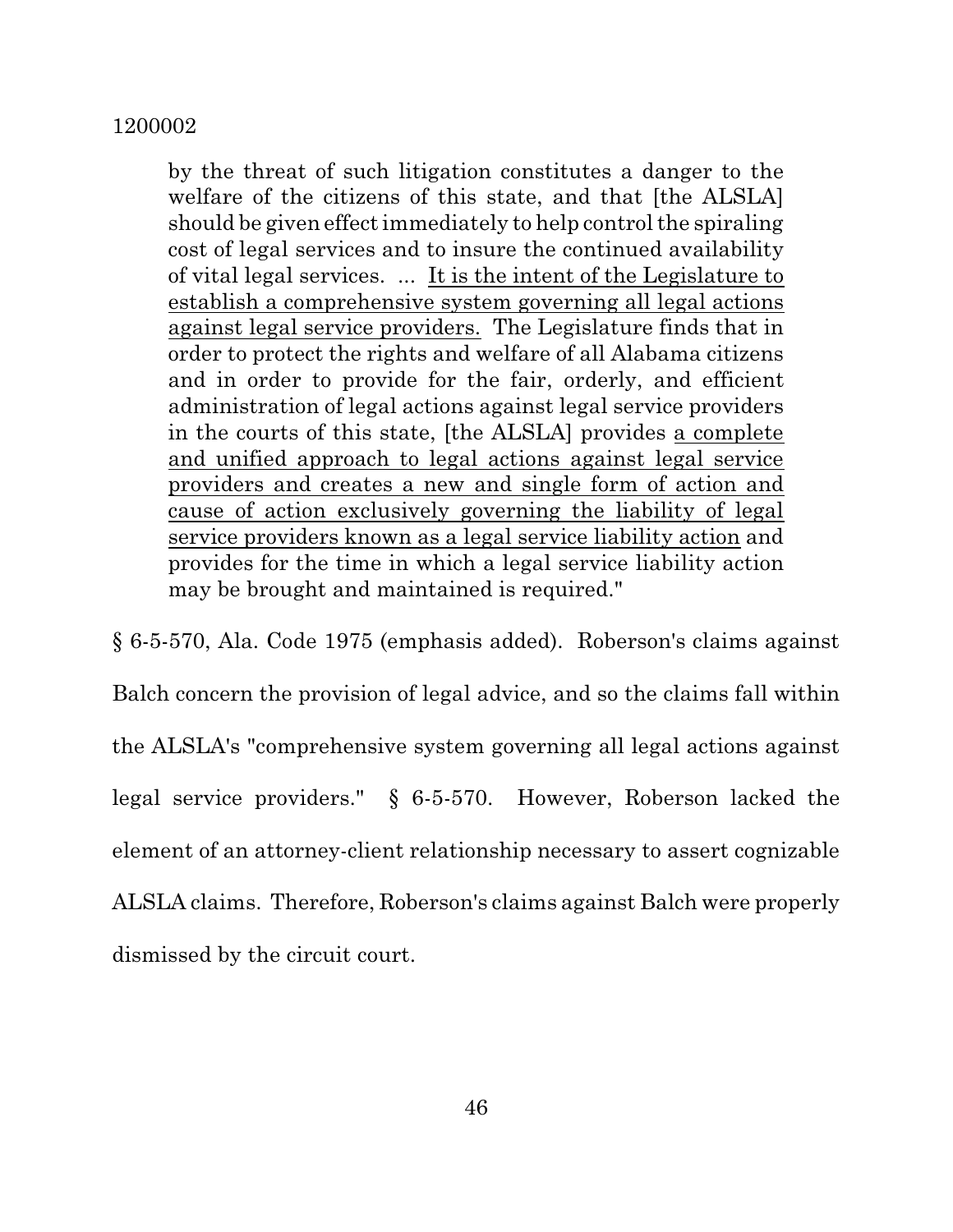## IV. Conclusion

Roberson failed to state cognizable ALSLA claims upon which relief could be granted. Accordingly, the circuit court's judgment dismissing Roberson's claims against Balch is affirmed.

MOTION TO STRIKE "LETTER OF SUPPLEMENTAL AUTHORITY" GRANTED; AFFIRMED.

Parker, C.J., and Mendheim and Stewart, JJ., and Baschab,\* Special Justice, concur.

Lyons,\* Main,\* and Welch,\* Special Justices, concur in part and dissent in part.

Bolin, Shaw, Wise, Bryan, Sellers, and Mitchell, JJ., recuse themselves.

\*Retired Associate Justice Champ Lyons, Jr., Retired Associate Justice James Allen Main, Retired Judge Samuel Henry Welch, and Retired Judge Pamela Willis Baschab were appointed to serve as Special Justices in regard to this appeal.

47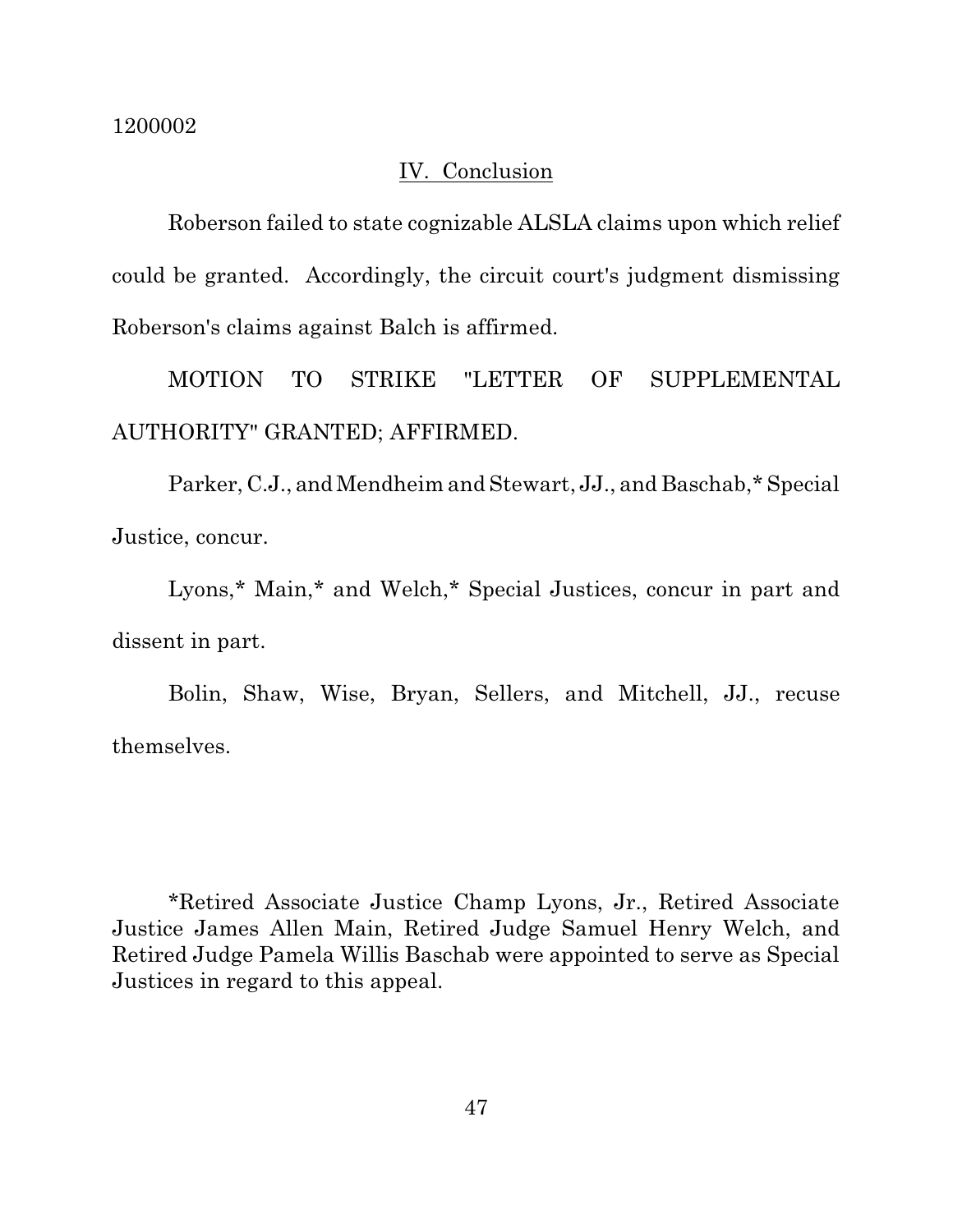LYONS, Special Justice (concurring in part and dissenting in part).

I concur to grant the motion to strike the "letter of supplemental authority" filed by Balch & Bingham, LLP ("Balch"). I also agree with the main opinion to the extent that it determines that, because David Roberson was not a client of Balch, the Alabama Legal Services Liability Act("the ALSLA"), § 6-5-570 et seq., Ala. Code 1975, is inapplicable to this proceeding. I respectfully dissent from the affirmance of the trial court's judgment dismissing Roberson's claims against Balch on a ground not relied upon by the trial court. Although the main opinion recognizes that due-process concerns can override the general rule that this Court can affirm a judgment on any valid legal ground presented by the record, it expressly holds that that constraint is inapplicable. I disagree. My dueprocess concern stems from the main opinion's attempt to distinguish a case that I believe we must expressly overrule in order to affirm the trial court's judgment on the alternative ground relied upon in the main opinion. Balch has not asked us to overrule any precedent. We have heretofore held such request to be essential. See, e.g., American Bankers Ins. Co. of Florida v. Tellis, 192 So. 3d 386, 392 n.3 (Ala. 2015) (noting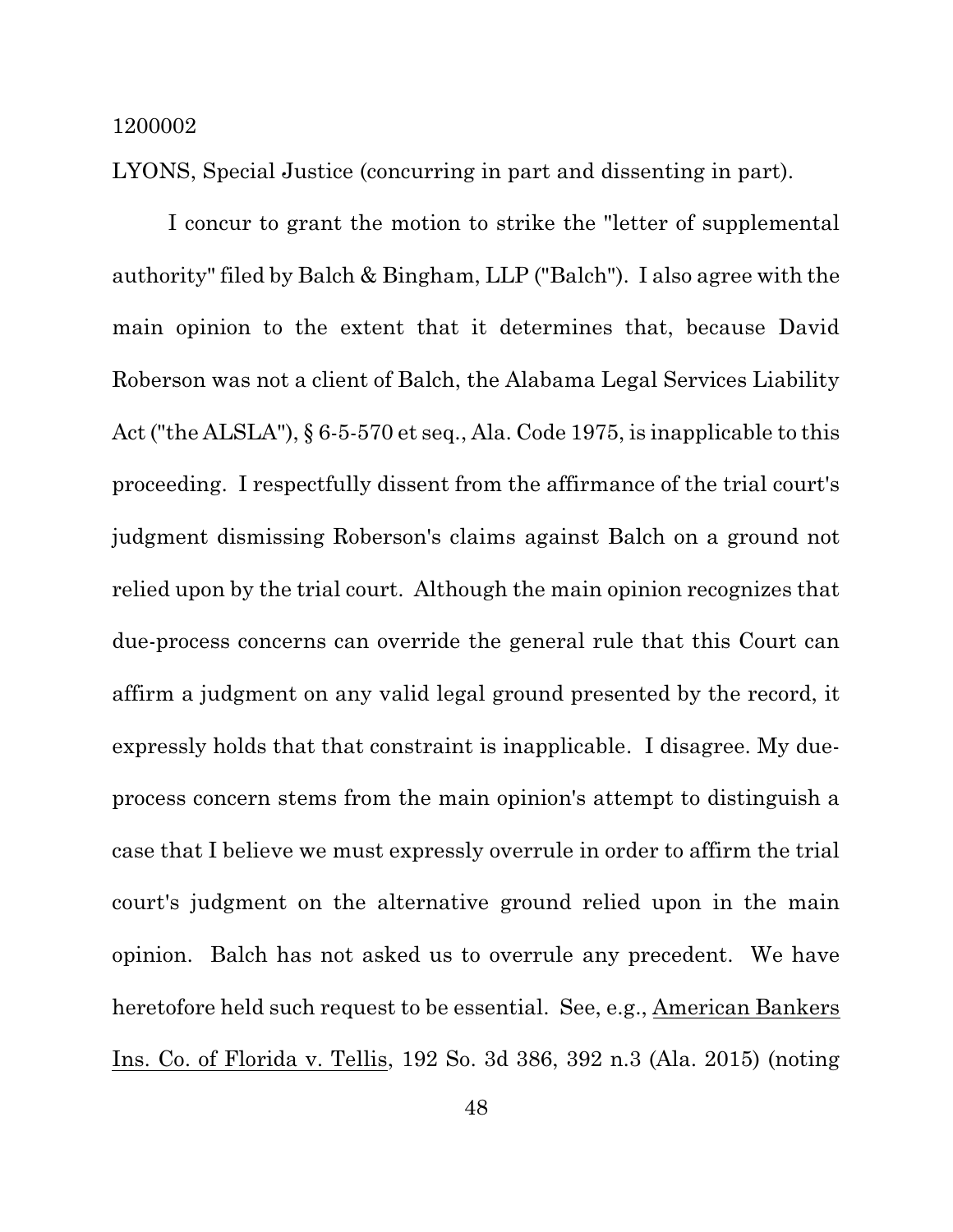that the Court follows " 'controlling precedent' " unless " 'invited to' " overrule it (citations omitted)). I would reverse the trial court's judgment and remand the cause to the trial court for further proceedings on the question whether Roberson has a remedy for common-law fraud outside the ALSLA. What follows is a discussion that supports my conclusion that further proceedings below on the issue resolved by the main opinion in favor of Balch is appropriate. I express no opinion as to what conclusion should be reached in such further proceedings.

This appeal arises from a judgment granting Balch's motion to dismiss. In considering whether a complaint is sufficient to withstand a motion to dismiss under Rule 12(b)(6), Ala. R. Civ. P., a court "must accept the allegations of the complaint as true." Creola Land Dev., Inc. v. Bentbrooke Hous., L.L.C., 828 So. 2d 285, 288 (Ala. 2002). See also Smith v. National Sec. Ins. Co., 860 So. 2d 343, 345 (Ala. 2003). " 'The appropriate standard of review under Rule 12(b)(6)[, Ala. R. Civ. P.,] is whether, when the allegations of the complaint are viewed most strongly in the pleader's favor, it appears that the pleader could prove any set of circumstances that would entitle [it] to relief.' " Smith v. National Sec.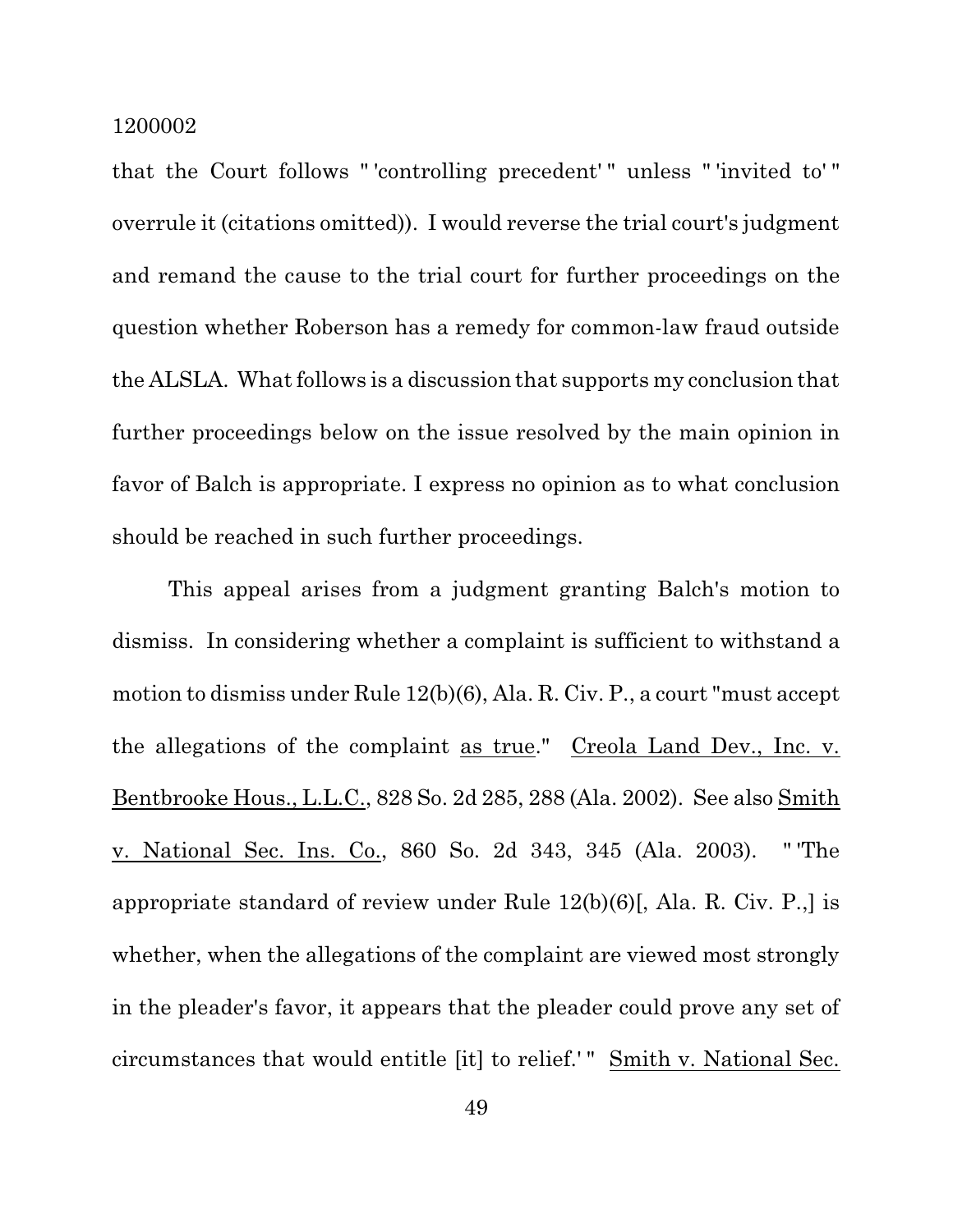Ins. Co., 860 So. 2d 343, 345 (Ala. 2003) (quoting Nance v. Matthews, 622 So. 2d 297, 299 (Ala. 1993)).

For the purposes of this appeal, the following facts must be taken as true:

(1) Roberson is not a client of Balch.

(2) Roberson never asked Joel Gilbert, an attorney employed by Balch, for an opinion on the legality of his conduct.

(3) Roberson asked Gilbert if certain attorneys employed by Balch had rendered an opinion on the legality of his conduct.

(4) Balch never rendered an opinion on the legality of Roberson's conduct.

(5) Gilbert lied about the existence of a favorable opinion having been reached by such attorneys.

(6) Gilbert accepted a check for \$5,000 from Roberson's employer, Drummond Company, Inc., which Roberson approved and which was payable to Balch, for the purpose of a fund-raising campaign to purchase "winter coats for kids," and Gilbert, without the knowledge of Roberson,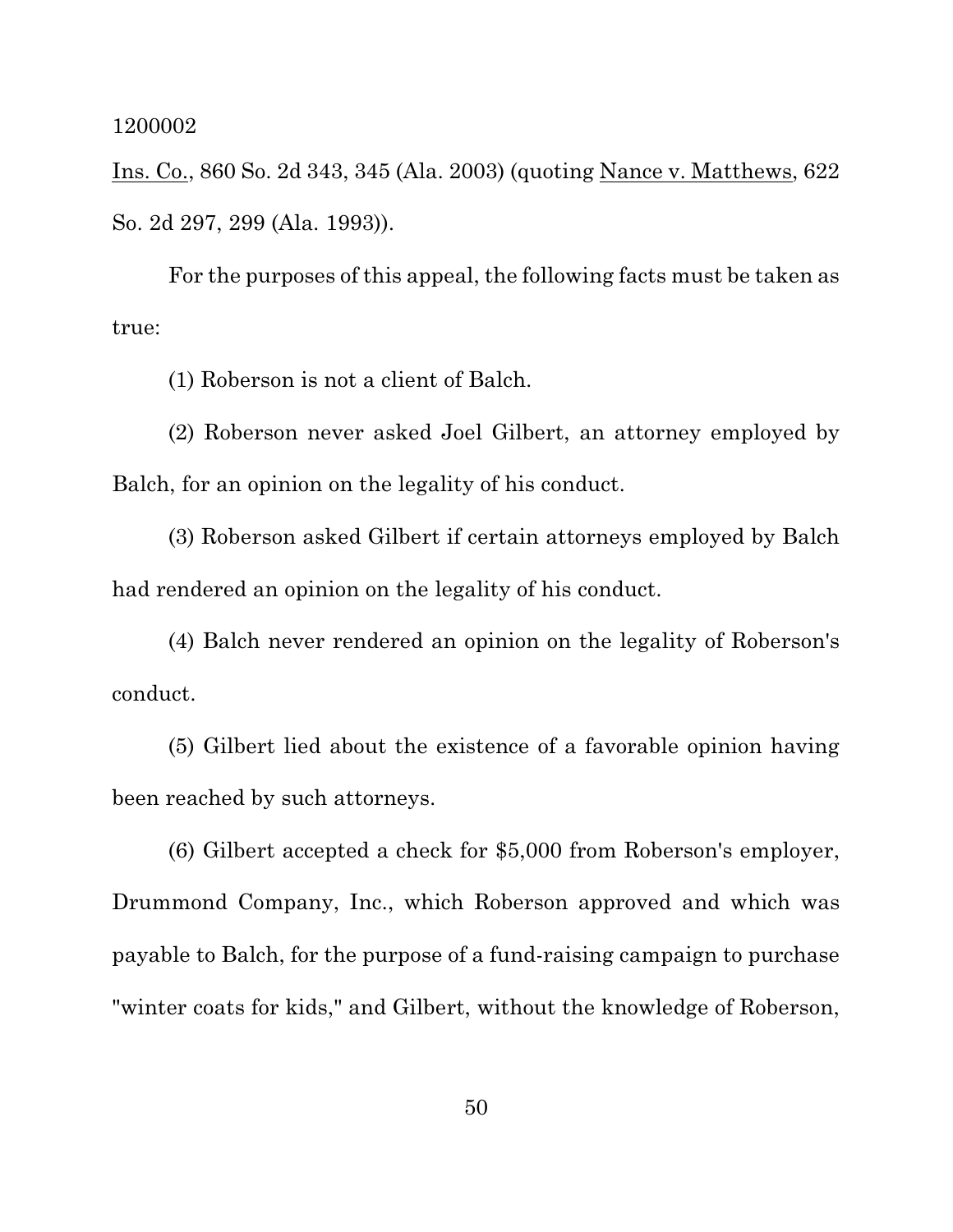had agreed that Oliver Robinson, a member of the Alabama Legislature, could keep half the proceeds of the check.

A majority of this Court, by affirming the judgment of the trial court on the alternative ground that Roberson, as a nonclient, has no remedy against Balch outside the ALSLA, relies upon cases disallowing a remedy under the ALSLA when the plaintiff had not sought a remedy outside the ALSLA. See Brackin v. Trimmier Law Firm, 897 So. 2d 207 (2004), Robinson v. Benton, 842 So. 2d 631 (Ala. 2002), and Shows v. NCNB Nat'l Bank of North Carolina, 585 So. 2d 880, 882 (Ala. 1991). Of course, here, Roberson does not pursue a remedy under the ALSLA. In his principal brief, Roberson argues:

"Although Balch is a 'legal service provider,' the complaint does not show that Roberson was Balch's 'client,' that Balch provided 'legal services' to Roberson, or that Roberson's claims 'arise from' Balch's legal services. Balch thus failed to show that Roberson's claims are subject to the ALSLA. Consequently, Judge Johnson erred in granting Balch's motion to dismiss."

Roberson's brief, p. 22. In response, Balch argues:

"Roberson's allegation that Balch was somehow not providing legal advice or legal services is a legal conclusion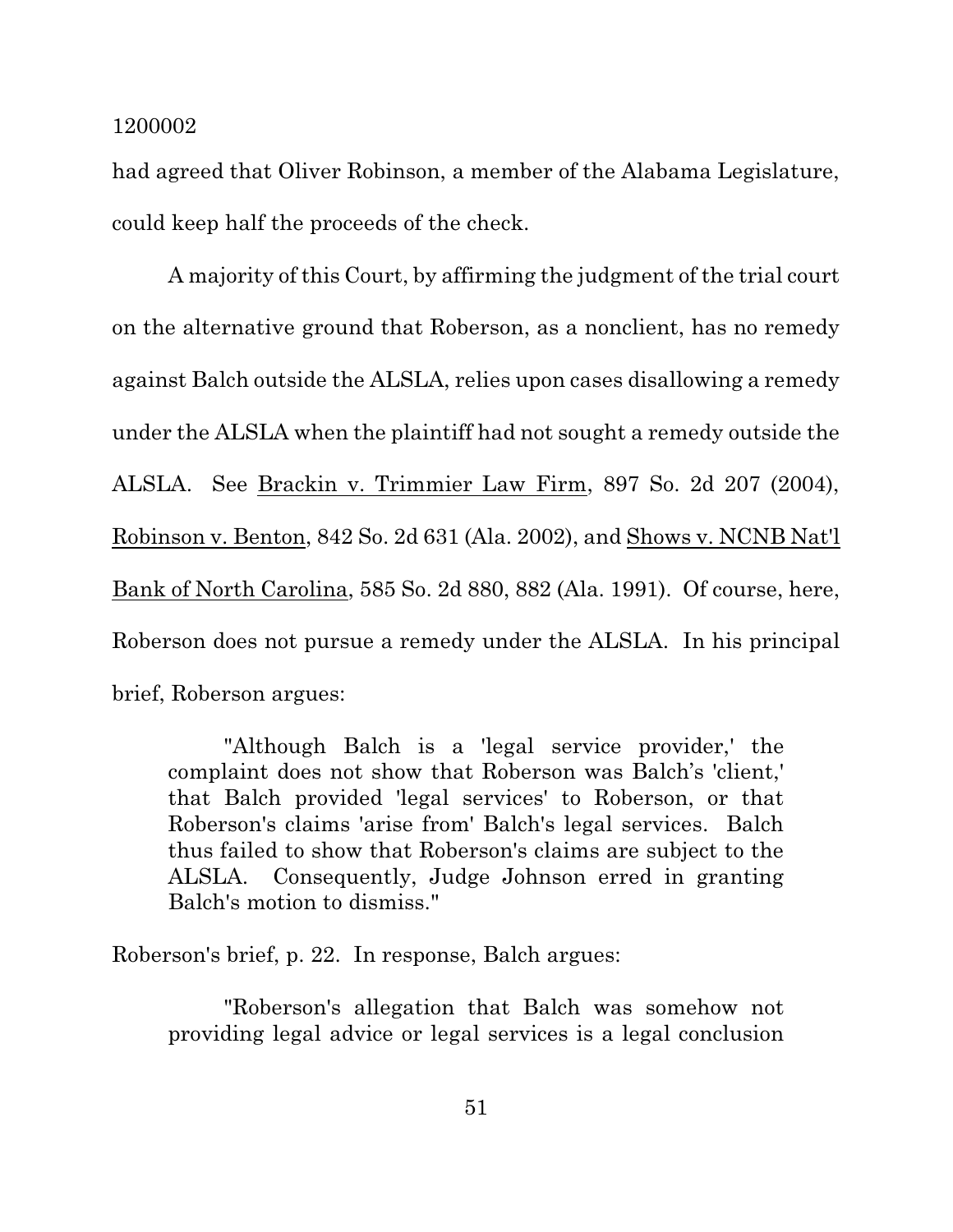masquerading as a factual allegation that the trial court did not accept as true, and neither should this Court."

Balch's brief, p. 26.

The main opinion then discuses cases in which this Court held that the plaintiff could proceed outside the ALSLA because the plaintiff was a nonclient who had not received legal services. See Line v. Ventura, 38 So. 3d 1 (Ala. 2009) (holding that nonclient's claim against attorney his mother had hired to manage his conservatorship was not subject to the ALSLA); Ex parte Daniels, 264 So. 3d 865, 867 (Ala. 2018) (holding that nonclient's fraud claims against attorney who had misrepresented that " 'a lawsuit brought on [his] behalf would not be economically feasible' " was not subject to the ALSLA); Fogarty v. Parker, Poe, Adams & Bernstein, 961 So. 2d 784 (Ala. 2006) (holding that nonclient's fraud claim against opposing attorney was not subject to the ALSLA); and Cunningham v. Langston, Frazer, Sweet & Freese, P.A., 727 So. 2d 800 (Ala. 1999) (holding that attorney's claim against another attorney for breach of a fee-sharing agreement was not subject to the ALSLA).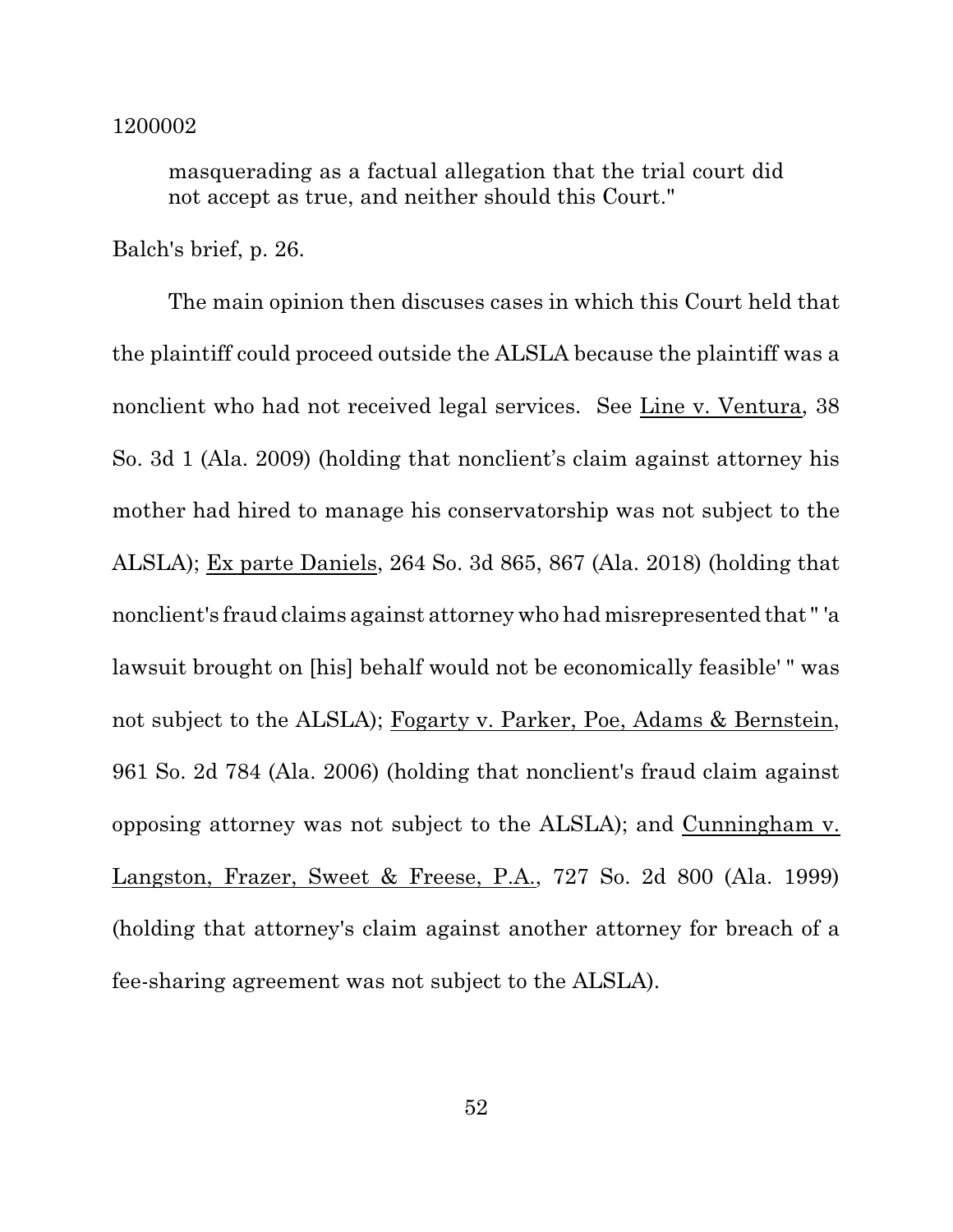Did Gilbert's conduct as alleged in the complaint constitute delivery of legal services by Gilbert on behalf of Balch to Roberson, within the meaning of the ALSLA? If so, does Roberson's status as a nonclient deny him any right of action for fraud outside the ALSLA?

Section 6-5-572(1), Ala. Code 1975, defines a "legal service liability action" as an action alleging that some injury or damage was caused in whole or in part by the legal-service provider's "violation of the standard of care applicable to a legal service provider." Section 6-5-572(3)a. states that the standard of care applicable to a legal-service provider is "that level of such reasonable care, skill, and diligence as other similarly situated legal service providers in the same general line of practice in the same general locality ordinarily have and exercise in a like case." Does practice in "a like case" apply to an attorney's dealings with persons other than clients? To answer this question in the affirmative, do we necessarily hold that an attorney who has dealings with a nonclient is practicing law and therefore is rendering legal services?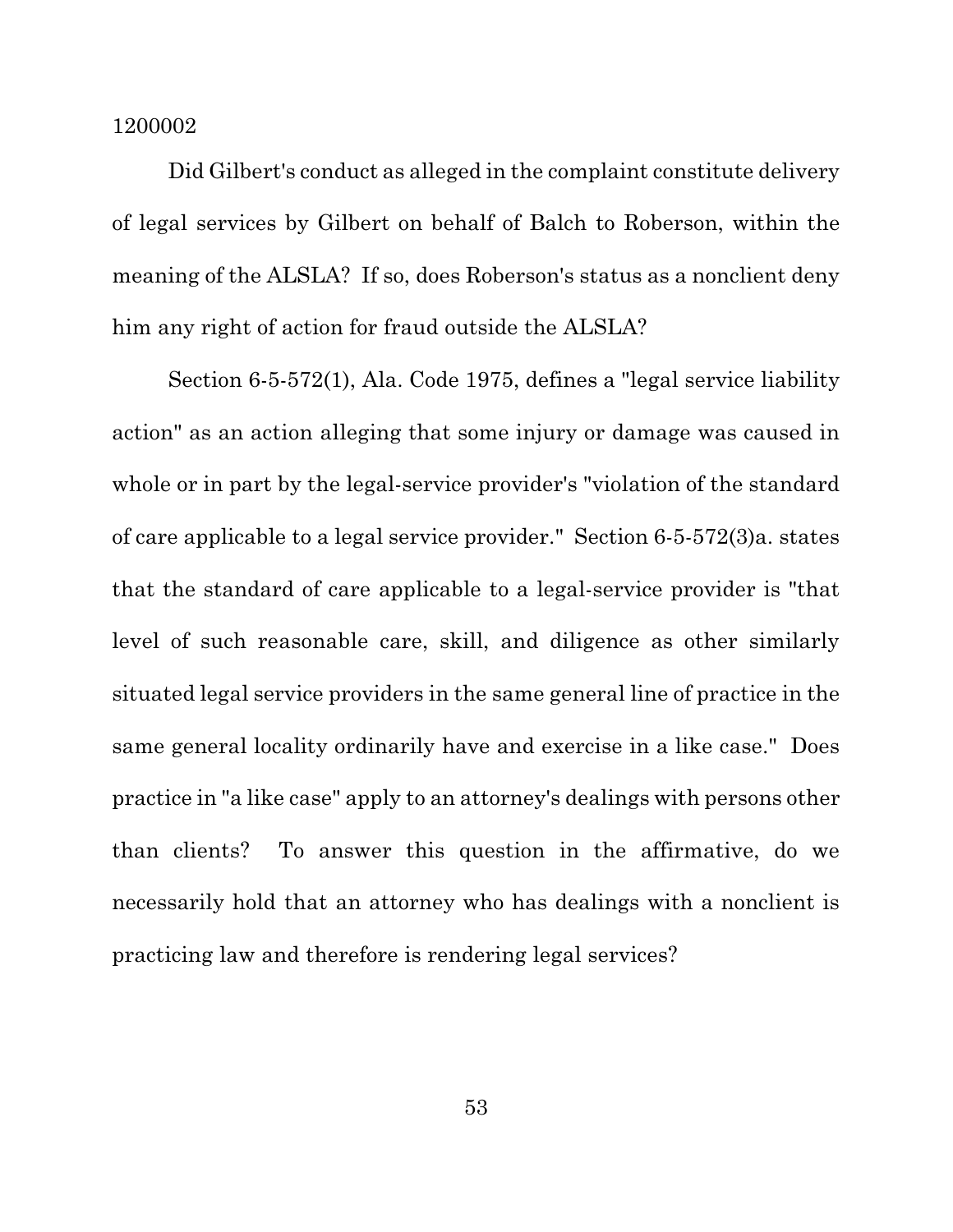This Court in Ex parte Daniels, supra, discussed the rendition of legal services as a prerequisite to the applicability of the ALSLA. The Court, in an opinion authored by Justice Main, held:

"Specifically, Daniels contends that the circuit court incorrectly applied § 6-5-579(a)[, Ala. Code 1975,] to his claims against the Morris defendants because (1) the Morris defendants did not render legal services to him, and, thus, he says, the ALSLA is not applicable, and (2) his claims against Johnson are not an 'underlying action' as defined by the ALSLA. We agree.

"In Cunningham v. Langston, Frazer, Sweet & Freese, P.A., 727 So. 2d 800 (Ala. 1999), this Court reviewed the language and purpose of the ALSLA and concluded that 'the ALSLA does not apply to an action filed against a "legal service provider" by someone whose claim does not arise out of the receipt of legal services.' 727 So. 2d at 804. Stated another way, 'the ALSLA applies only to lawsuits based on the relationship between "legal service providers" and those who have received legal services.' 727 So. 2d at 805. See also Brackin v. Trimmier Law Firm, 897 So. 2d 207, 229 (Ala. 2004) ('An attorney-client relationship is an essential element of a claim under the [ALSLA].'); Robinson v. Benton, 842 So. 2d 631 (Ala. 2002). Here, it is undisputed that the Morris defendants did not provide legal services to Daniels. Accordingly, his claims against the Morris defendants are not governed by the ALSLA."

264 So. 3d at 869 (emphasis added). I am not prepared to say at this point

that the facts alleged in Roberson's complaint undisputedly establish the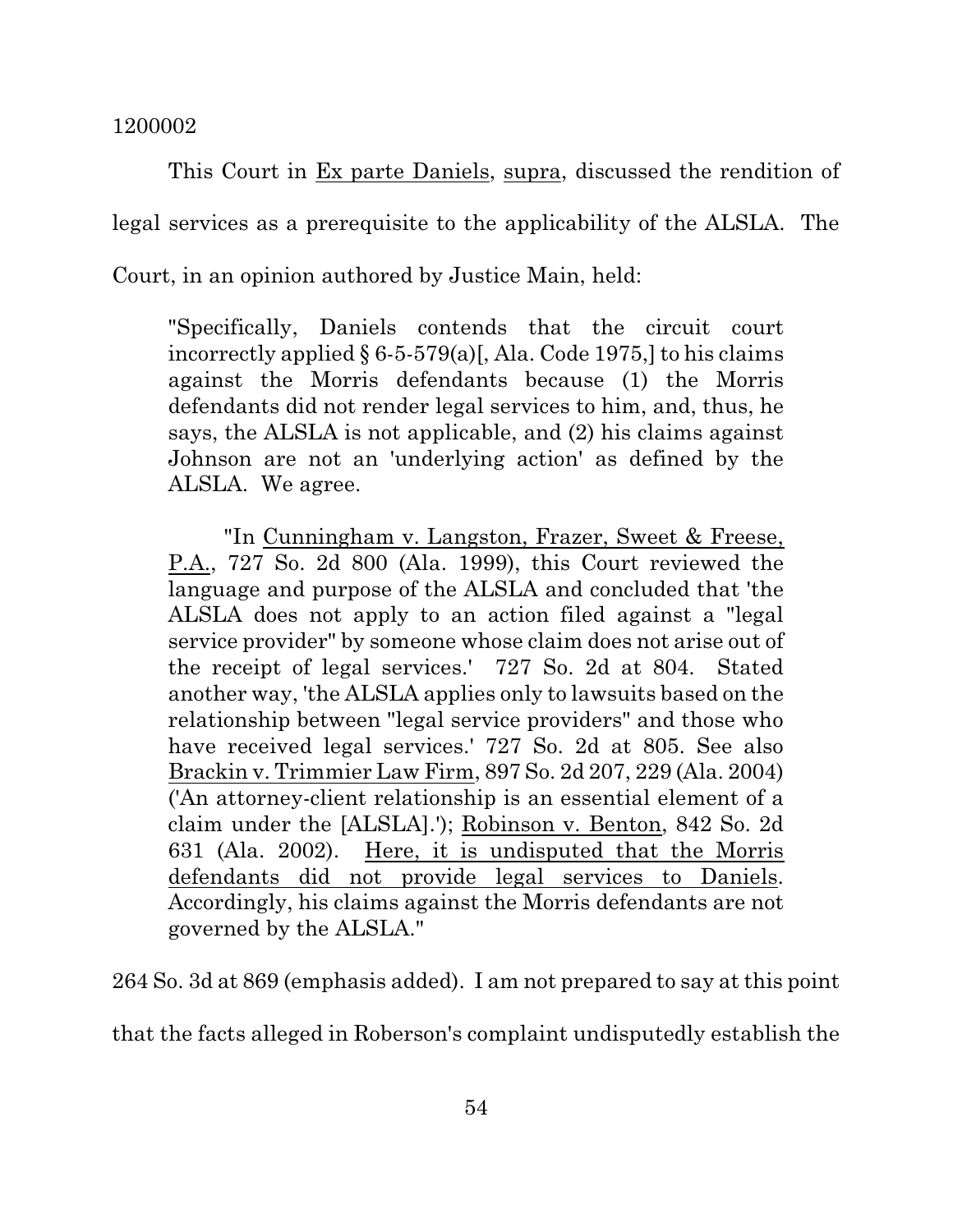rendition of legal services. Absent such a determination, the exclusivity of the ALSLA as a remedy is not triggered.

The main opinion, in note 8, recognizes that this Court's decision in Kinney v. Williams, 886 So. 2d 753, 755 (Ala. 2003), is problematic. In Kinney an attorney was sued by his clients and the next-door neighbors of the clients based on his misrepresentation that a road was private.

The Court in Kinney stated:

"The Adairs [the nonclients] do not base their standing on any client-attorney relationship with Williams [the attorney]. Rather, the Adairs rely on Potter v. First Real Estate Co., 844 So. 2d 540 (Ala. 2002), which bases a plaintiff's standing to sue for fraud on the defendant's knowledge of the plaintiff's interest in the matter misrepresented or concealed and on the plaintiff's exposure to and reliance on the fraudulent conduct."

886 So. 2d at 775.

After discussing Potter v. First Real Estate Co., 844 So. 2d 540 (Ala.

2002), including its reference to a contractual relationship not being

necessary to maintain an action for fraud, the Court in Kinney held:

"The Adairs in the case before us have the same kind of standing. Although Williams was not their attorney, he knew their interest in the property and in the private status of the road, and he directed his misrepresentations to the Adairs as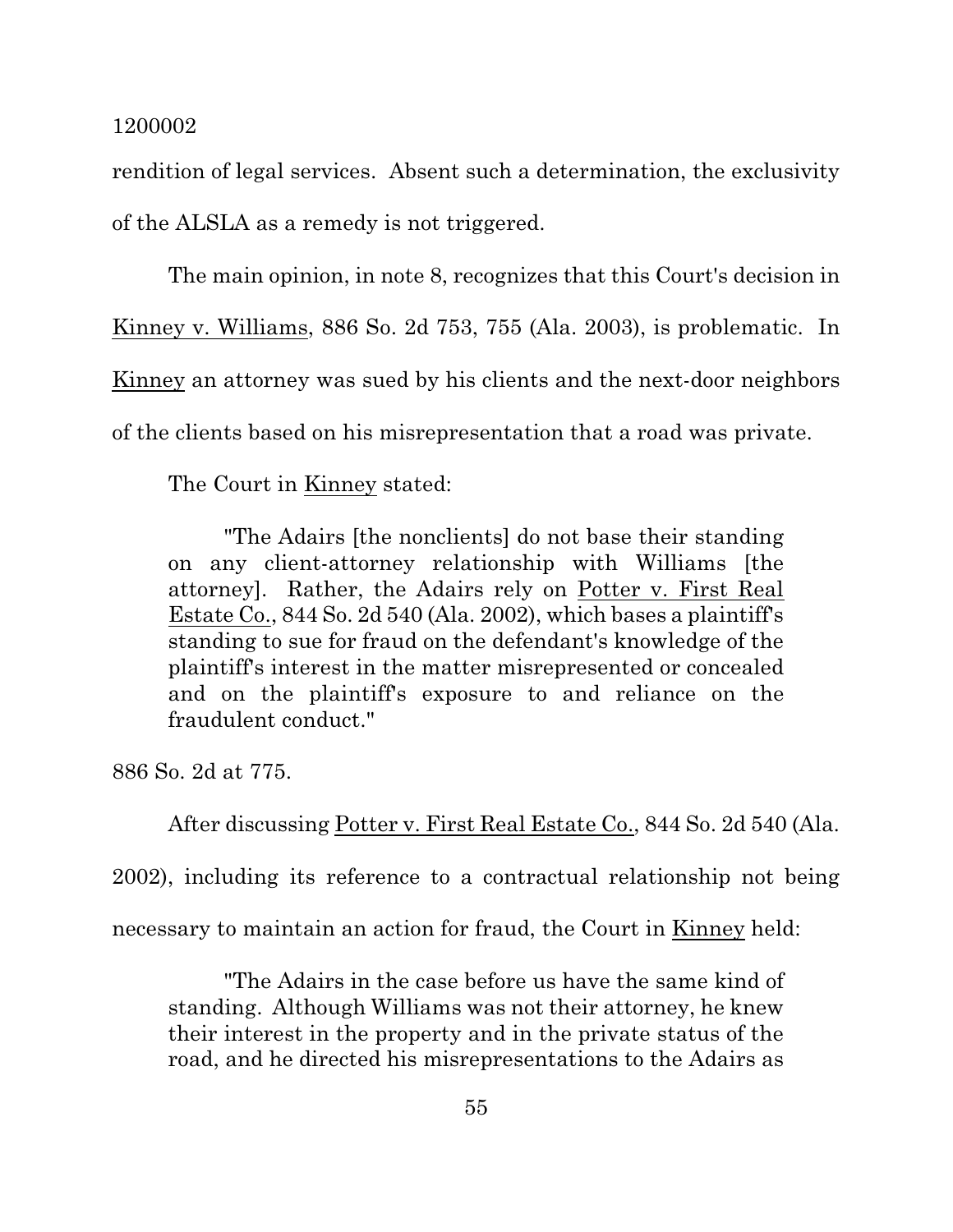well as to his clients the Kinneys. Therefore, the trial court erred in entering a summary judgment in favor of Williams on the Adairs' fraud claims."

Id. at 756.

This Courtin Kinney allowed the nonclient's fraud claims to proceed. Inherent in that conclusion is the determination that the attorney's description of the status of the road was not the rendition of legal services to a client. In its discussion of Kinney, the main opinion states: "There is no indication in the Kinney opinion that any argument was presented that the Adairs' fraud claims should have been subsumed by the ALSLA."

 $\_\_\_\$ So. 3d at  $\_\_\_\$ n.8 (emphasis in original).

The exclusivity of the ALSLA as a remedy was argued by Williams,

the attorney in Kinney, at pages 27-29 of his appellate brief:

"In their Appellants' Brief at pages 33-35, Plaintiffs urge this Court to abandon long standing precedent with regard to the requirement that in order for a plaintiff to have standing to bring a cause of action against an attorney for legal malpractice, he/she must have been represented by the attorney at the time of the alleged breach of the standard of care. In support of this request Plaintiffs cite and discuss Potter v. First Real Estate Company, Inc., [844 So. 2d 540] (Ala. Sept. 6, 2002). However, to the extent Potter can be considered precedential authority prior to its publication, it is nevertheless, clearly materially distinguishable from the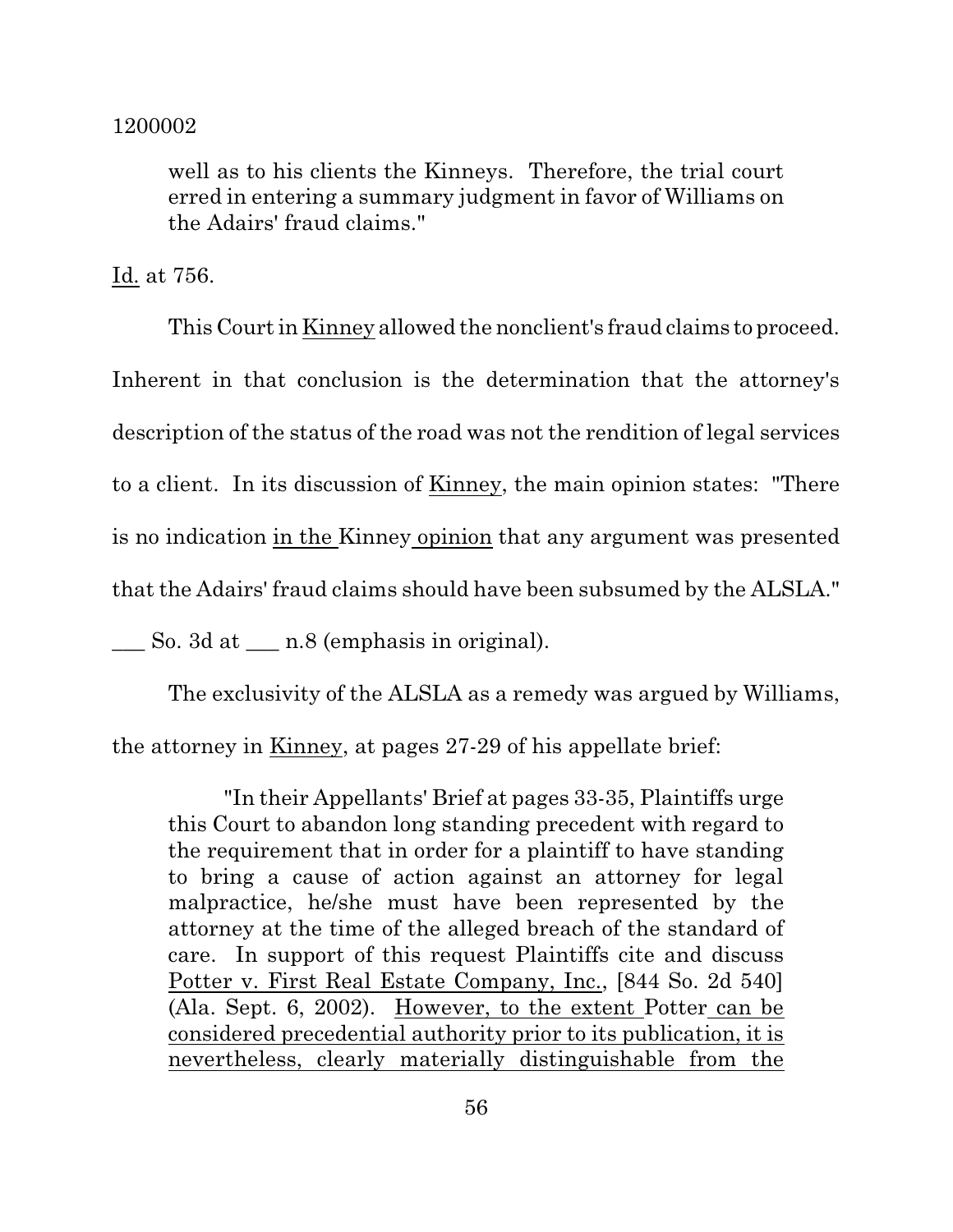present action and cannot provide persuasive authority for overturning the well-established precedent noted by the Plaintiffs or for undermining the clear authority of the ALSLA.

"Most significantly, Potter did not involve an action against an attorney. Therefore, the ALSLA was not applicable to that action. However, Plaintiffs' claims in this action are clearly brought pursuant to the ALSLA under which claims against attorneys are limited to those arising from the receipt of legal services. As herein discussed, Earl Adair testified that he had not sought legal services from Williams and had no contract of representation with him, although he 'assumed' Williams was representing him. This is simply not a reasonable assumption under the circumstances.

"In Robinson v. Benton, [842 So. 2d 631] (Ala. May 24, 2002), this Court recently declined to change Alabama's rule of law that bars an action for legal malpractice against a lawyer by a plaintiff for whom the lawyer has not undertaken a duty, either by contract or gratuitously. In Robinson, as here, the plaintiffs argued for a change in this long-standing principal so as to allow alleged third party beneficiaries to bring actions against attorneys for malpractice. However, the Court noted that such a change as advocated in Robinson implies the result that 'attorneys would be subject to almost unlimited liability.' Robinson, [842 So. 2d at 637], quoting Barcelo v. Elliott, 923 S.W.2d 575, 577 (Tex. 1996). Therefore, the Court declined to recognize such an abrogation of the ALSLA or to adopt such a change in Alabama law.

"The same policy concerns and considerations, as noted in Robinson, are clearly applicable in this action. Plaintiffs have not shown any authority or sufficient reason for the abrogation of the rule of privity established under the ALSLA and authorities discussed above. Therefore, because Williams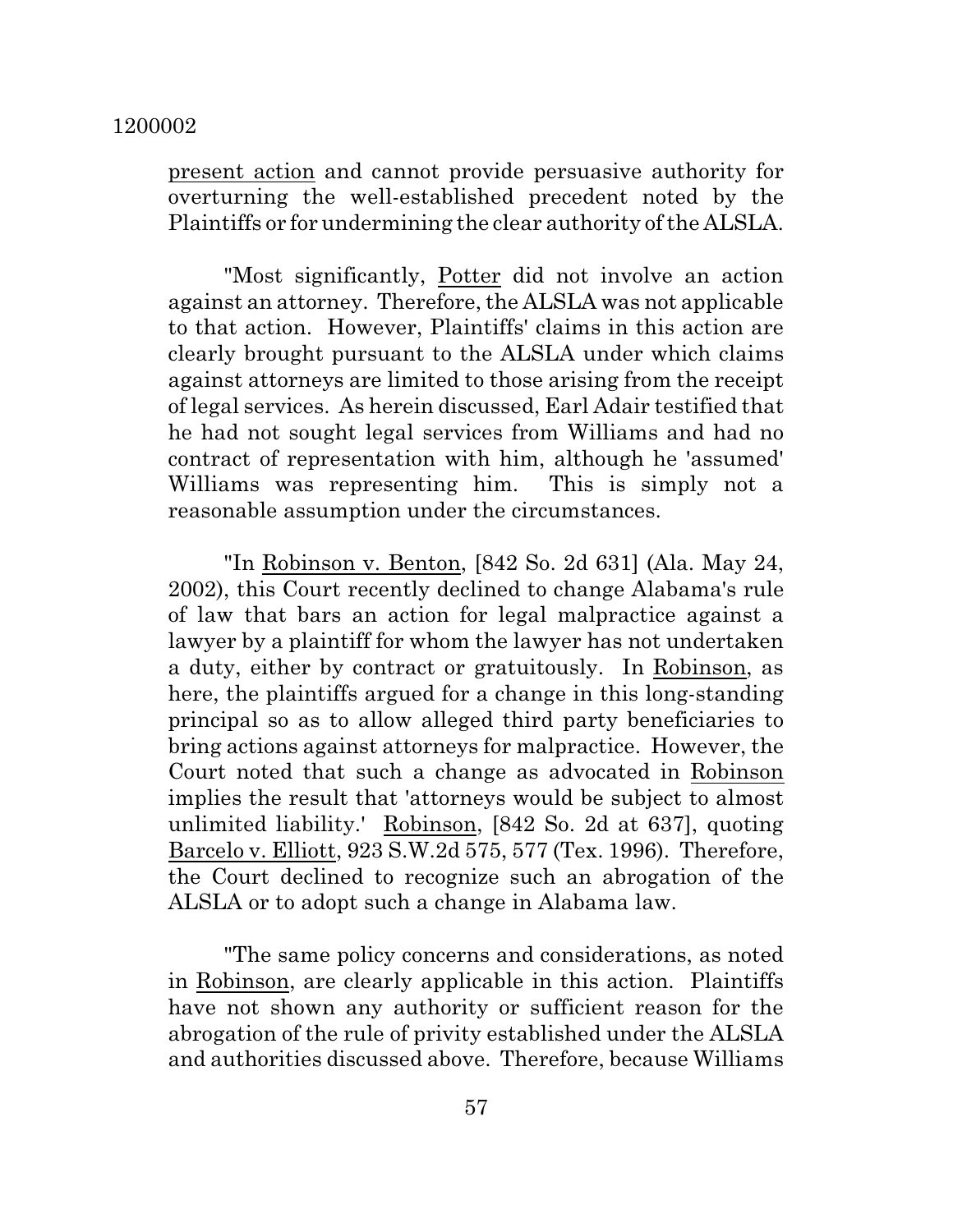did not represent the Adairs at any time relevant and did not provide legal services for them, they lack standing to bring this legal services liability action against him and the trial court did not err in so ruling."<sup>11</sup>

(Emphasis added.)

As is abundantly clear from the foregoing excerpt from the attorney's brief, the Court in Kinney was specifically asked to treat Potter as distinguishable. As previously noted, the Court in Kinney applied Potter, notwithstanding the attorney's argument that it was distinguishable.

The main opinion states:

"Moreover, Potter, the case on which the Kinney Court relied, was a fraud action brought by home purchasers against a realestate agent and his agency, and so it did not involve claims against a legal-service provider for the receipt of legal services. We therefore find Kinney distinguishable from the cases discussed in this opinion, all of which expressly applied the ALSLA."

\_\_\_ So. 3d at \_\_\_ n.8 (emphasis added). In essence, the main opinion distinguishes Kinney because it applied a precedent, Potter, which the

<sup>&</sup>lt;sup>11</sup>"[T]his Court may take judicial notice of its own records in another proceeding when a party refers to the proceeding." Kennedy v. Boles Invs., Inc., 53 So. 3d 60, 66 n.2 (Ala. 2010).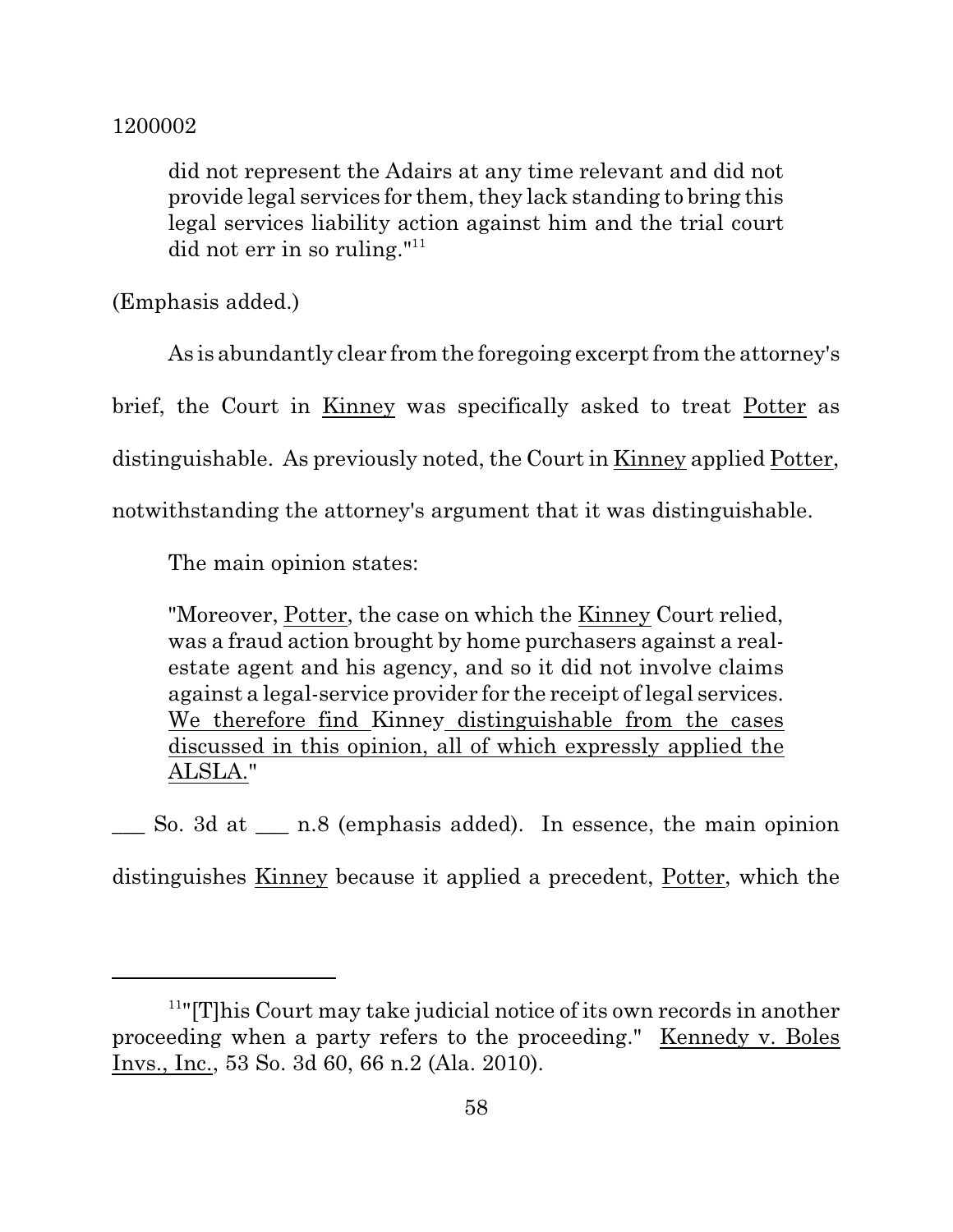main opinion deems inapplicable, an argument that was rejected in Kinney.

The attorney's brief in Kinney also cited Robinson v. Benton, 842 So. 2d 631 (Ala. 2002), in which this Court, in an opinion authored by Justice Harwood, recognized the exclusivity of the ALSLA as a remedy when the plaintiff claimed to be a third-party beneficiary of an attorneyclient relationship. I concurred in Kinney, as did Justice Harwood. I am not prepared to say we simply overlooked the exclusivity issue in Kinney. It is more likely we deemed the nonclient plaintiffs' theory of recovery for fraud in Kinney sufficiently different from the plaintiff's claimed status as a third-party beneficiary of an attorney-client relationship in Robinson. I therefore do not see how we can affirm the judgment in this proceeding on the basis of distinguishing Kinney, a case which I conclude would have to be overruled, rather than distinguished. As previously noted, we have not been asked to do so.

The main opinion emasculates the rule that this Court does not overrule precedent unless asked to do so. We now can simply "distinguish" an earlier case when this Court is deemed to have applied a precedent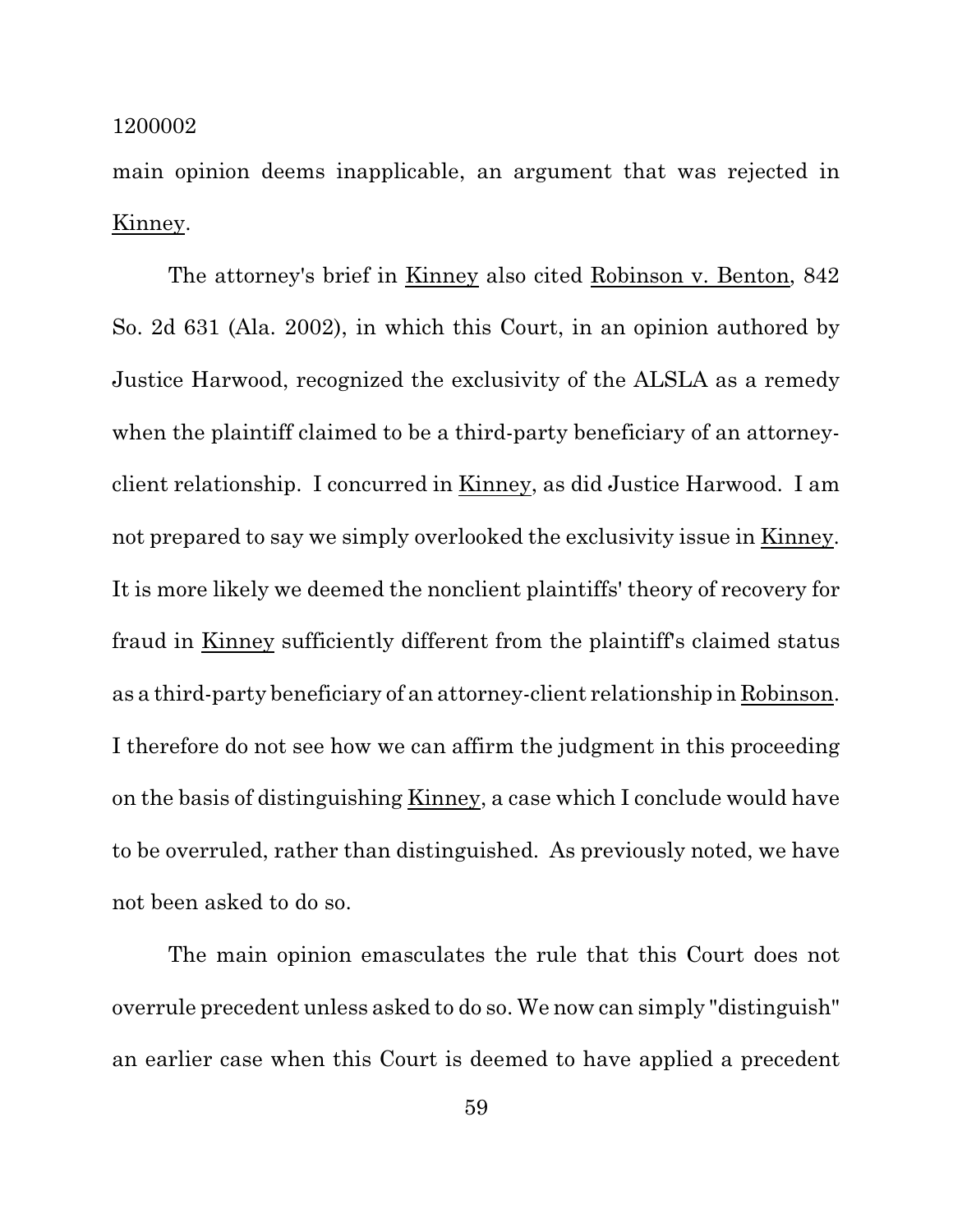that the prior Court should have found to be distinguishable. Such activity in a prior case used to be treated as error.

Article I, § 13, Ala. Const. 1901 (Off. Recomp.), provides that the courts shall always be open and that for every wrong there shall be a remedy. In the wake of the main opinion, an individual without a law license can deceive another individual with whom he or she has no contractual relationship and be liable for damages. However, an individual who happens to have a law license can deceive another individual with whom he or she has no contractual relationship and be immune from liability for damages because of the exclusivity of the ALSLA as a remedy. Left unaddressed is the question whether such construction of the ALSLA conflicts with the rule that, to the extent possible without doing violence to the terms of a statute, this Court must construe the statute in a manner consistent with the Alabama Constitution. Magee v. Boyd, 175 So. 3d 79, 107 (Ala. 2015). If it cannot be so construed, the statute must be struck down. Had the issue been ripe for discussion in the parties' principal appellate briefs, one might assume